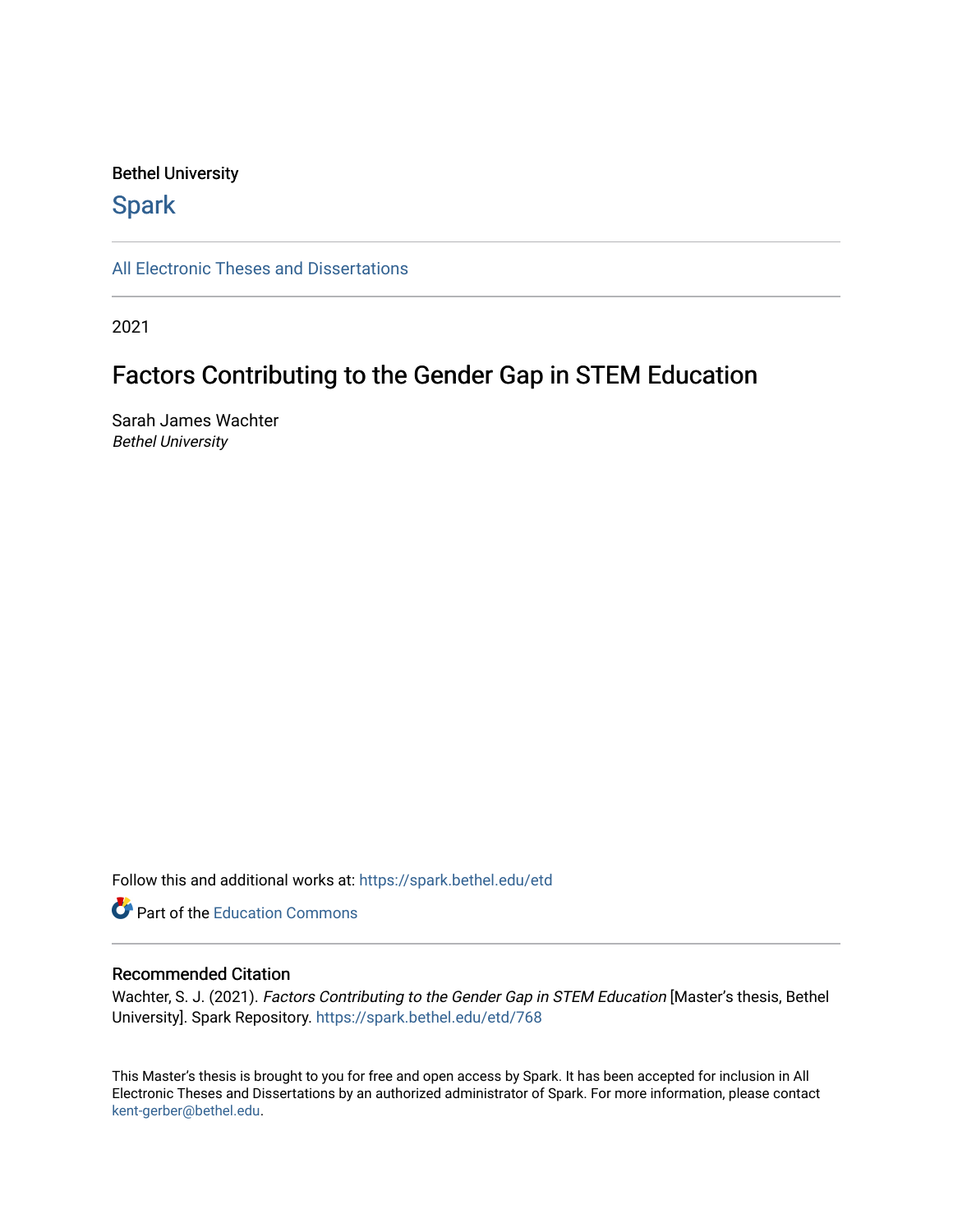# FACTORS CONTRIBUTING TO THE GENDER GAP IN STEM EDUCATION

### A MASTER'S THESIS

# SUBMITTED TO THE FACULTY

# OF BETHEL UNIVERSITY

BY

# SARAH WACHTER

# IN PARTIAL FULFILLMENT OF THE REQUIREMENTS

# FOR THE DEGREE OF

### MASTER OF ARTS

November 2021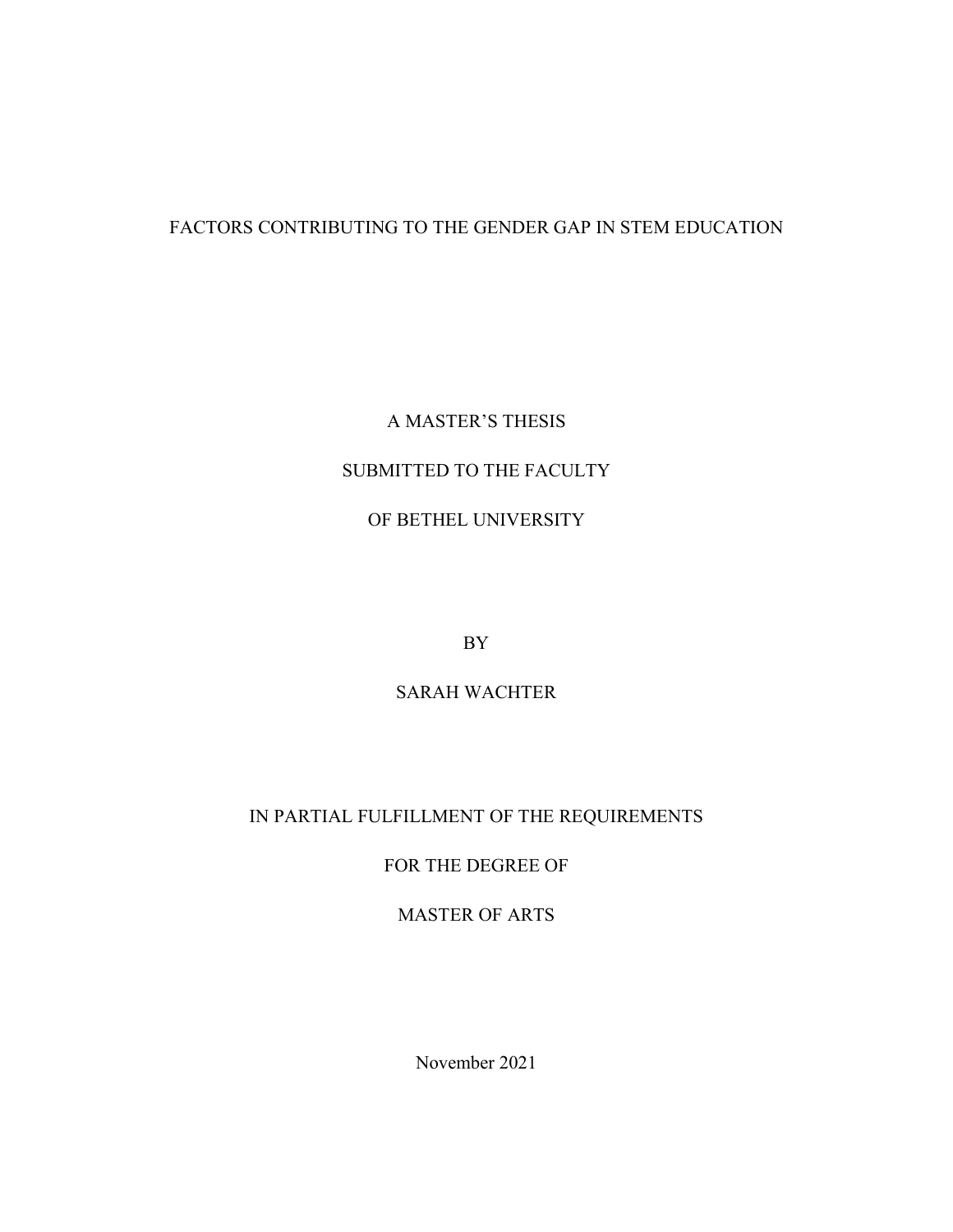BETHEL UNIVERSITY

# FACTORS CONTRIBUTING TO THE GENDER GAP IN STEM EDUCATION

SARAH WACHTER

November 2021

APPROVED

Advisor's Name: Meghan Cavalier, Ed.D. Program Director's Name: Molly Wickam, Ph.D. MBA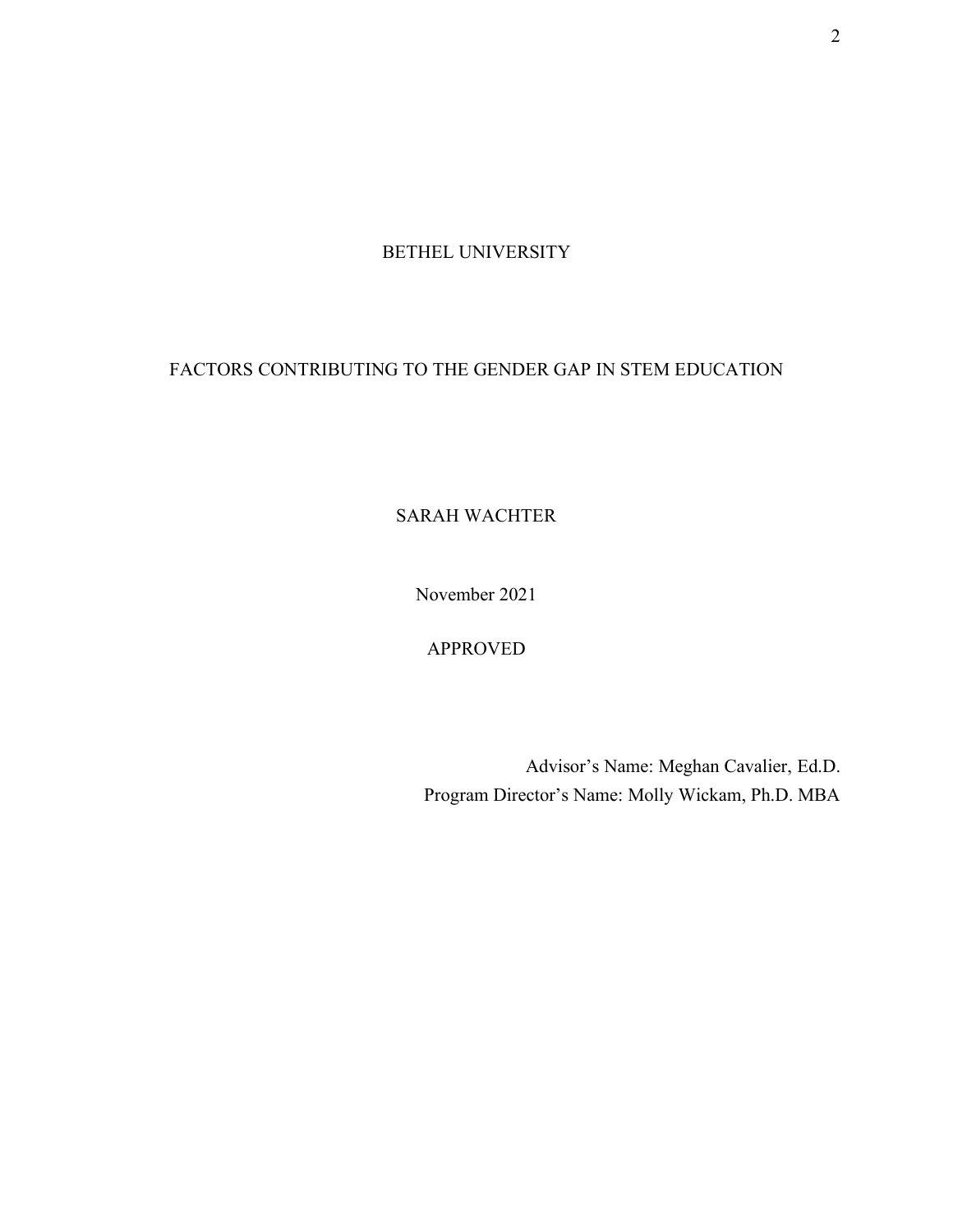### Acknowledgments

Thank you to the amazing people who got me through this thesis. You know who you are. You each acted as my sounding board in different ways. Thank you for listening to me talk endlessly about all the fascinating research I read. Thank you for finding it just as fascinating as I did. Thank you for listening to me complain when it got tough. Thank you for buying me coffee, encouraging me, and telling me "you got this" many, many times. I could not have completed it without each and every one of you.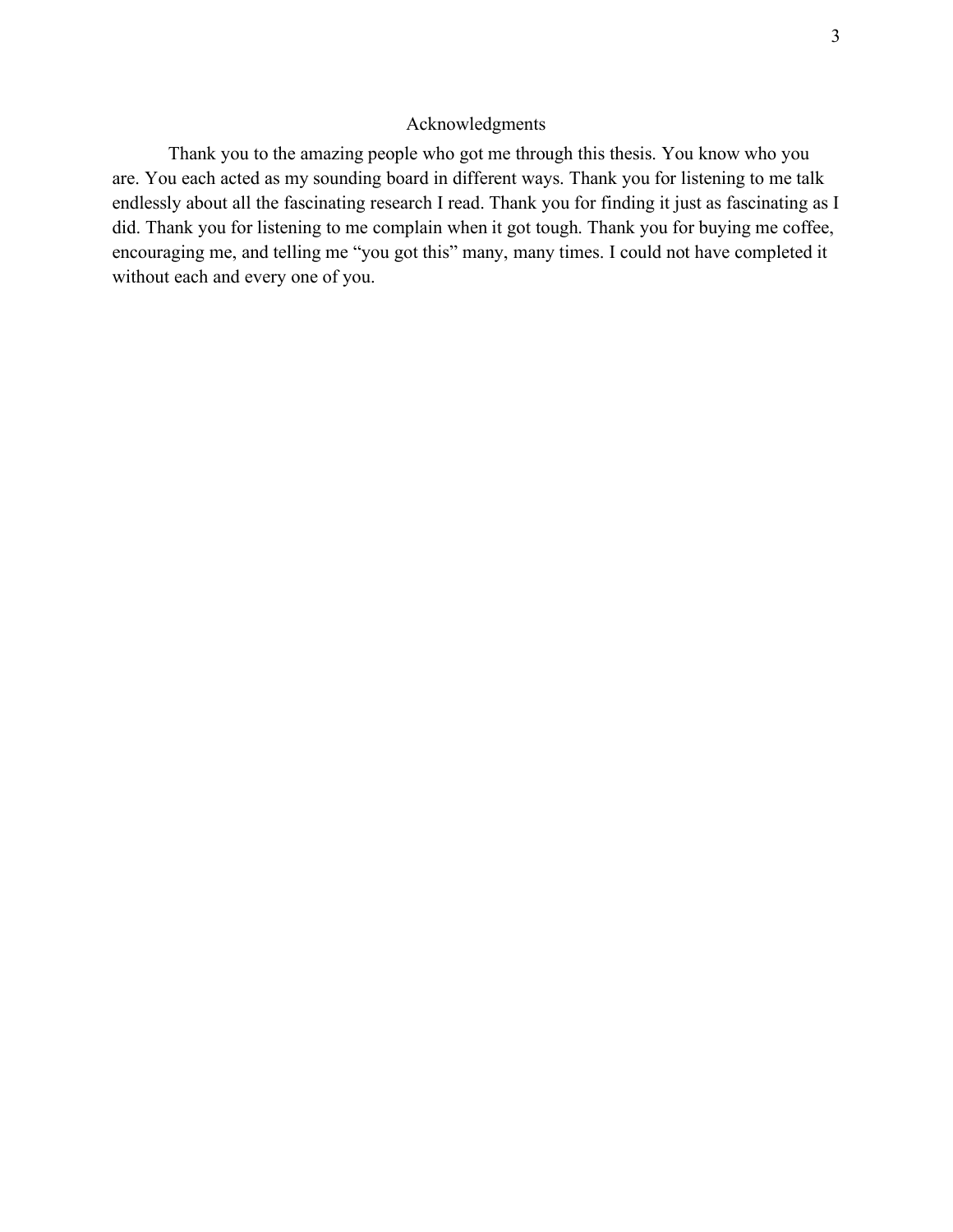#### Abstract

Women remain underrepresented in science, technology, engineering, and mathematics (STEM) occupations. In 2018, women made up 50% of the college-educated workforce, while making up only 28% of those working in science and engineering fields. This is of interest as women at the postsecondary level and girls in first through 12th grade currently achieve grades equal to or above their male counterparts in math and science education. This literature review explores many factors found to contribute to the gender gap in STEM education. These factors include girls' lack of belief in their ability, the lower level of interest and utility value for STEM content areas, and prevailing stereotypes that boys are better at math and science than girls which have contributed to the STEM gender gap in different and important ways such as girls' self-esteem, achievement, and intentions to pursue STEM classes and careers. Understanding these different factors supports interventions and strategies that will mitigate their effects and encourage girls and women to continue and succeed in STEM education.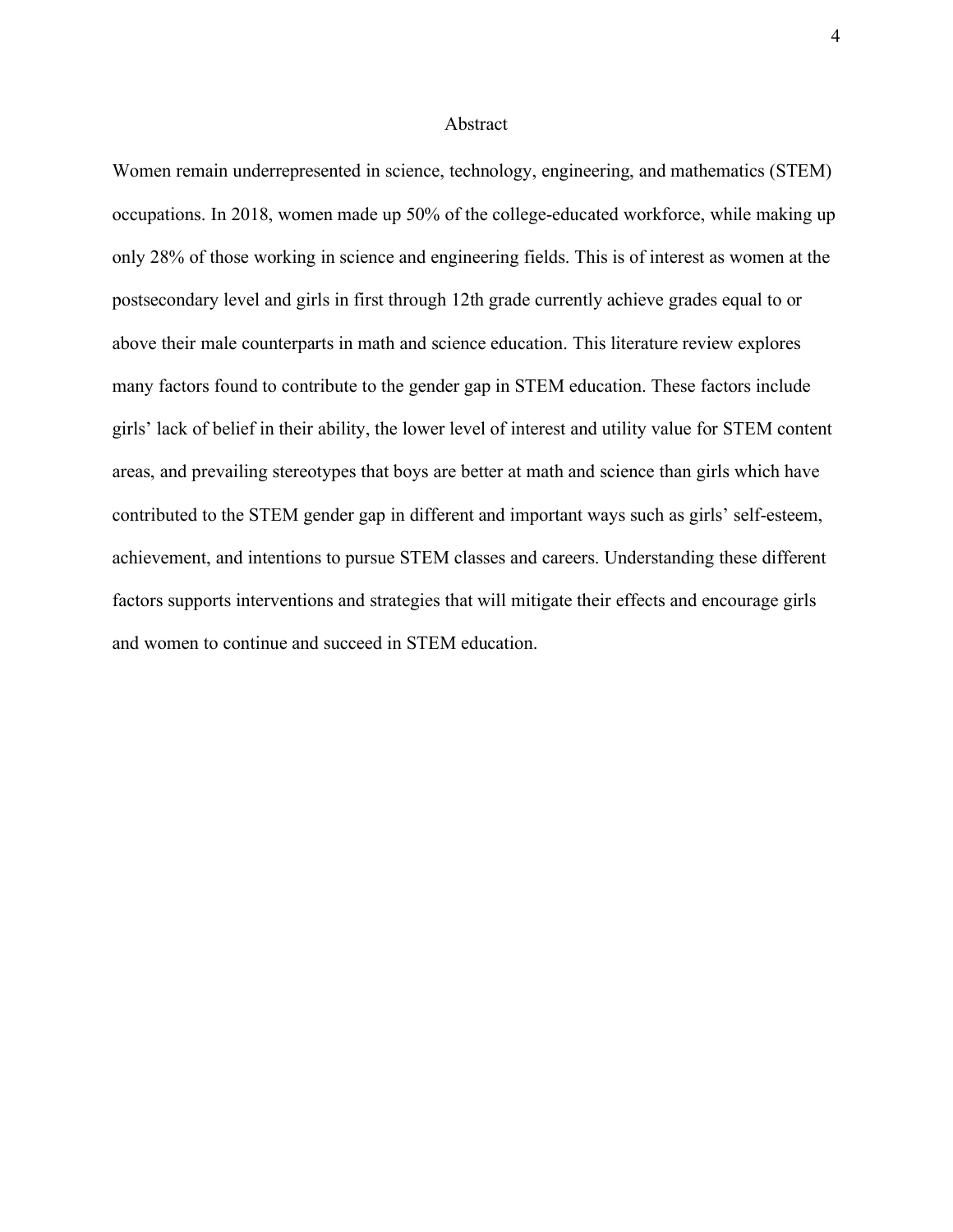# Table of Contents

| <b>Signature Page</b>                  | $\overline{2}$ |
|----------------------------------------|----------------|
| Acknowledgments                        | 3              |
| Abstract                               | $\overline{4}$ |
| Table of Contents                      | 5              |
| Chapter I: Introduction                | 6              |
| Introduction                           | 6              |
| Definitions of terms                   | 9              |
| <b>Research Question</b>               | 10             |
| Chapter II: Literature Review          | 11             |
| <b>Ability Belief</b>                  | 11             |
| Interest                               | 18             |
| <b>Utility Value</b>                   | 23             |
| Gender Stereotypes                     | 26             |
| Social Support                         | 31             |
| Chapter III: Discussion and Conclusion | 42             |
| Summary of Literature                  | 42             |
| Professional Application               | 46             |
| Limitations of the Research            | 47             |
| Implications for Future Research       | 50             |
| Conclusion                             | 50             |
| References                             | 52             |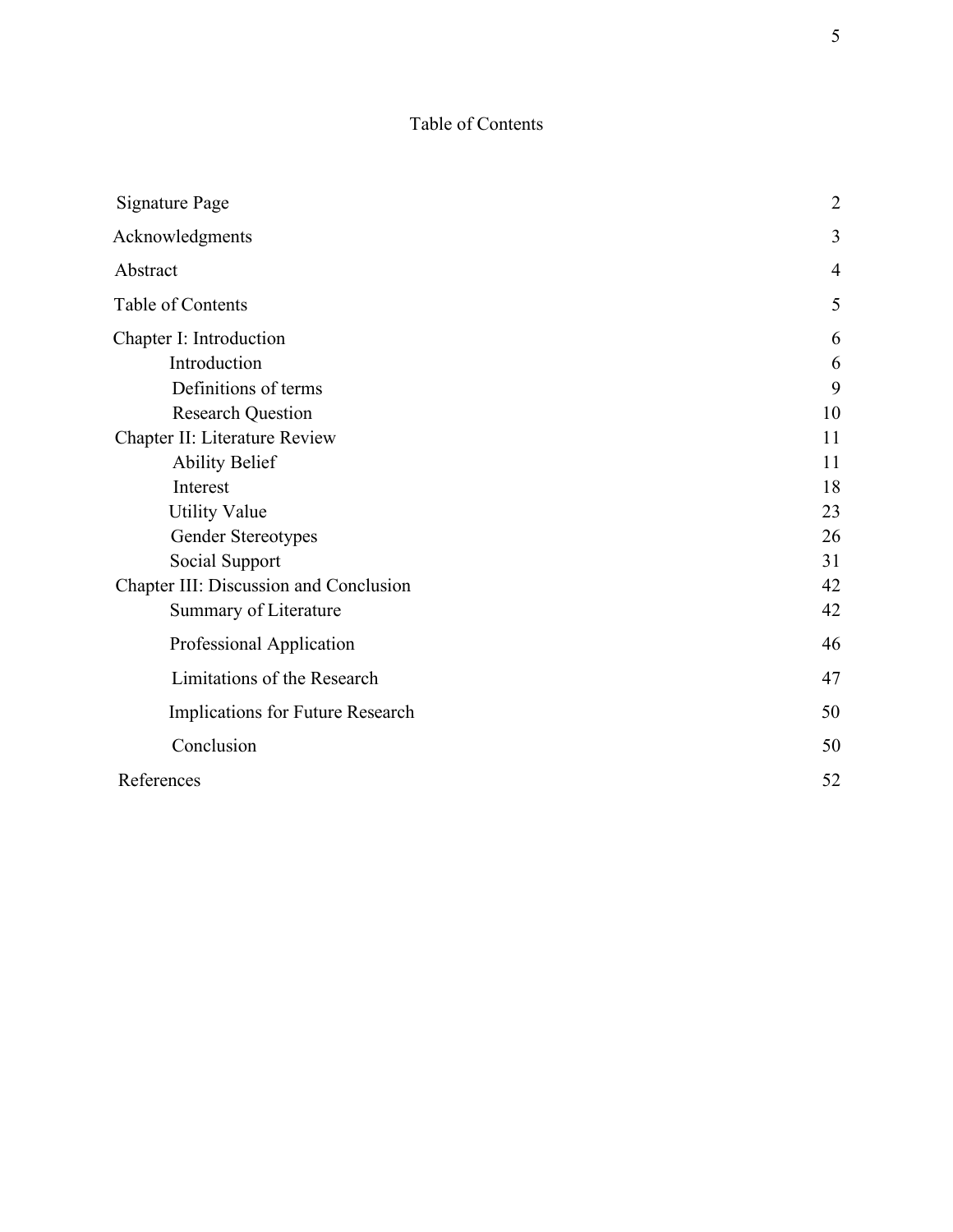#### **Chapter I: Introduction**

The United States Bureau of Labor and Statistics has reported that science, technology, engineering, and mathematics (STEM) occupations are projected to grow over two times faster than any other occupation over the course of the next decade. These jobs are playing an increasingly important role in the economic growth of the United States as well as the overall globalization of the world (Zilberman & Ice, 2021). As was recognized by Goldin et al. (2006), the level of women's education has increased over recent decades and yet it is an ongoing concern that women are still underrepresented in the workforce of STEM careers. According to the National Science Foundation (2018), women made up 50% of the college-educated workforce, while making up only 28% of those working in science and engineering fields. Of that 28% working in science and engineering, a larger portion of women work in the social sciences and life sciences, while women remain much more underrepresented in engineering, physical sciences, and computer and mathematical sciences.

So, why are there fewer women in STEM careers? Historically, there have been gendered stereotypes that women are less capable in STEM content areas beginning in the early years of education. This opinion has persisted in society and is often held by parents and teachers (Beilock et al., 2010; Master & Meltzoff, 2020; Selimbegovic et al., 2019). However, research conducted on students from second to 11th grade in 2008 found that mathematical performance between girls and boys in the general population is inconsequential. Through continued research, any validity to the stereotype that boys are better at STEM than girls has slowly eroded (Hyde et al., 2008; Hyde, 2016). Rather, other non-aptitude-related factors appear to affect girls' success and enrollment in STEM classes and majors (Ahmed & Mudrey, 2019; Cvencek et al., 2011; Selimbegovic et al., 2019). Motivational components such as girls' belief in their ability, interest,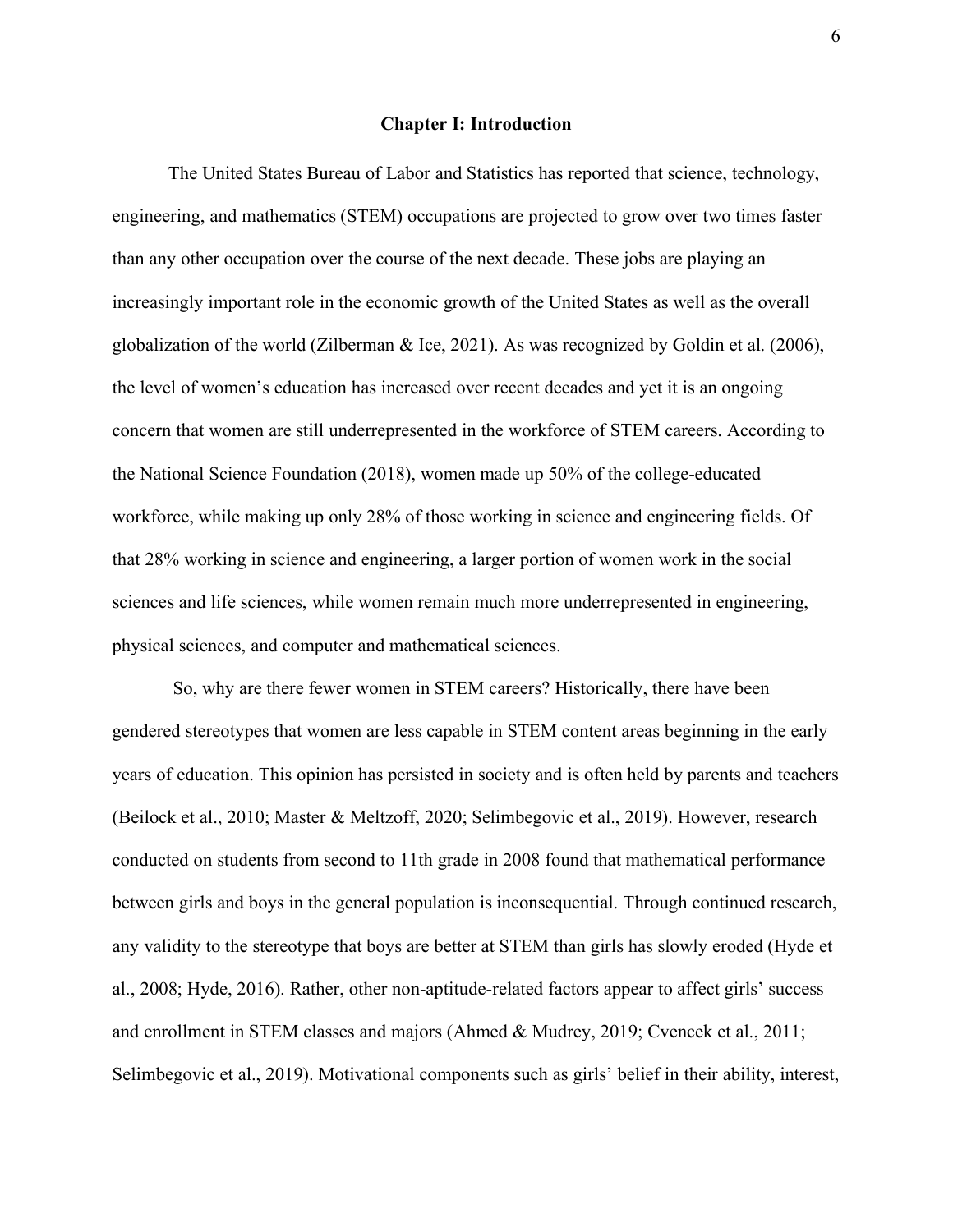task value, and the presence of prevalent stereotypes have also heavily influenced girls' achievement, participation and investment in STEM.

Even as girls and boys within various age groups are performing academically similarly in math and science, girls remain under confident in their ability with a lower level of selfefficacy compared to their male counterparts (Lloyd et al., 2005). This is present even at the collegiate level of education when women who are outperforming men and receiving better grades in STEM classes (Marshman et al., 2018). Since self-efficacy is a predictor of a student's success, this has major ramifications for girls and women (Aurah, 2013; Britner & Pajares, 2006). The lower level of belief in ability has the potential to begin a downward spiral impacting not only immediate performance on tests or in classes, but also the potential to have long lasting achievement implications and impact participation in STEM. If girls have a lower level of confidence, they may perform poorly; and their poor performance may lower their level of selfefficacy causing them to choose to focus on other classes or careers instead.

In addition to self-efficacy, girls' task value in STEM may also affect their achievement and their willingness to participate in STEM (Eccles, 2009). According to the expectancy value theory, task value includes both the interest a person has for a topic as well the value they place on the topic, also known as utility value. Researchers found that young girls demonstrated a lower level of interest in STEM and their interest continued to decrease throughout middle and high school (Maltese & Cooper, 2017; Sadler et al., 2012). This is concerning as it directly correlated to their decision to pursue STEM classes and careers further as well as potentially influenced their success in these content areas (Grigg et al., 2018; Harackiewicz, et al., 2008; Köller et al., 2001).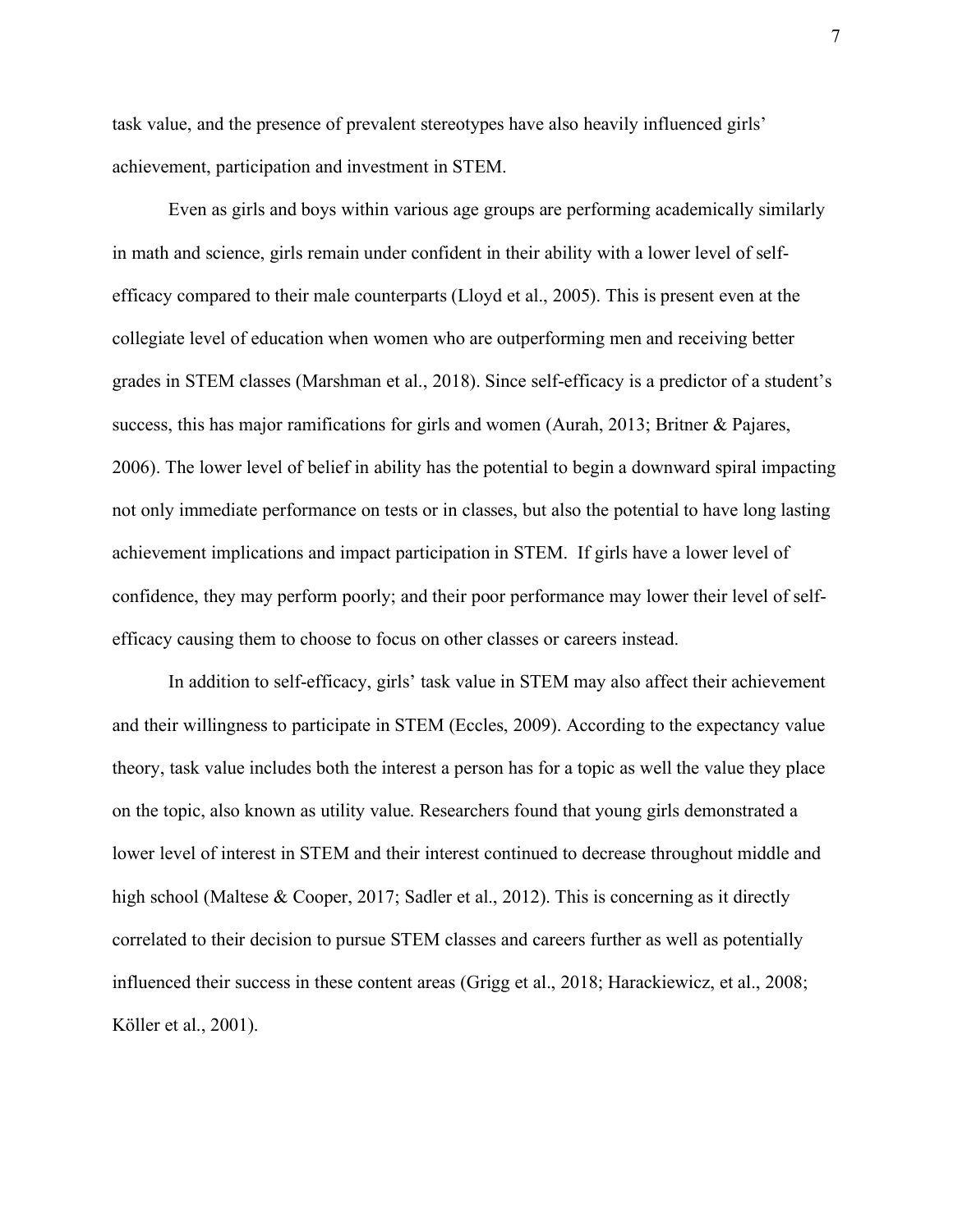Further, girls reported that they value STEM less than other content areas (Wang et al., 2015). Research further revealed that a student's perceived usefulness of STEM predicted their desire to continue in STEM as well as their achievement. This was found to be especially true for girls (Ahmed & Mudrey, 2018; Brown et al., 2016; Eccles, 2009). Therefore, those who value STEM less were reported to have lower levels of performance and were less likely to pursue a STEM career than men.

In addition to self-efficacy, interest, and task value, stereotypes and social support were major factors in the gender STEM gap (Cvencek et al., 2011; Stake, 2006). Stereotypes held by parents and teachers affected the decisions they made and the way in which they interact with their children and students; this included buying boys more STEM-related toys than girls, spending more time explaining scientific concepts to their sons, and underestimating girls' math ability (Bhanot & Javonovic, 2005; Crowley et al., 2001; Jacobs et al., 2005). In fact, parents and teachers may pass their stereotyped belief that boys are better at STEM than girls on to children who may be as young as first grade. The influence exhibited by parents and teachers, as well as the impact of peers, has correlated with student motivation and success in STEM as well as student's decision to pursue STEM careers in the future (Bleeker & Jacobs, 2004; Lavy & Sand, 2018; Leaper et al., 2012; Wang & Eccles, 2012).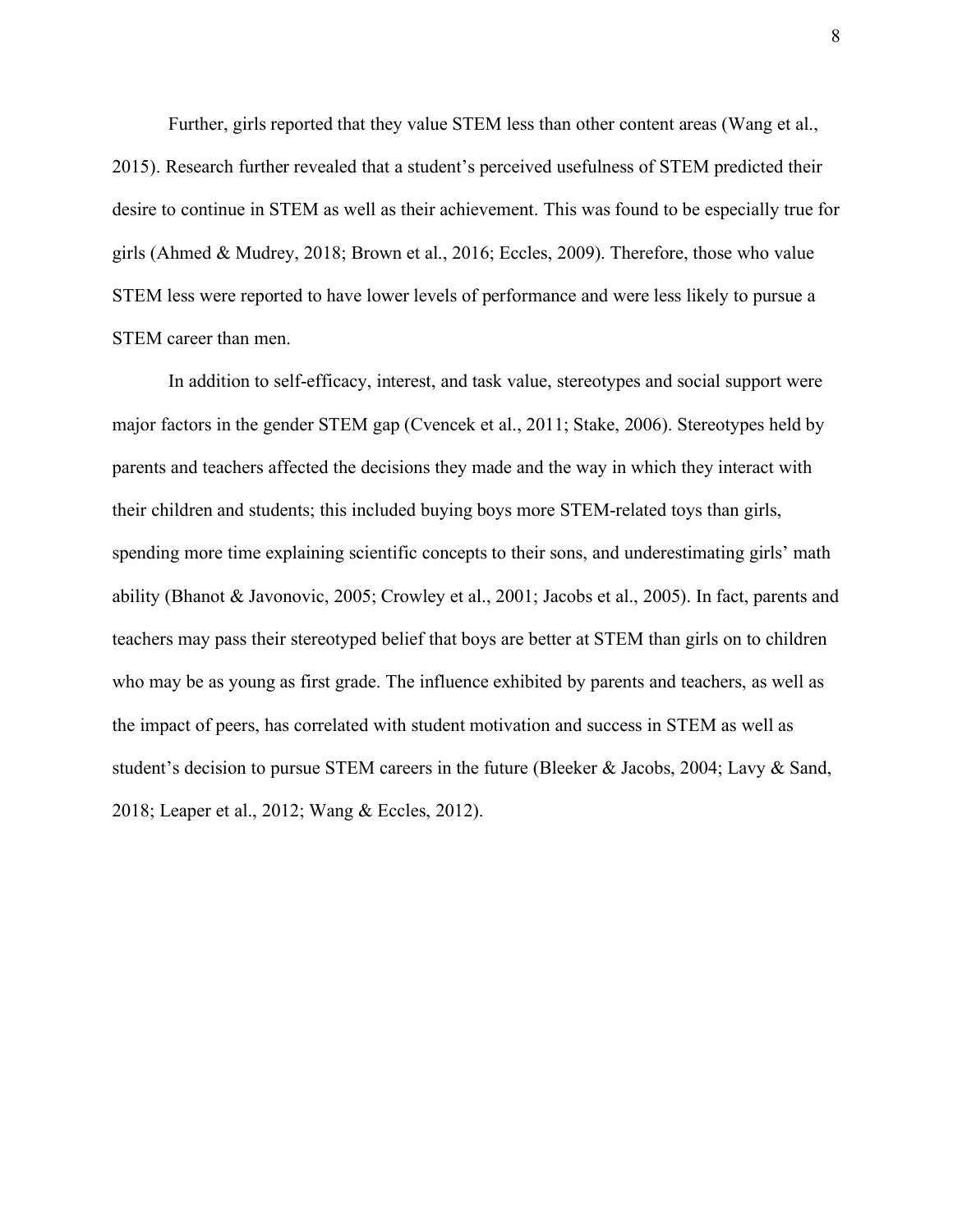#### **Definitions of Terms**

The following terms are defined for the purpose of this paper.

*Ability Belief:* Ability belief is used by Master and Meltzoff (2020) and refers to a student's belief in their ability to succeed in a specific content domain or task. It includes several types of beliefs used in previous research such as self-efficacy, expectations of success, perceived competence, self-concept, or self-confidence.

*Expectancy Value Model:* The expectancy value model is a theory developed by Jacquelynne Eccles and colleagues (2009). It suggests that motivation is influenced by two sets of factors: a person's expectations/perceptions of their abilities and a person's personal subjective task values.

*Girls:* In this paper, the term girls refers to female students in first through 12th grade.

*Mastery Experience:* According to Bandura (1997) and social cognitive theory, mastery experience refers to a person's past experiences and performances. It is the most influential factor to a person's self-efficacy.

*Self-Efficacy:* Self-efficacy refers to a person's belief in their ability to succeed or accomplish a task (Bandura, 1997). In this paper, it is used specifically to understand girls' and women's beliefs about their abilities in STEM education.

*Social Cognitive Theory:* The social cognitive theory was developed by Albert Bandura (1997). It addresses both the environment and cognitive processes that interact and influence how humans learn and behave. This theory is applied to many areas of research. In this paper, self-efficacy, a specific subset of this theory, is explored as a contributing factor to the gender gap in STEM.

*STEM:* STEM is an acronym for Science, Technology, Engineering, and Mathematics.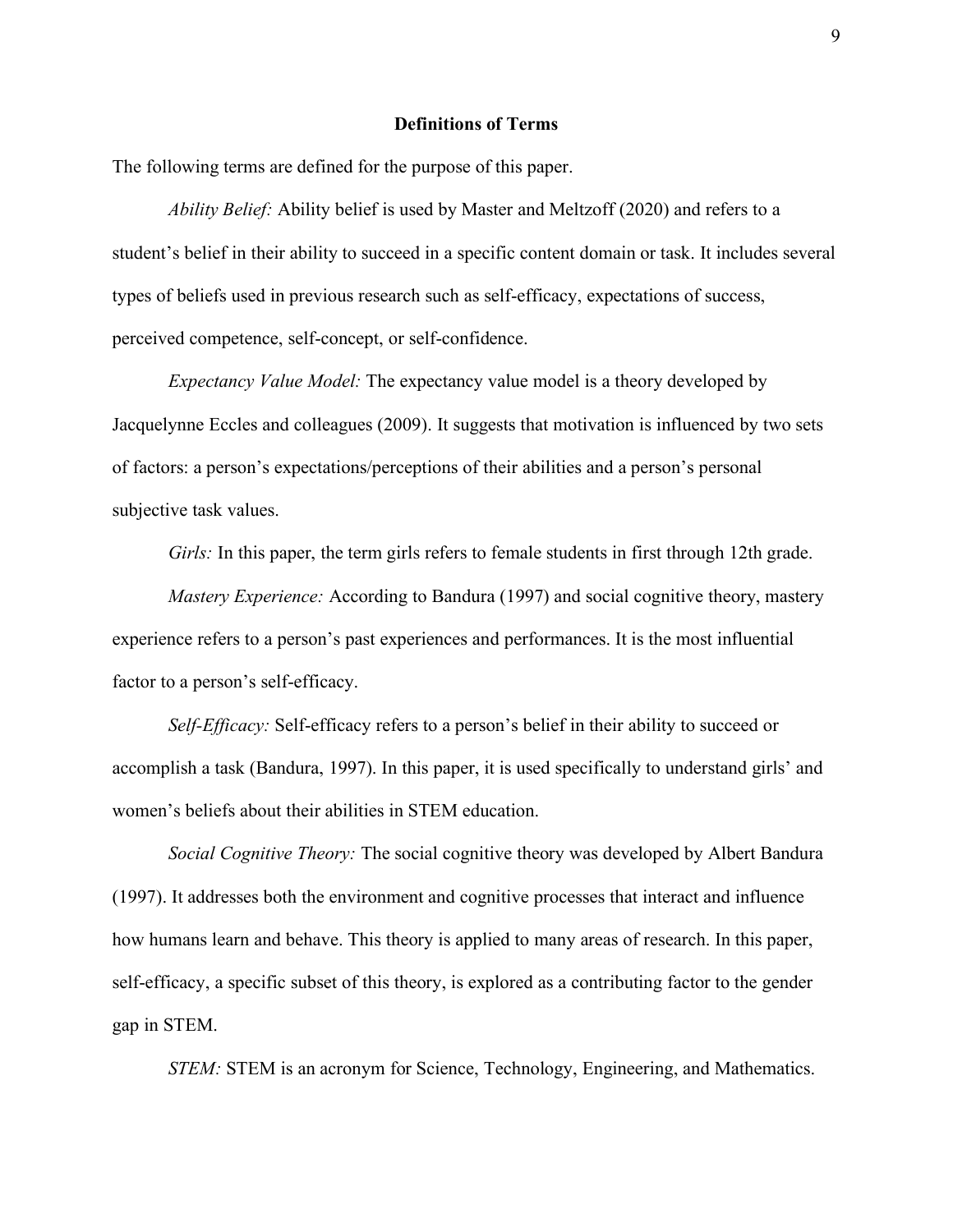*Stereotype:* A stereotype is a widely held and oversimplified belief about a person or thing.

*Subjective Task Value:* As developed by Eccles and colleagues (2009), subjective task value is one of the major components of the expectancy-value model. A person's motivation is influenced by the value they attach to various tasks and topics. Subjective task value can be further broken down into four parts: intrinsic interest, utility value, attainment value, and cost.

*Utility Value:* According to the expectancy value theory, utility value is one of the four parts of subjective task value. It refers to the value a person places on a specific task (Eccles, 2009).

*Women:* In this paper, the term women refers to female students in post-secondary education as well as females over the age of 20.

#### **Research Question**

The guiding question of this thesis is: based upon past and present research, what major factors contribute to the gender gap observed in science, technology, engineering, and mathematical education?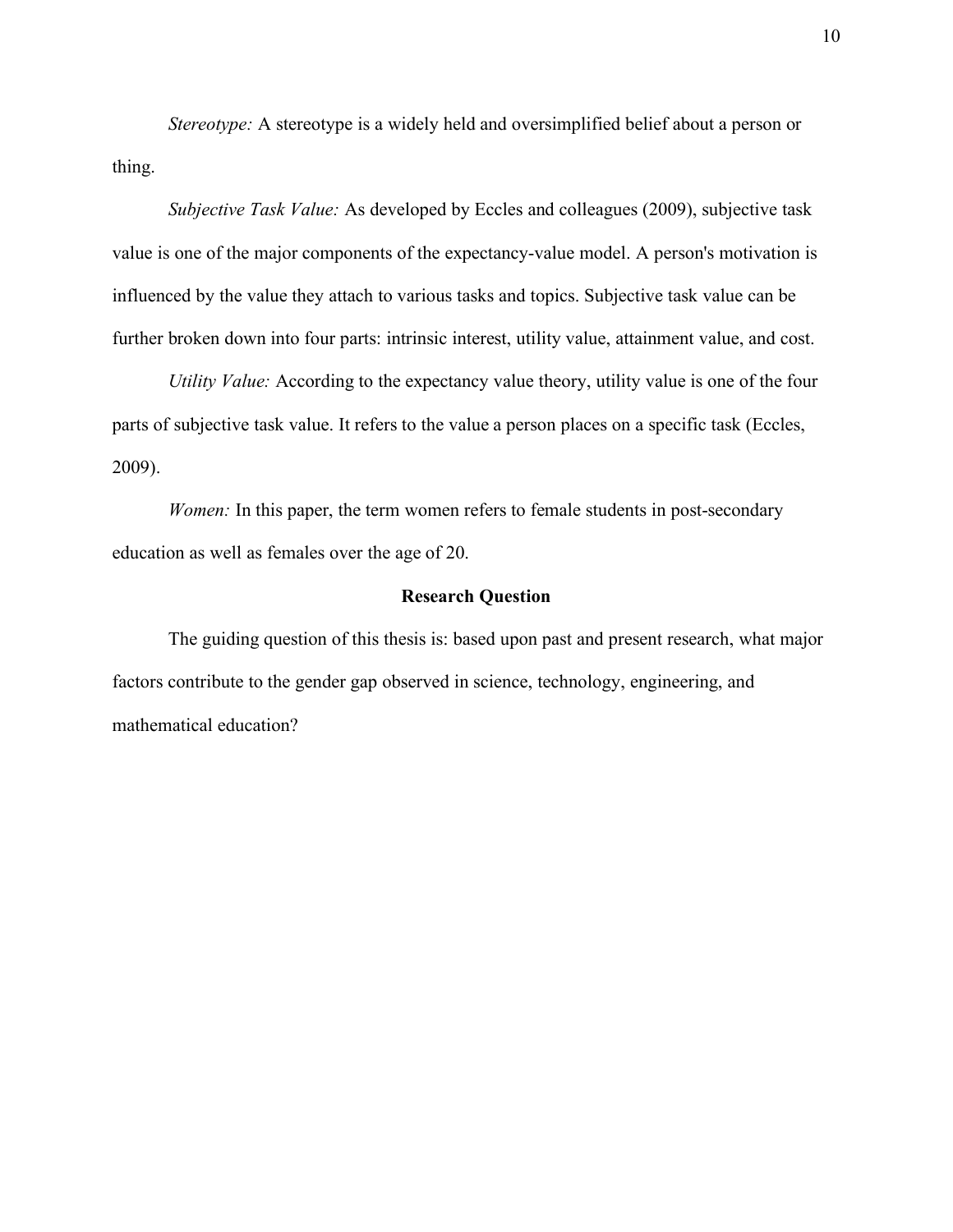#### **Chapter II: Literature Review**

This chapter is comprised of article reviews addressing different factors and their contributions to the gender gap in STEM. Literature on each of these sections will be examined as they contribute to the disparity in women's participation and success in STEM education. First, there will be an examination of the gender differences in students' belief in their ability to succeed in STEM and the influence that belief has on student achievement. Next, the focus will shift to interest and its impact on the intention to pursue STEM education and careers. Following that will be a series of articles that concentrate on the role of utility value and the influence it has on student motivation. Last, the review includes STEM stereotypes and the social impacts of parents, teachers, and peers.

#### **Ability Belief**

With the rise in women's levels of achievement in STEM, researchers have turned to other factors that may contribute to the gender STEM gap (Huang, 2013; Lloyd et al., 2005; Marshman et al., 2018). Women's belief and perception of their own ability is one such factor. Ability belief encompasses concepts such as confidence, self-efficacy, self-concept, and one's expectation for success. According to Bandura's (1997) social cognitive theory, self-efficacy refers to a person's perception of their own ability to succeed or accomplish a task. Self-efficacy and women's belief in their ability, also called ability belief, can then influence women's activities, interests, and motivation towards tasks and careers (Bandura, 1997; Master & Meltzoff, 2020). Therefore, even if female and male students' rates of achievement are similar, disparities in these factors can contribute to the gender gap seen in STEM classes and careers.

This gender difference in perceived ability and confidence was initially uncovered by a study conducted by Lloyd et al. (2005). Using data from state standardized test scores, report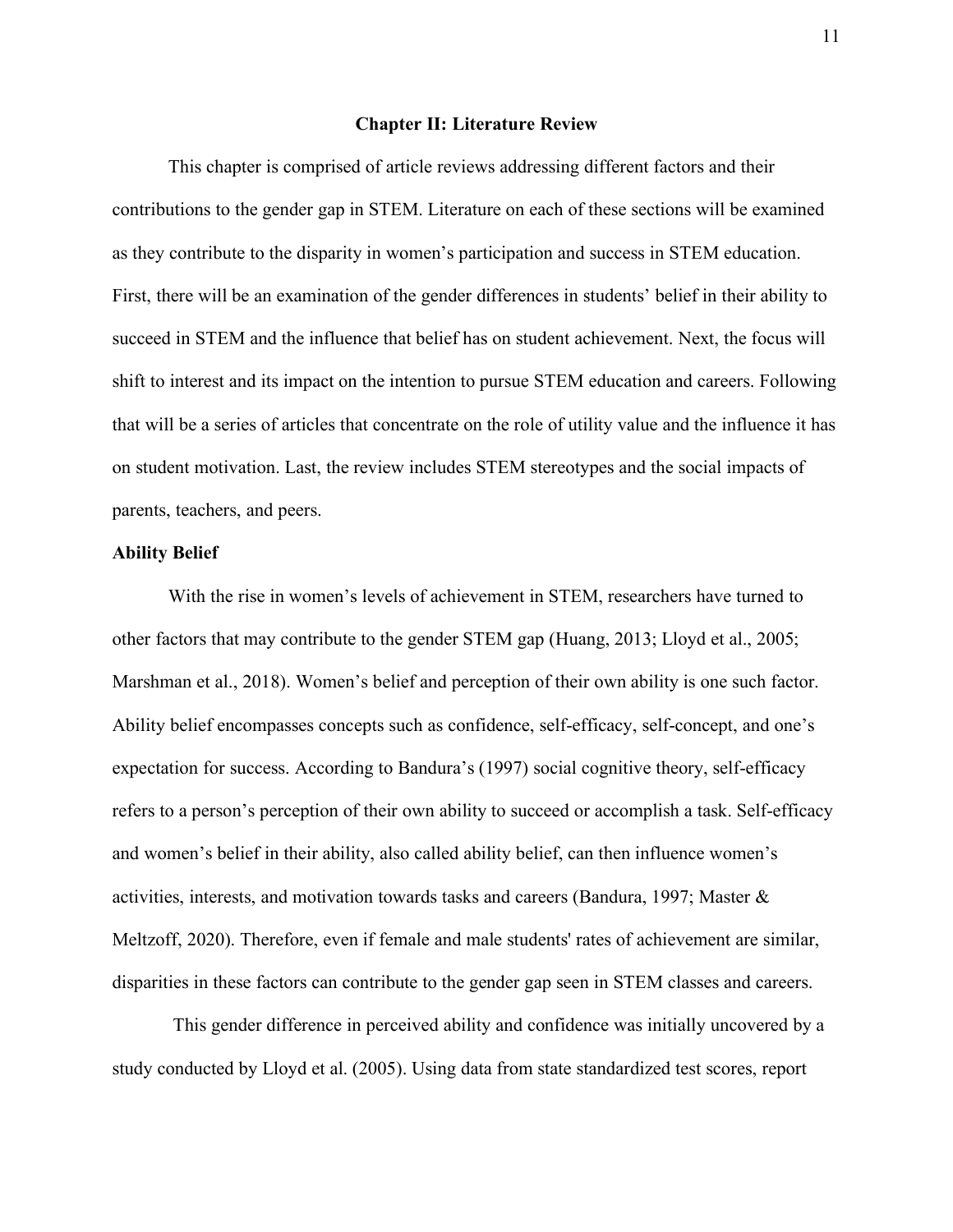card grades in mathematics, and tests to measure confidence in math, researchers studied 161 elementary and middle school students across five elementary schools and two middle schools. The first measurement, standardized test scores, revealed similar math performance for both girls and boys. The second measurement, report card grades, revealed that girls scored significantly higher than boys in mathematics classes (Lloyd et al., 2005). These two findings alone contradict past beliefs in women's lack of aptitude for mathematics and, despite the small sample size, these results supported previous research that the achievement gap between men and women was narrowing (Hyde et al., 2008).

However, the most compelling finding of the Lloyd et al. (2005) study pertains to the data on student math confidence. Despite the equal achievement on the standardized test and the higher achievement on mathematic report cards, girls tended to be less confident in math when compared to boys. Even with success in class and objectively higher levels of performance, girls were still less confident in their own abilities than boys. In this study in particular, female students' confidence in math did not mirror their achievement. This study did not indicate the cause of this discrepancy; however, it provided initial evidence for the disparity in girls' objective achievement in class and their self-confidence, especially in comparison to male students.

While the previous study only investigated fourth and seventh-grade students, this trend in lower female confidence persists in research in higher levels of education as well. Marshman et al. (2018) investigated the self-efficacy of students in two college-level physics courses in which 68% of those enrolled were in an engineering track, meaning a majority of those enrolled had chosen engineering as their major. Of those students who were enrolled, only 32% were female, demonstrating a gender gap in enrollment at the outset of these classes. Over 600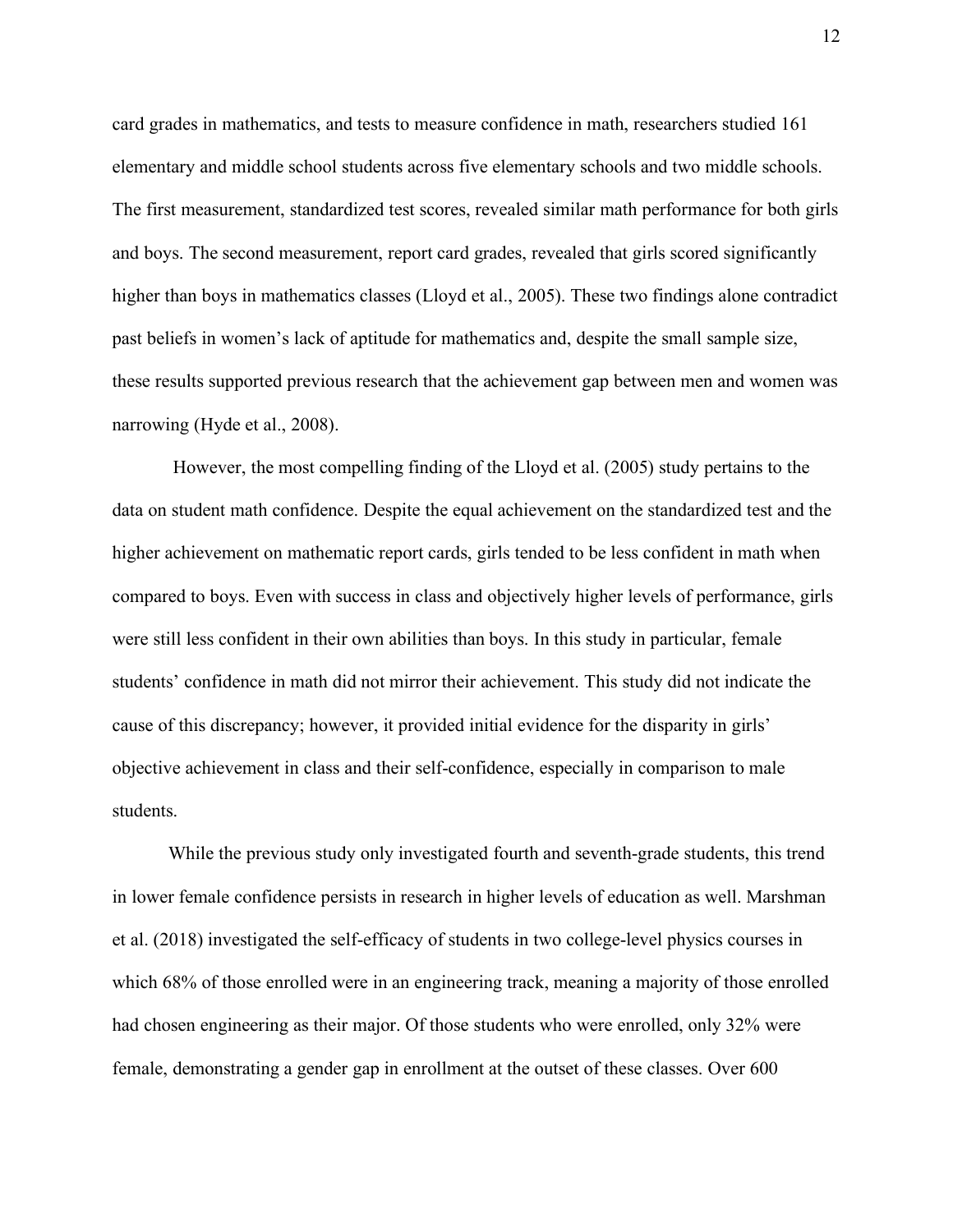hundred students were surveyed and analyzed according to their final course grades. Even after controlling for performance differences, female physics students had significantly lower levels of self-efficacy than their male counterparts. By the end of the two-course physics sequence, female students in the highest performing group, those with As, were found to have a similar level of self-efficacy as the lowest-performing male students, those with Cs (Marshman et al. 2018). Similar to Lloyd et al. (2005), Marshman and colleagues found that females reported lower levels of ability than males, despite performing equal to or above the male students. In both studies, female students' perception of their ability to succeed did not reflect their objective performance. Female students appear to underestimate their STEM abilities, while male students possibly overestimate theirs.

Although Lloyd et al. (2005) and Marshman et al. (2018) studied two specific age groups, the gender disparity in self-efficacy can be seen across a wide range of literature. Huang (2013) conducted a meta-analysis of 187 studies that contained 247 independent studies; they specifically examined the relationship between gender and self-efficacy. The goal was to summarize research on these two factors not only in STEM, but also across multiple educational domains. The studies in the meta-analysis included journal articles, doctoral dissertations, master theses, and conference papers. By utilizing multiple studies and formats, this study aimed to quantify the appearance of varied results in gender differences in self-efficacy. Across all domains, males tended to have a slightly higher academic self-efficacy than females. However, this gender difference became more pronounced when looking at more specific moderators. Specifically, different content domains had a significant impact on the level of gender difference of self-efficacy. Math, as the two previous studies included, as well as computer science were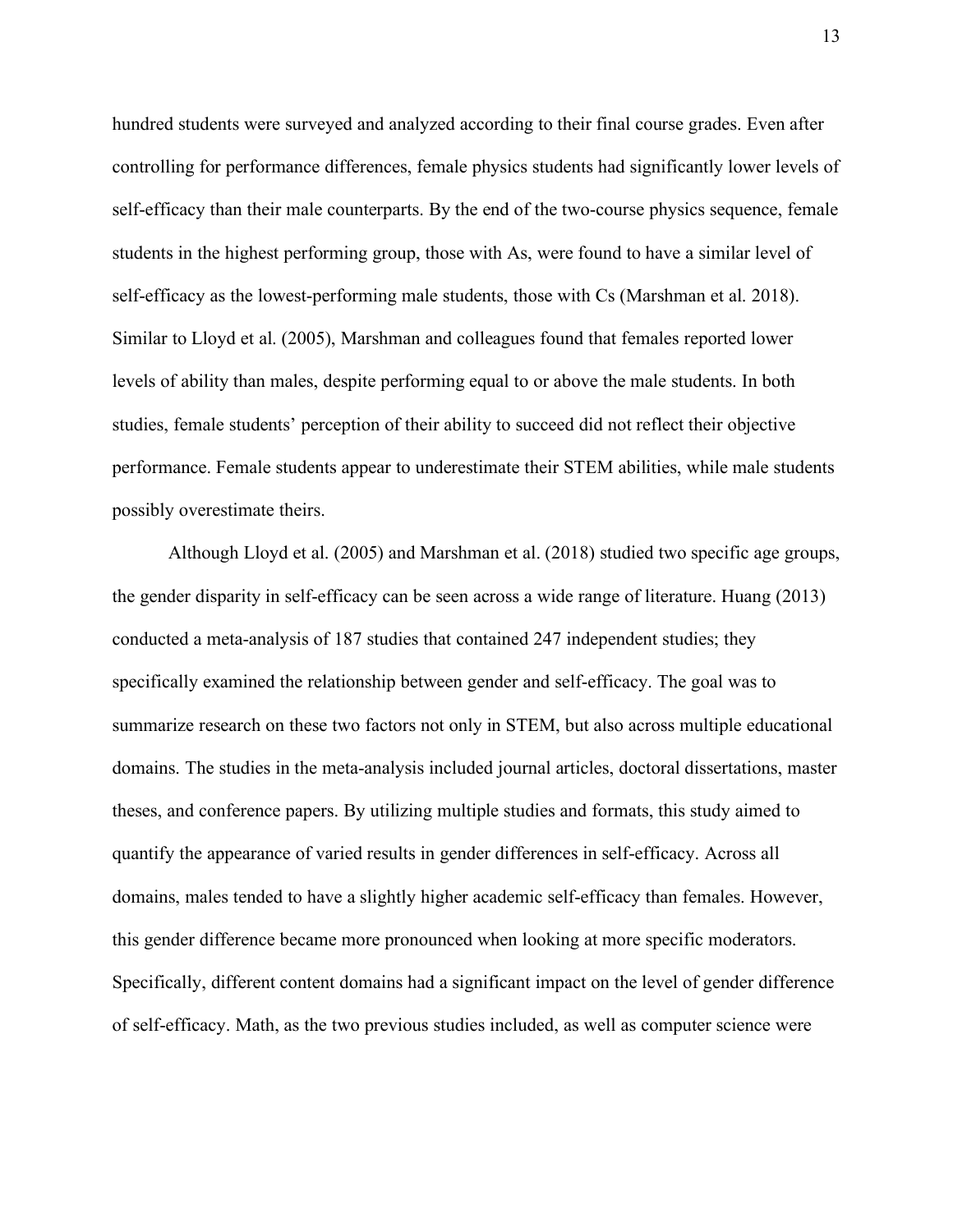specific content areas in which males tended to have a significantly higher level of self-efficacy than female students (Huang, 2013).

Additionally, Huang (2013) found that age also played an important part in the selfefficacy disparity. After examining studies by school levels (i.e., elementary school, middle school, high school, post-secondary, and those over 23 years old), a statistically significant effect size was found. In mathematics, the gap in self-efficacy appeared to increase with age and most clearly widened in high school and continued through college. While this finding laid the foundation for the increase of the gender disparity in STEM self-efficacy over time, further studies are needed to examine how women's ability beliefs evolve over the course of their educational careers. However, this study has implications for gender differences that may be a significant contributing factor to a mathematical and computer science gender gap. That is, if women have a lower perception of their ability in these domains, this lower belief may impact other academic areas as well.

Britner and Pajares (2006) found that belief in one's ability impacted academic areas when they suggested that self-efficacy and achievement have a more causal relationship than previous studies initially revealed. Their study examined whether self-efficacy made an independent contribution to students' science achievement. It looked at a small sample of middle school students and used self-report motivational data and students' final grades in a science class. Self-efficacy was the most consistent significant predictor of achievement for both girls and boys as indicated by their final science grade (Britner & Pajares, 2006).

Briner and Pajares' findings contrasted previous studies by demonstrating a causal relationship between a student's belief in their ability and their academic performance. Whereas previous studies (Lloyd et al., 2005; Marshman et al., 2018) showed high achievement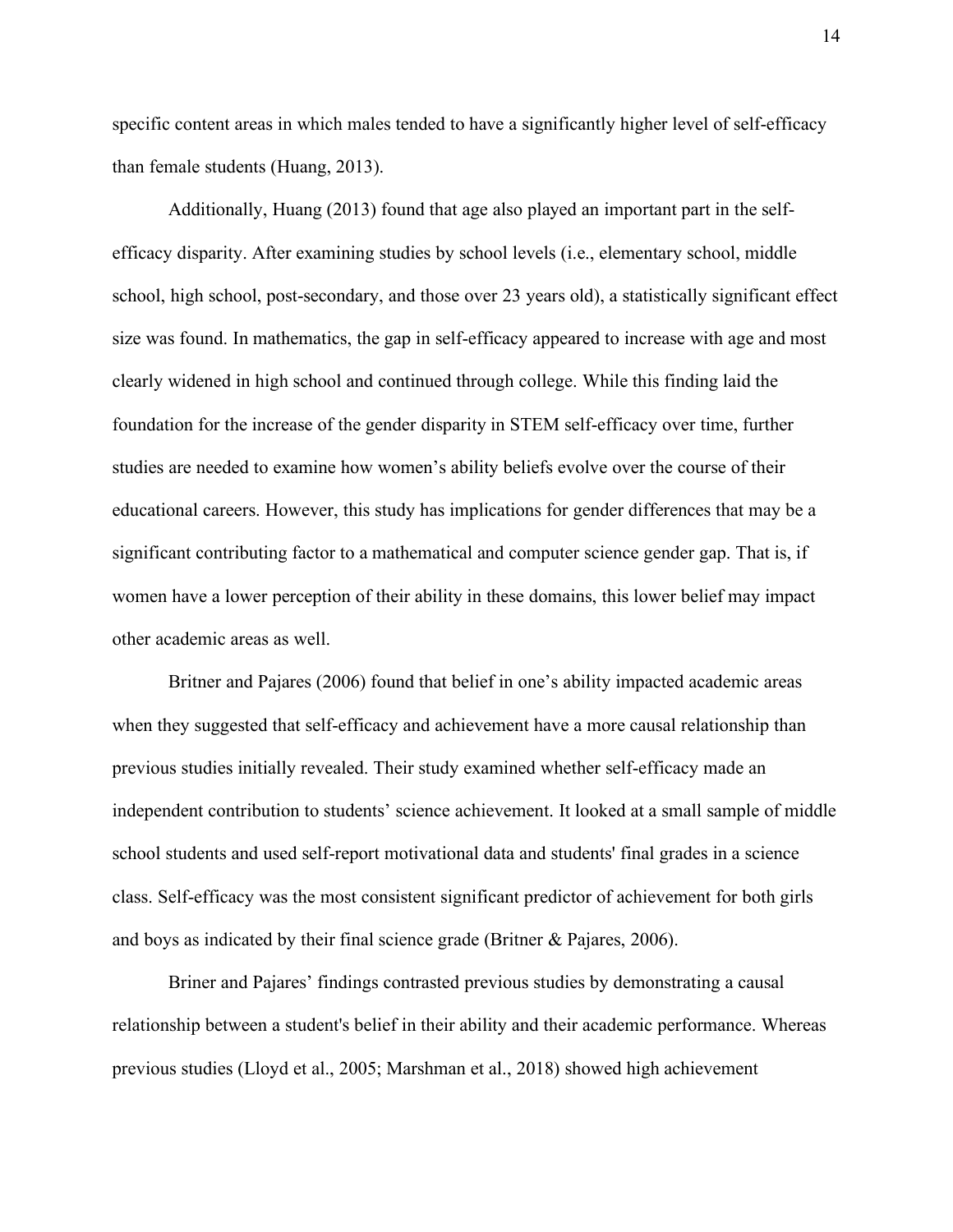contrasting with low self-efficacy for girls, this study suggested that the level of self-efficacy may instead predict students' grades and success in class. The process may work as part of a downward spiral in which students with low self-confidence consequently influence their ability to perform and succeed.

This inverse influence of low self-confidence on a student's ability to perform is further supported by a more recent study conducted by Aurah (2013). This study targeted the ways in which self-efficacy impacted the academic performance of older students. The study included over 1,000 students from 17 schools. It used a self-report questionnaire, ability tests, and problem-solving tests to analyze not only a student's belief in their own ability, but also other factors including background knowledge, metacognitive monitoring, and science problemsolving. The study aimed to determine the extent to which confidence and self-efficacy predicted a student's problem-solving ability and, therefore, their performance on a science test.

Using both quantitative data from the problem-solving test and qualitative data from the questionnaire as well as in-depth interviews, Aurah (2013) also found that self-efficacy was the strongest predictor of both male and female students' ability to problem solve. Students' perceived belief in their ability was found to be a more significant predictor of success than background knowledge on the subject. Accordingly, if self-efficacy can be used to predict success in problem-solving, it can then be extrapolated to predict not only a student's success on a specific test, but also a student's overall academic success and achievement in science. Therefore, if a gender discrepancy exists in STEM classes as demonstrated in previous studies, this difference in self-confidence has the potential to be a major contributing factor to the gender gap seen in STEM. Any detriment to a person's belief in their own ability may affect their success, and this discrepancy disproportionately affects girls and women.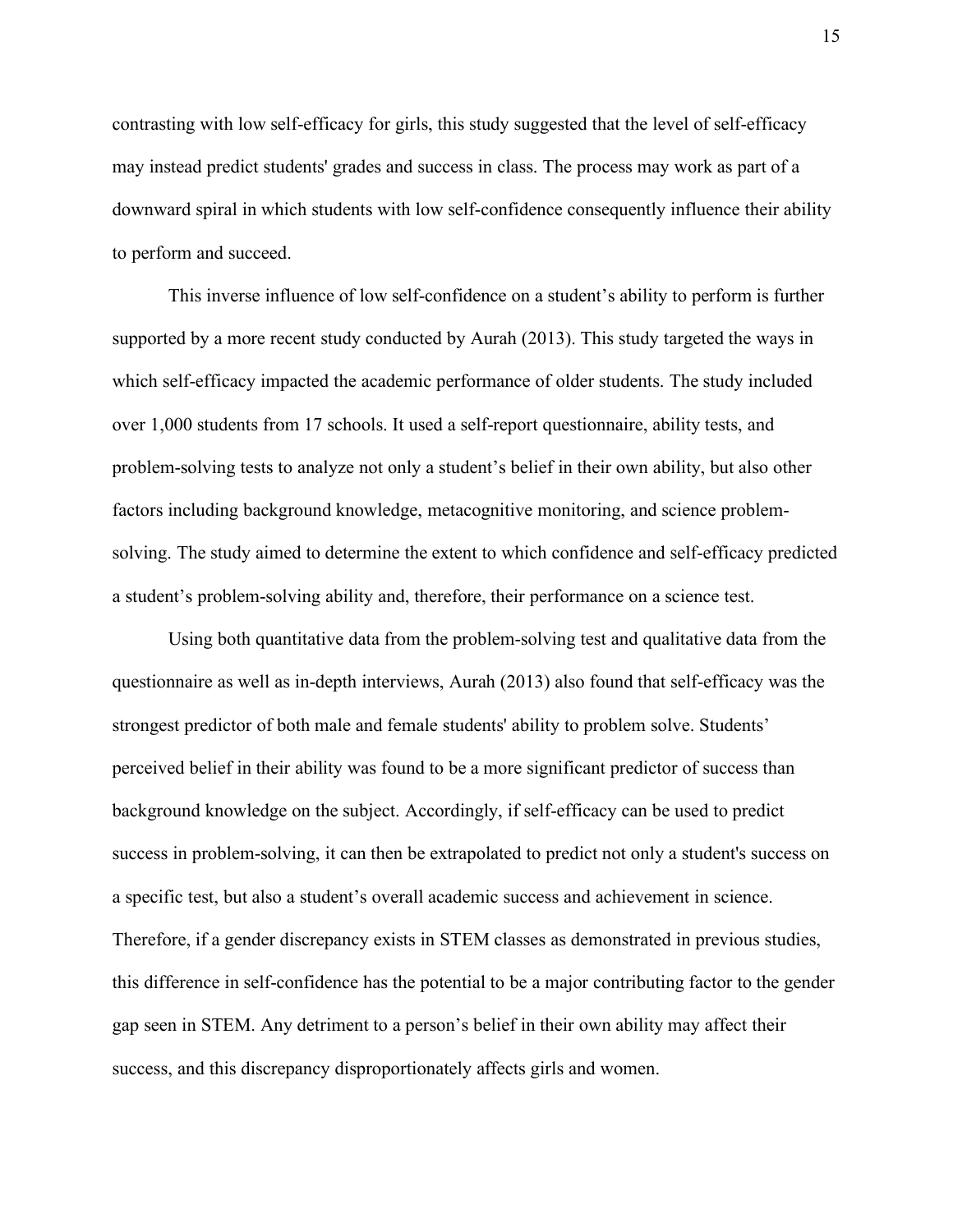Consequently, finding the sources of students' ability beliefs is important to understanding this disparity between the genders (Bandura, 1997). Several sources of selfefficacy may lead to this disproportionately lower level of confidence in women including their past experiences, vicarious experiences in the form of their observance of other students' performance, and social persuasion which includes people's experiences of verbal and nonverbal feedback from others. The most influential factor overall being a person's past experiences and past performances or what can be more generally classified as mastery experiences (Britner & Pajares, 2006). Examining the potential gender differences in these sources, in particular mastery experiences, may lead to the cause of the variation in confidence levels between men and women. This is especially pertinent when examining cases where current performance and achievement are negligible as women achieve equal to or better than men.

As mastery experience is often the most cited and influential source of self-efficacy, it is important to note the different ways in which male and female students may perceive their past experiences and how it has led to the gender discrepancy. Butz and Usher (2015) investigated the sources of confidence and self-efficacy in fourth through eighth-grade students and then further desegregated the data based on gender. The study sampled over 2,000 students across multiple elementary and middle schools. Computer surveys were administered utilizing both open-ended prompts and self-report measures of self-efficacy. According to the results of the study, overall mastery experience was one of the most frequently reported sources of self-efficacy as previous research found as well (Bandura, 1997; Britner & Pajares, 2006) This included students citing grades, hitting testing benchmarks, or getting a math question right as forms of mastery experience. In addition to this, social persuasion was also one of the most frequently reported sources of students. This finding was consistent across all grade levels from elementary to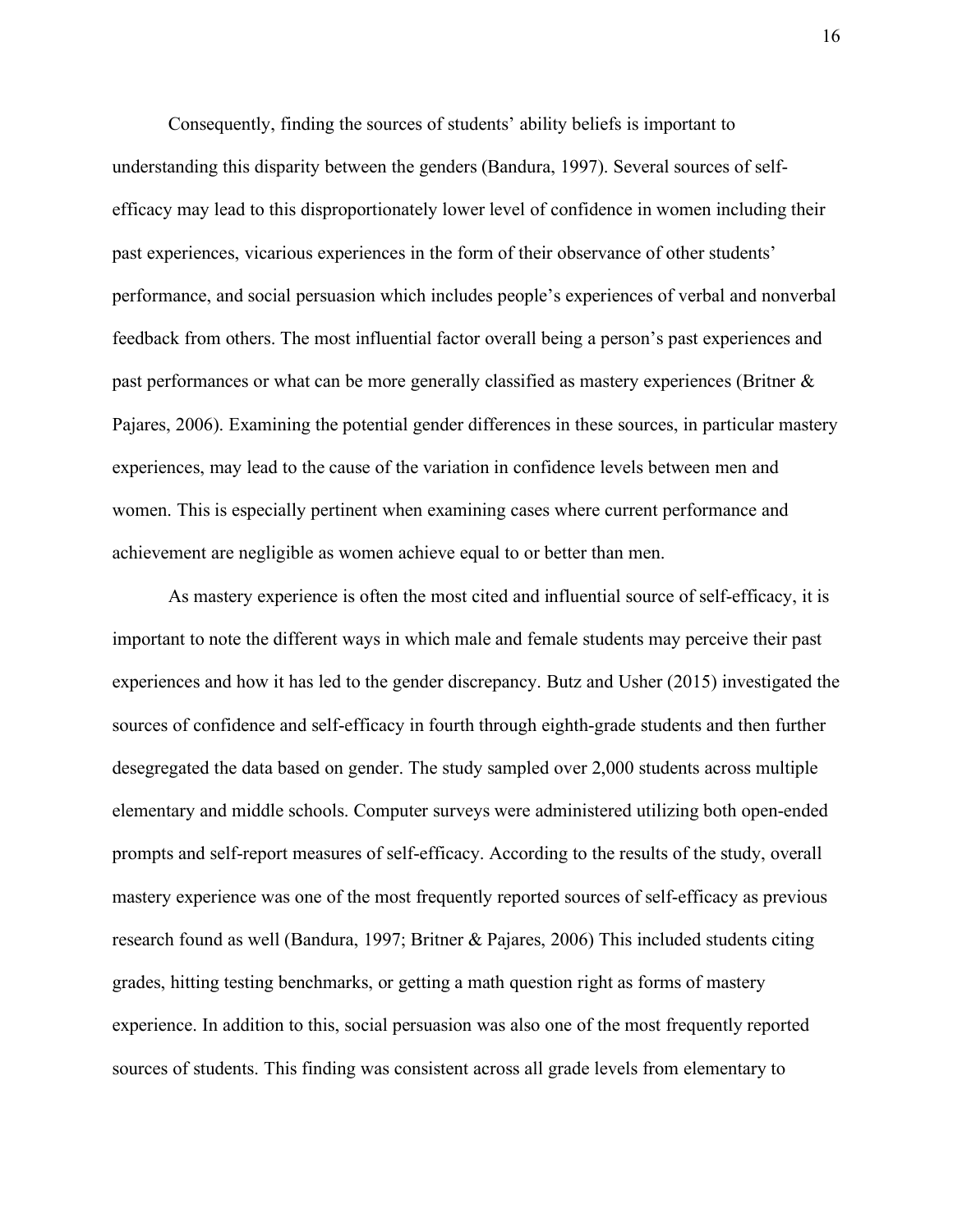middle school. The differences in the proportion of these sources were found once the data was differentiated by gender. Girls' responses expressed more social persuasions than boys as well as more social comparisons to their peers (Butz & Usher, 2015). This suggested that girls' selfefficacy is influenced and sourced differently than boys' self-efficacy. Being aware of these differences can have implications for teachers, parents, and others who are working to address the STEM gender gap.

In a more recent study conducted by Zander et al. (2020), mastery experience was divided into three different indices: self-esteem, self-enhancement, and prior math grade. Traditionally, mastery experience had been measured based only on previous grades. In this study, Zander et al. (2020) included performance related self-esteem which strove to measure how students felt about their performance directly after taking the test as well as selfenhancement which was a representation of how students thought they performed on their test. This study analyzed 764 ninth-grade students using questionnaires and standardized math tests. While boys did outperform girls on the standardized test administered for this study, there were no differences in math grade between male and female students. In contrast, once again, females exhibited significantly lower levels of self-efficacy than their male counterparts supporting what previous research has also found.

With regard to the breakdown of mastery experience, girls reported a significantly lower level of self-enhancement and significantly lower levels of performance-related self-esteem than boys. While self-enhancement was a predictor of male students' self-efficacy, it was not for female students. Self-esteem, however, was a predictor of girls' self-efficacy (Zander et al., 2020). While girls academically achieved almost equal to boys, not only was girls' self-efficacy lower, but also girls' reported feeling worse about themselves following a performance test (low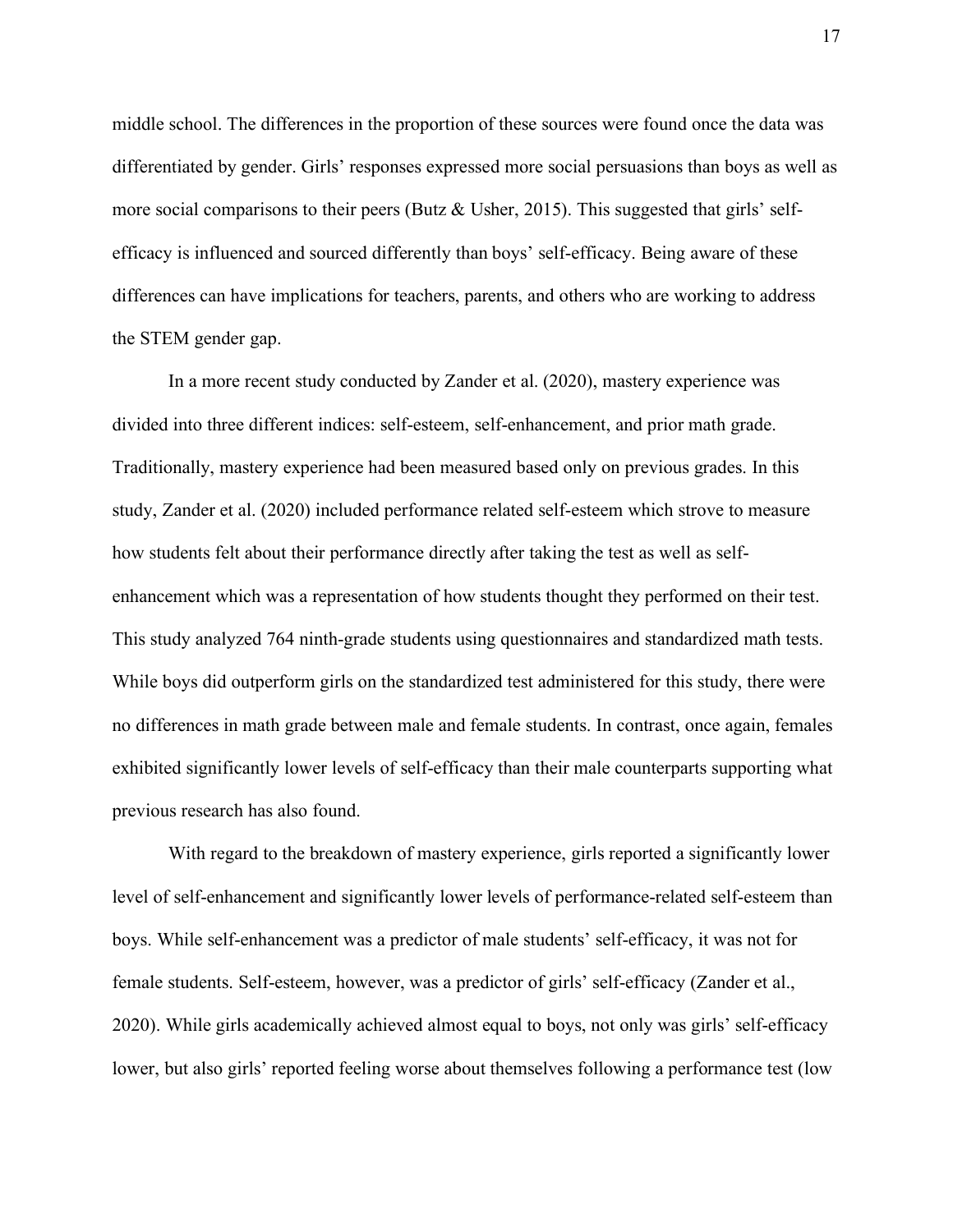self-esteem). The cause of this low self-esteem and, therefore, low self-efficacy was not found in this study. However, it did narrow in on possible causes by breaking down the sources of selfefficacy which can enable further research and intervention to prevent this disparity in confidence between girls and boys.

#### **Interest**

Ability belief, specifically self-efficacy, may be a key component of the gender STEM gap; however, it is far from the only factor. Subjective task value is another key component of motivation as well (Eccles, 2009). According to the expectancy value model of achievement, subjective task value has multiple components including but not limited to intrinsic interest and utility value. People are motivated both by their expectation of success, which can be measured in a similar manner to Bandura's (1997) theory of self-efficacy and by the value they place on the topic or task (Eccles, 2009). These different components of interest and utility value play a crucial role in a person's motivation in achieving and pursuing classes and career choices within a specific domain.

Maltese and Cooper (2017) investigated the role of students' interest in STEM via a survey of over 7,000 individuals from both STEM and non-STEM fields. In this particular study, the researchers investigated the types of experiences and factors responsible for generating interest and choosing a major. The study had the participants, most of whom were at a postsecondary institution, reflect on their primary and secondary school careers. Interest and enjoyment were the top reasons individuals chose their particular major. Although this study included both STEM and nonSTEM majors, it demonstrated the influence of interest in a person's choices and intentions which can then be applied specifically to STEM fields. This supported Eccles (2009) theory that interest plays a large role in motivation and also highlights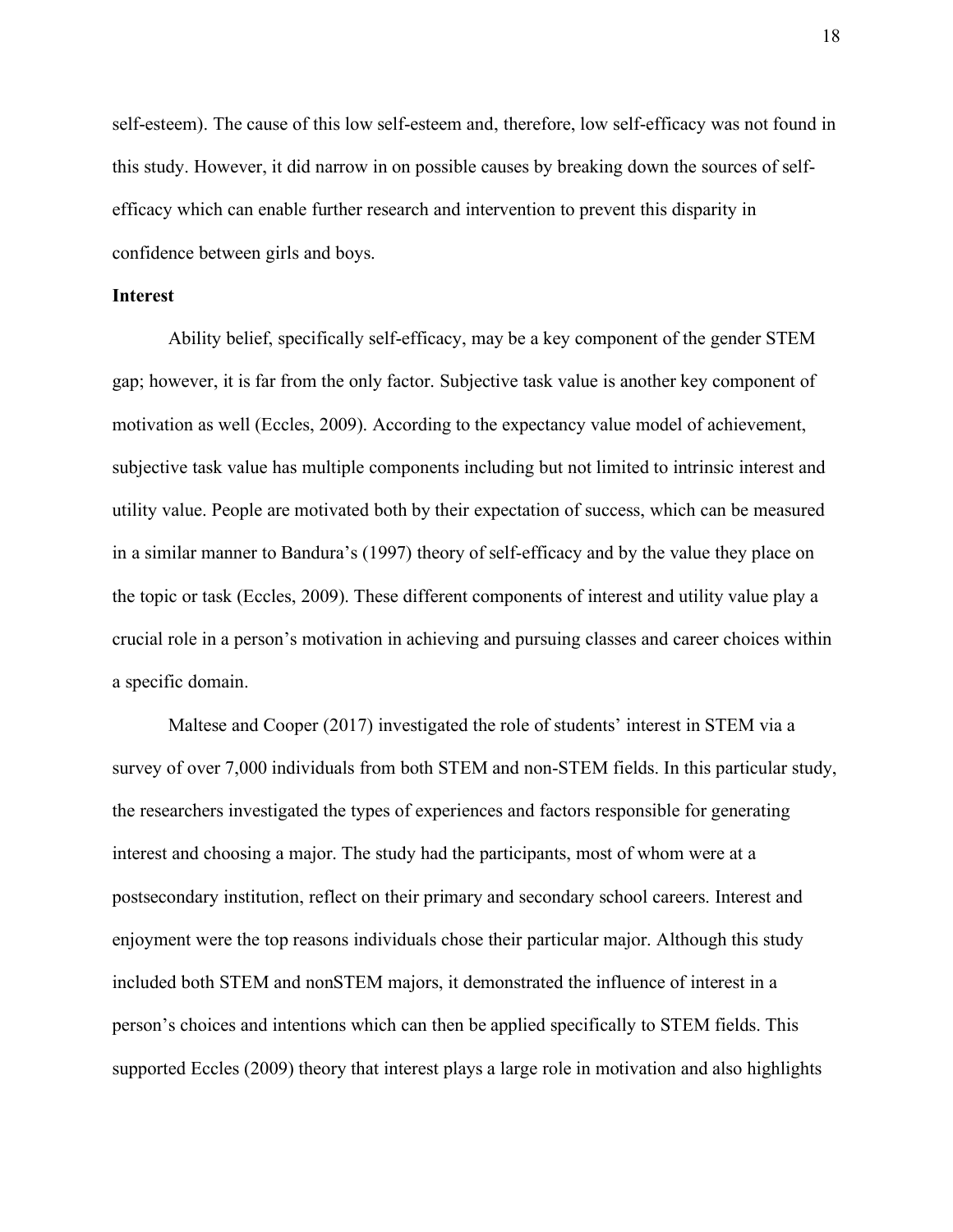the role that interest plays in a person's career path. As a result, any gender difference in STEM interest has the potential to also impact the gender STEM gap.

This difference was observed in a study conducted by Tellhed et al. (2016), where over 1,000 senior high school students were given questionnaires to evaluate their interests. The participants were in university preparatory programs and spanned across 12 different school districts. Overall, female students reported a much lower interest in STEM majors than male students. In addition, this study also determined that self-efficacy strongly related to STEM interest. This appears to indicate that self-efficacy and interest are not completely separate factors, but rather have the potential to interplay. While this study highlighted the gender difference in STEM interest, it included data from only one static point in a student's school career (Tellhed et al., 2016). Further studies are needed to evaluate interest during a greater range of ages or over a greater scope of time in order to reveal the progression and changes of interest throughout a person's life and school career.

In fact, this variation in STEM interest across time and age groups has been well reported. Throughout elementary and high school, students' interests change and evolve (Frenzel et al., 2010; Sadler et al., 2012). Sadler et al. (2012) used surveys given to 6,000 students to examine their career intentions at both the start and end of high school. As a result, this study provided a broader look throughout the entirety of a student's four-year high school career. The results, segregated by gender, reported a more nuanced flow of students to and from STEM career intentions. Initially, at the beginning of high school, twice as many male students reported interest in a STEM career than their female counterparts. While the general portion of male students interested in STEM remained stable throughout high school, the percentage of interested female students decreased over the four years. Therefore, not only were fewer female students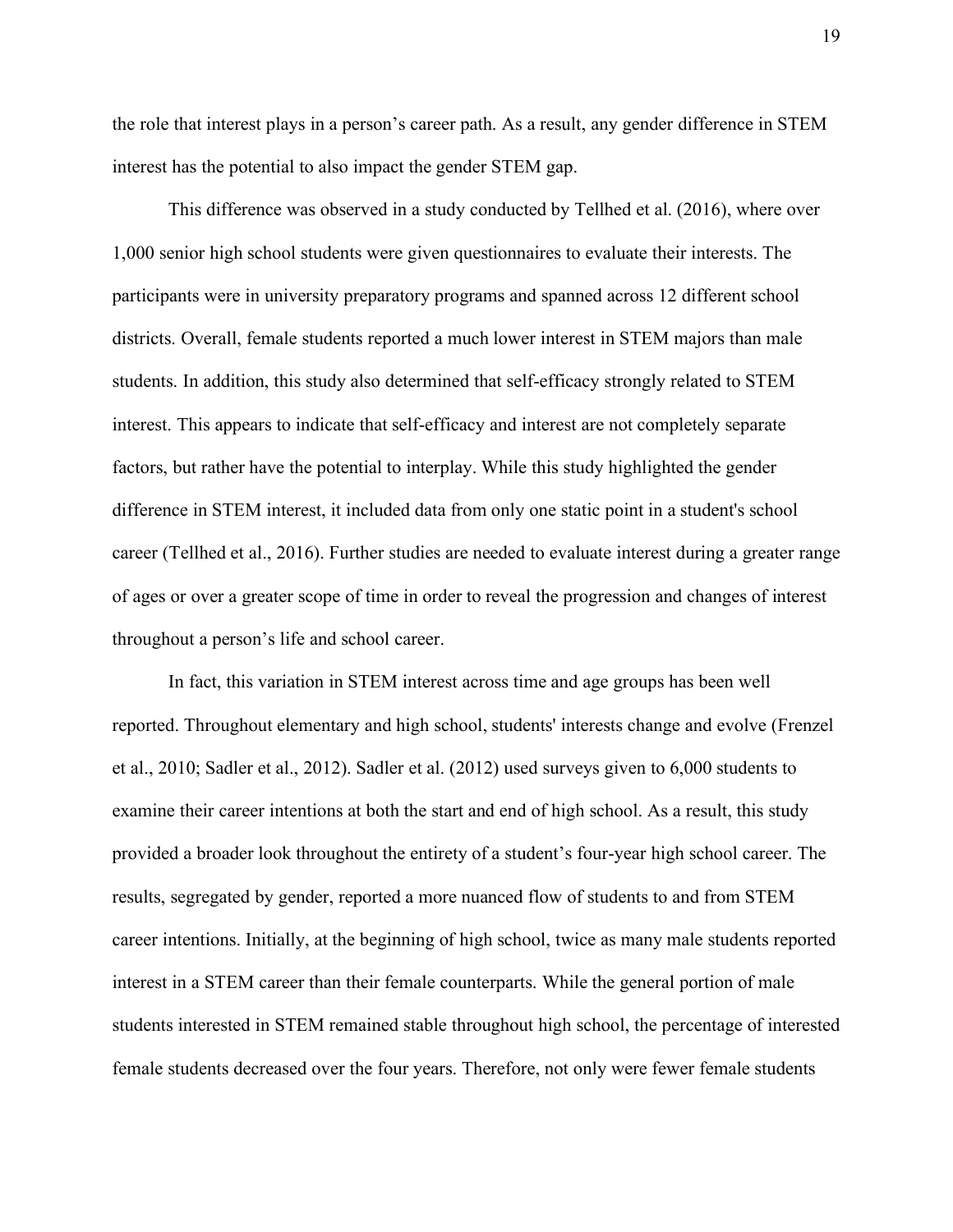interested in STEM in the beginning, but also the disparity was exacerbated over the course of the four years of high school (Sadler et al., 2012). This study did have limitations, as it was conducted based on surveys of students in their first year of postsecondary school and may have been skewed due to data based on students' reflection on their past school experiences rather than present-day attitudes. Even so, it still remains valuable information as a representation of a students' perceived path of STEM interest.

A similar trend was also present in a longitudinal study of earlier grades (Frenzel et al., 2010). This study included over 3,000 students and began when the participants were in fifth grade and extended through the students' ninth-grade year. The students were surveyed at each grade-level; therefore, the data was representative of each student's interest at that given point in time rather than a reflection of the past. For this study, students' interest in math, in particular, was the focus rather than STEM as a whole. It also investigated the effect gender had on interest throughout these grades. Over the course of those four years indicated, both male and female students lost interest in math between fifth and seventh grade. This is especially pertinent for girls as they already had lower levels of interest in math starting in fifth grade which then continued to decrease and remain lower than boys throughout the course of the study. Further examination of gender revealed that while boys' interest trajectory leveled off after seventh grade, this was not the same for girls who appeared to continue to lose interest through ninth grade (Frenzel et al., 2010). This decrease of interest at lower grade levels was concerning.

This may be especially significant as the relationship between students' interest in STEM and a students' intent to pursue both STEM classes and careers has been established (Grigg et al., 2018; Harackiewicz et al., 2008; Köller et al., 2001). Analyzing students across 400 schools in grades six through 10, Grigg et al. (2018) investigated the relationship of self-efficacy, interest,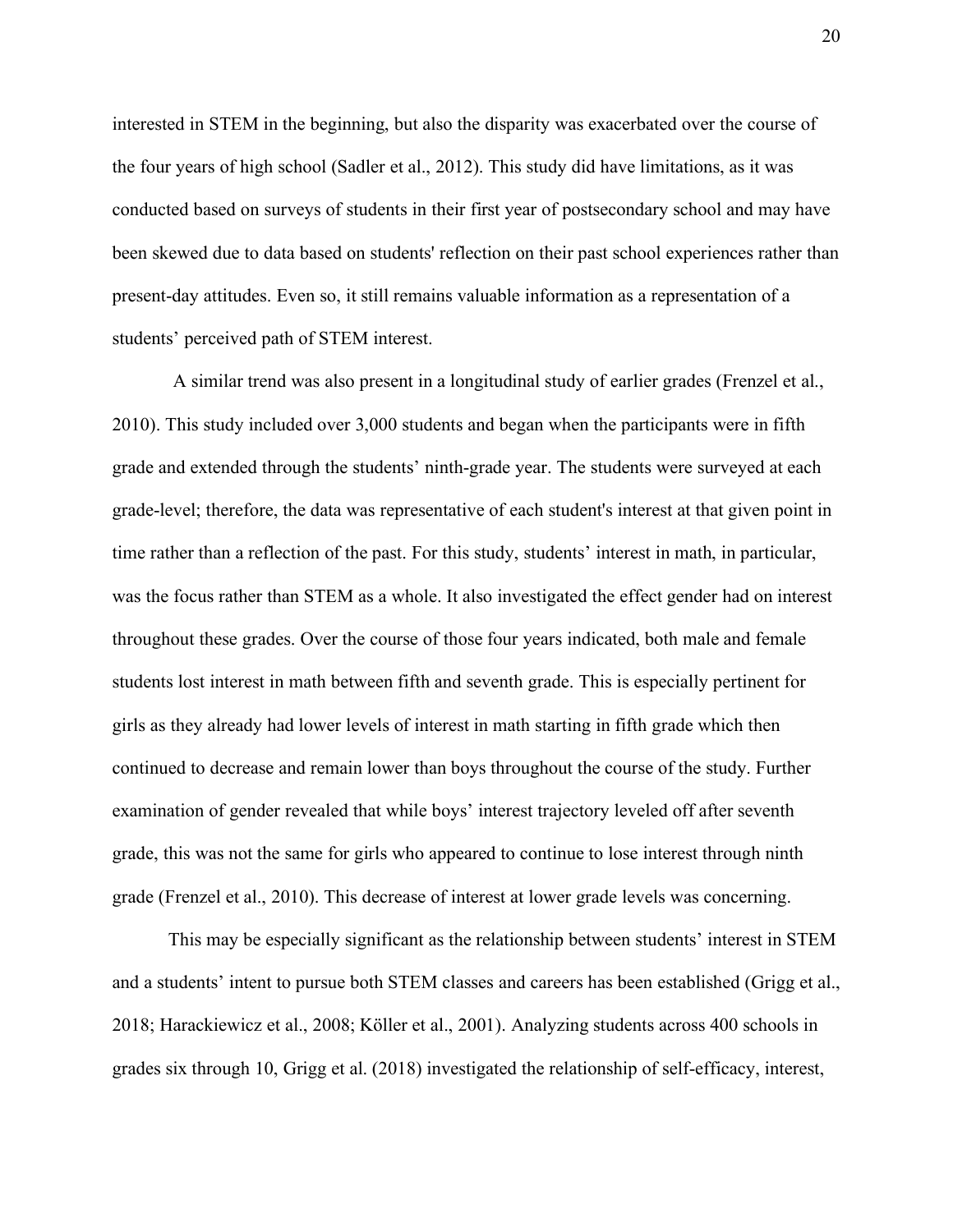intention, and achievement in the domain of math. Students completed a variety of different questionnaires to target each of these specific areas and this was done at two different points in the academic year in order to get two subsequent data points. First, interest significantly predicted math self-efficacy. Second, there was a significant relationship between math interest and math intentions. This relationship appeared to work in a reciprocal way. Initial math interest on the first set of questionnaires significantly predicted subsequent math intention on the second set of questionnaires, while math intention on the first data set significantly predicted subsequent interest level on the second set of data (Grigg et al. 2018).

While this study did not find that math interest significantly predicted math achievement, its findings on the impact of interest on self-efficacy have implications for academic achievement. As previously discussed in the last sections, self-efficacy has been found to be a factor of academic achievement and performance (Aurah, 2013; Britner & Pajares, 2006). Therefore, interest as a predictor of self-efficacy may indirectly have had an impact on achievement. The other key finding of this study demonstrates that interest and intention may work together to create a positive feedback loop that may guide a student's academic and career choices (Grigg et al. 2018).

This impact of interest on intention and possibly achievement is also supported by a study conducted by Köller et al. (2001) who studied over 600 students from seventh grade to 12th grade. Students' interest in 10th grade had a large impact on the course selections of those students in subsequent grades. Students who exhibited more interest in STEM were more likely to choose more advanced courses than those who exhibited less interest who then subsequently took basic level courses. In this study, students with more interest in STEM chose courses that would further deepen their understanding of the content. This was based on a review of the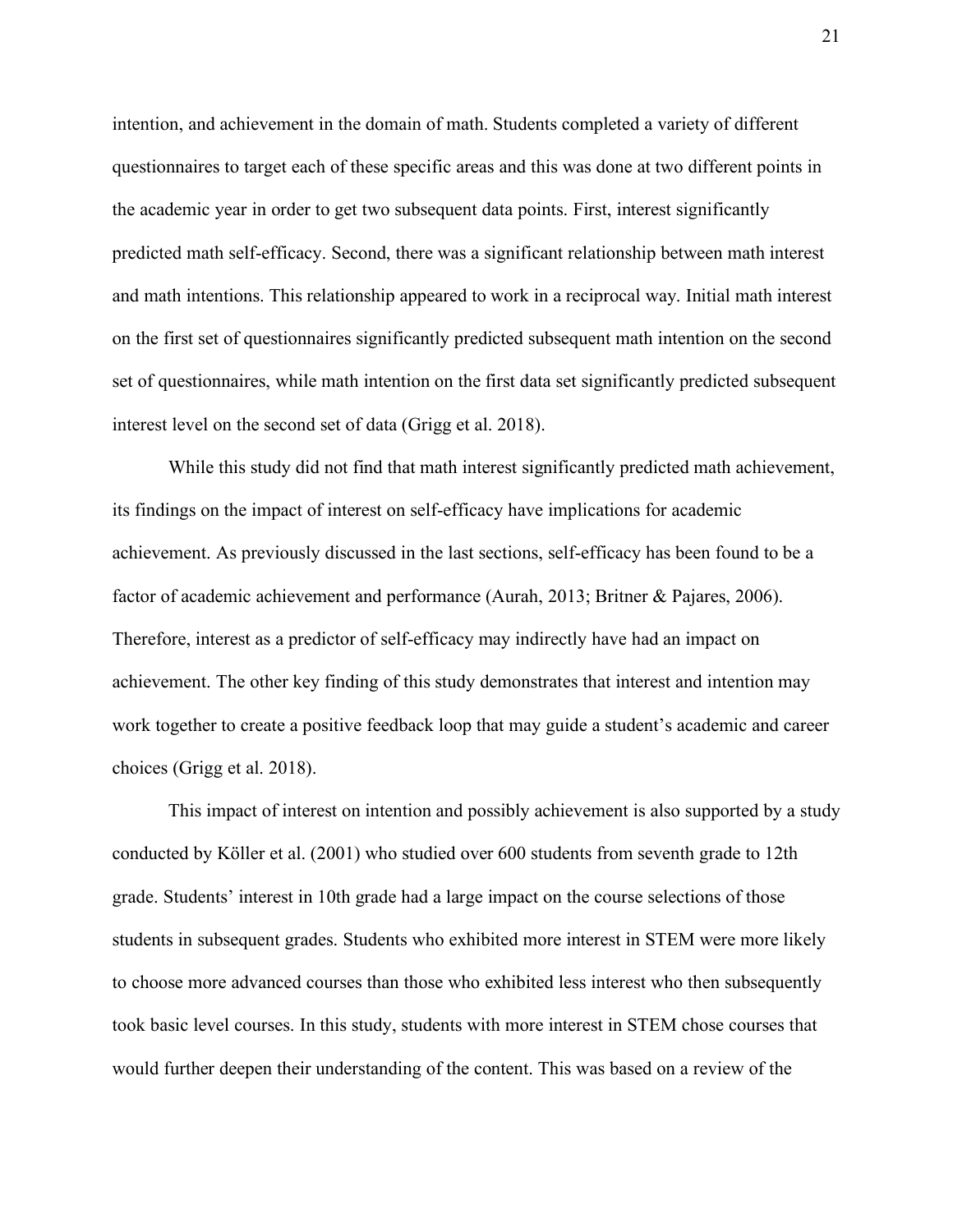content of the advanced courses which had a higher number of lessons per week and more demanding classwork. This means students with more interest would choose more challenging courses that would inevitably push them further within that content. While this was not, in and of itself, a direct link between interest and achievement, course selection and in particular choosing more advanced courses, was a significant predictor of achievement in later grades (Köller et al., 2001).

In contrast, Harackiewicz et al. (2008) and Schiefele et al. (1992) found a more direct connection between interest and academic success. In the meta-analysis conducted in 1992, Schiefel et al. positively linked interest to academic achievement. While this study is not based on current data from the 21st century, it presents a broad perspective by including data from 18 different countries, a range of sample sizes (49 to 15,719 students), as well as a range of grade levels (fifth to 12th). While this study was only able to provide correlative data between interest and achievement, it built a foundation on which other research can be explored. The authors noted that further research was needed to evaluate the effects of other mediators aside from interest, however, running a meta-analysis such as this allowed for an extensive analysis of the correlation between interest and achievement across a large scope of already established research studies (Schiefele et al., 1992).

Harackiewicz (2008) performed a longitudinal study across two academic semesters and investigated the role of not only interest and performance, but also the role of interest in relation to students' achievement goals. The study collected data at five different points in time across the two semesters in order to get a more dynamic analysis of the relationship between these different factors. Interest and performance had a reciprocal relationship in that early interest predicted later exam performance grade and early exam grade predicted later interest. It also found that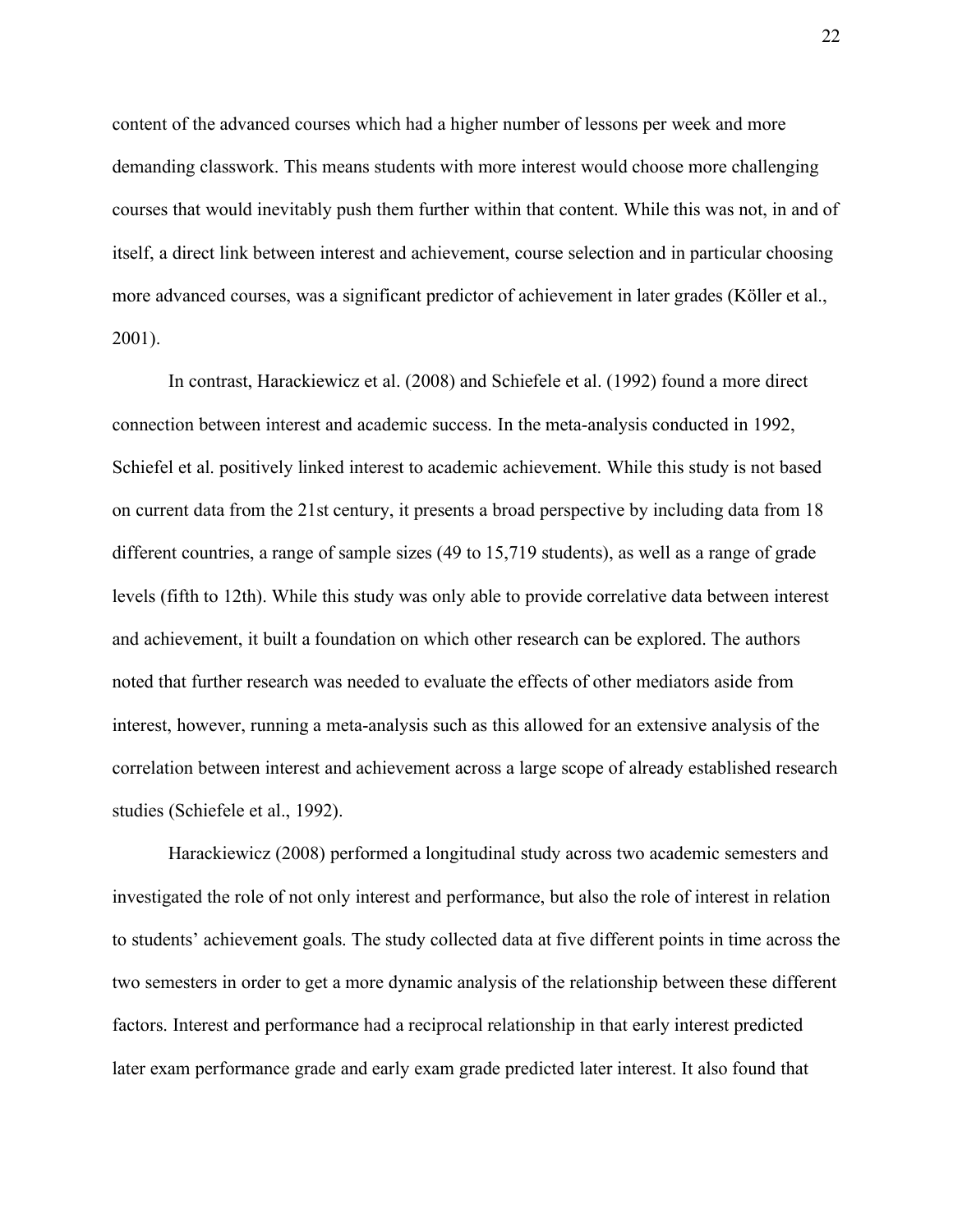early interest also predicted the adoption of mastery goals by students which suggests that interest can motivate students to adopt a more task-focused outlook (Harackiewicz et al., 2008).

The results of these two studies suggest the important role of interest in achievement. Even with varied data on the link between interest and achievement, interest at its minimum influences a student's intention to pursue STEM (Grigg et al., 2018; Köller et al., 2001) and at its most direct influences academic achievement (Harackiewicz et al., 2008; Scheifele et al., 1992). In either case, the importance of interest in education is established. If STEM interest is lower in women (Tellhed et. al., 2016), it may go on to impact women's intentions to pursue STEM and their academic achievement in these fields which both contribute to the gender gap.

Therefore, it would be helpful to know the sources of STEM interest. Maltese and Tai (2010) investigated these sources by interviewing STEM graduate students and established scientists. They looked into these students' and scientists' educational histories to see from where and when STEM interest first evolved. In all, 65% answered that their initial interest in STEM began before middle school; while 30% answered that their interest began in middle school and high school. These findings were the same for both men and women. However, initial sources of STEM interest differed between genders. A majority of the men reported an intrinsic source of self-interest, while a majority of the women recounted their initial interest as associated with school. So, the men mainly cited self-initiated activities as the start of their interest, whereas the women mainly discussed external sources as the spark for their initial interest including the likelihood of mentioning teachers as a source (Maltese & Tai, 2010).

#### **Utility Value**

In addition to interest, utility value is an important component of subjective task value and motivation (Eccles, 2009). It refers to the value a person places on various tasks. The close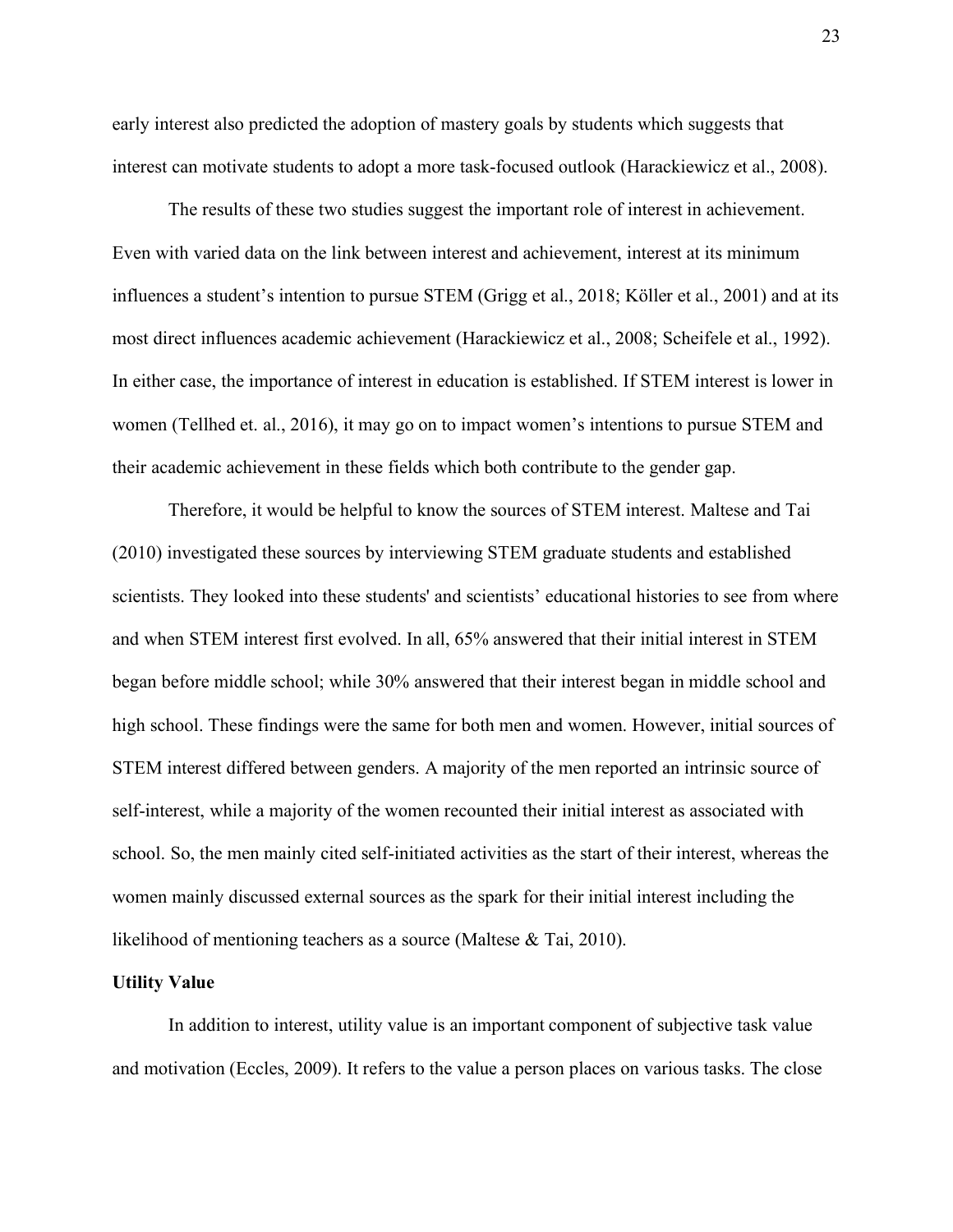connection between interest and utility value and the role in a student's intention to pursue further STEM education was demonstrated in a quantitative study conducted by Brown et al. (2016). Attitude surveys were administered to a total of 206 sixth-grade students, 91 male and 115 female, in a suburban middle school before and after their STEM classes. Utilizing a 5-point Lickert scale, the survey measured the students' self-efficacy, interest in STEM, how useful they perceived it to be (utility value), and the students' intentions to persist in these content areas.

Analyzing the student surveys revealed a significant association between students' intentions to persist in STEM, students' interest in STEM, and students' perceptions of the usefulness of STEM. The perceived usefulness (utility value) was a statistically significant predictive factor for students' desire to continue in STEM courses and in STEM education. In addition, student interest was also found to be a statistically significant predictor of their intention to continue studying STEM. Both of these predictive factors highlight the role of utility value and interest in student choice and participation in future STEM classes (Brown et al., 2016).

The important role of utility value is further supported by a study conducted by Ahmed and Mudrey (2018) who utilized a sample of over 5,000 15-year-old students across 166 schools. The purpose of this study was to investigate different motivational factors such as science utility value and science enjoyment and their influence on students' STEM career aspirations. Results of the study indicated that both enjoyment of science and science utility value were significant predictors of students' STEM career aspirations for both men and women. However, utility value was a stronger predictor for female students than male (Ahmed  $\&$  Mudrey, 2018). This suggests that female students who were able to perceive science in school as useful were more likely to aspire to careers in STEM demonstrating the crucial role task value plays in women's STEM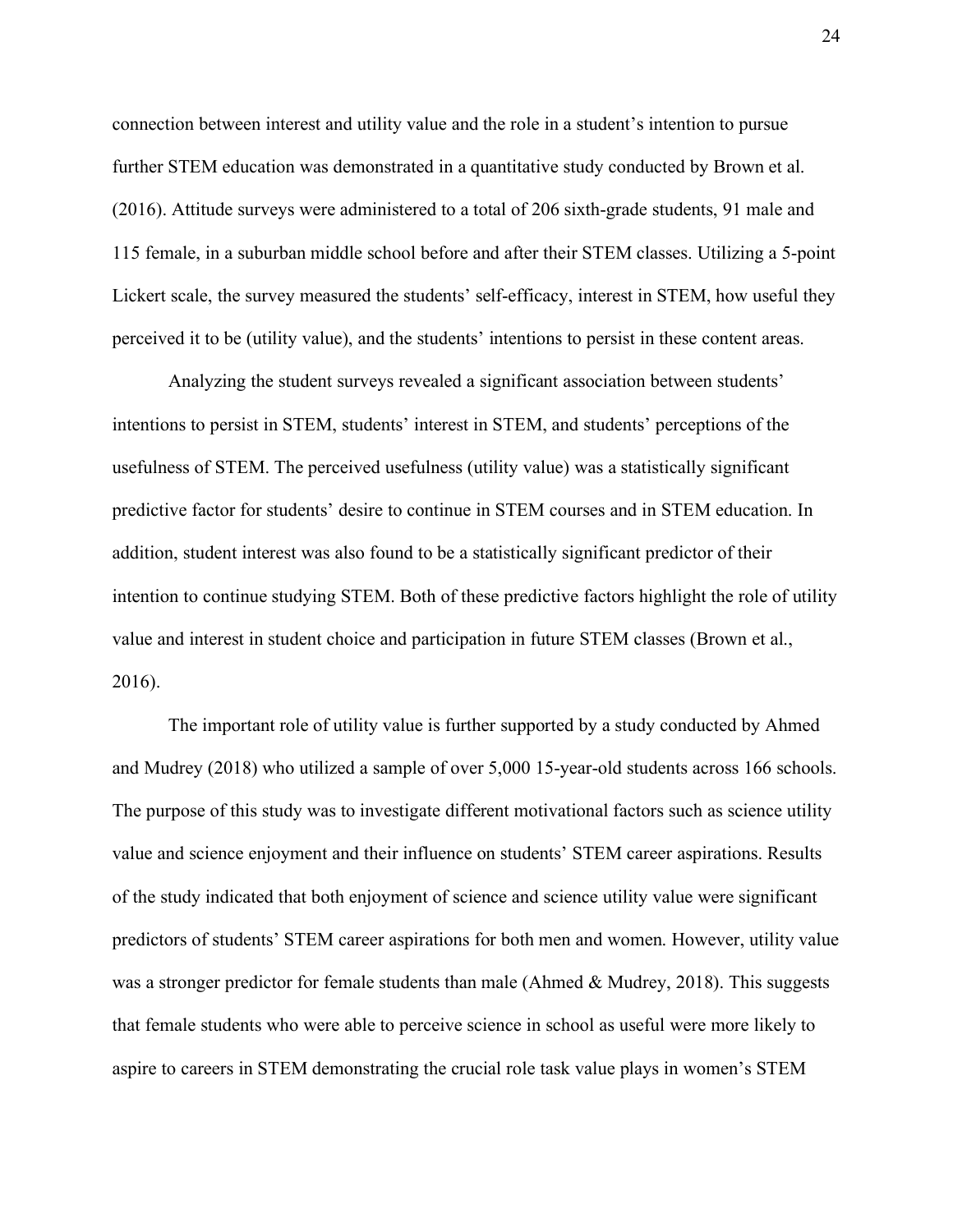careers. However, this study collected data from a single point in students' educational careers; it did not explore how these factors evolve over time.

This evolution of STEM interest and utility value was explored by Petersen and Hyde (2017). This longitudinal study was conducted to investigate the trajectory of students' perceived math ability, utility value, and interest from fifth to ninth grade. The results reported a decrease in both students' math utility as well as their interest throughout the course of these grades. In particular, fifth-grade students who reported that math was useful also reported a steeper decline in the utility value of math and math interest in the following years than those students who did not report as strong of an indication of math usefulness. It also found that all three motivational factors (perceived math ability, math utility value, and interest) correlated with each other. This suggested that an improvement in one area of these motivational factors is likely to contribute to an improvement in the other factors as well (Petersen & Hyde, 2017).

While Petersen and Hyde (2017) did not find gender differences in math utility value and math interest in their particular study, a longitudinal study conducted by Wang et al. (2015) observed the role that gender played in math interest and value. This study tracked students starting as early as seventh grade and followed them through their adulthood into their 30s when students had established chosen careers. Several measurements were considered, including math and reading achievement, math ability confidence, task values, and work preferences. Initial findings reported that men had higher math achievement than women and that more men went on to choose STEM careers. After analyzing the different potential factors contributing to those who chose STEM careers, valuing math had a significant association with math achievement which was then associated with choosing a career in this content area. Inversely, women reported valuing math less. This was then associated with women's lower math achievement and likely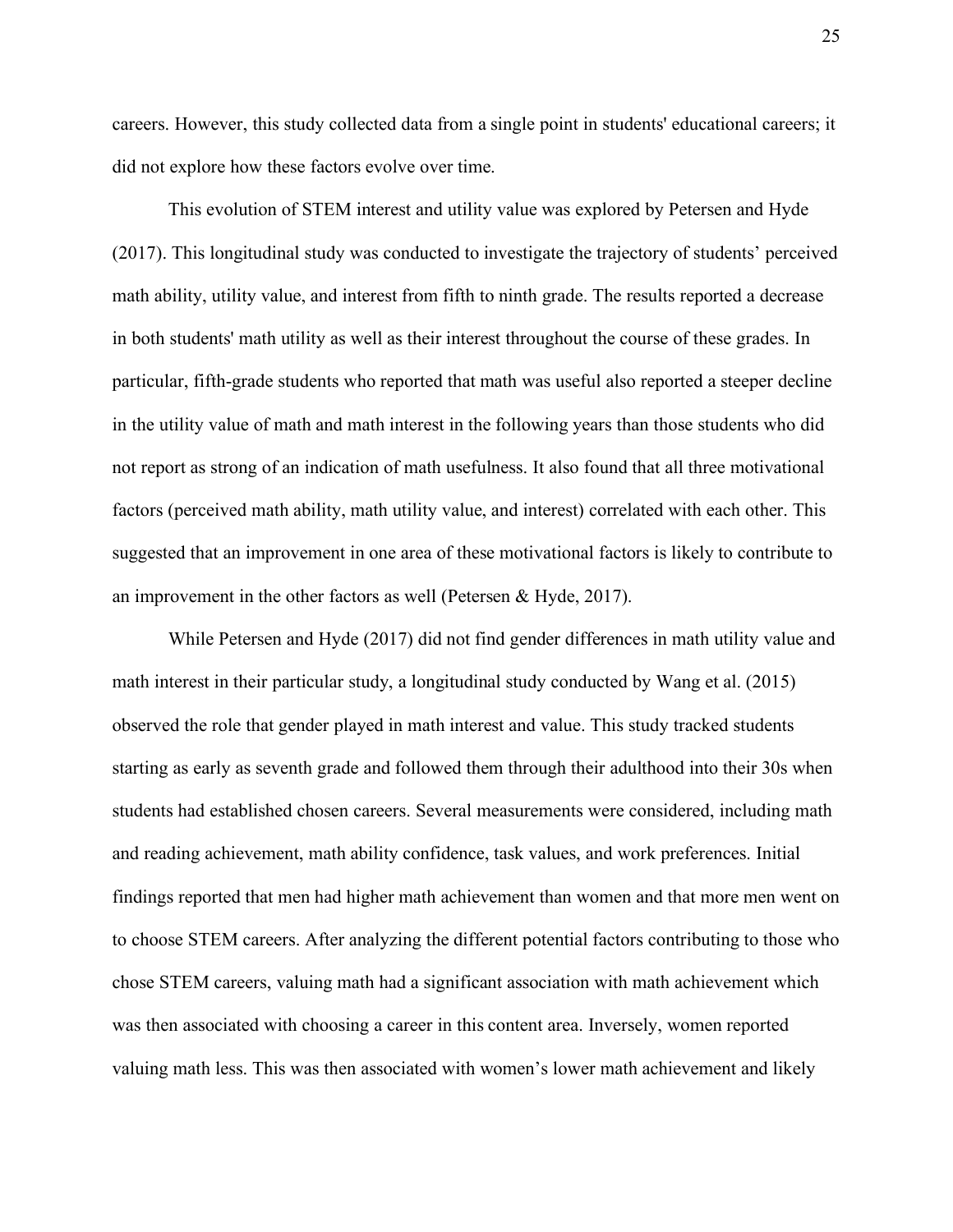contributed to the lower rate of STEM careers for women (Wang et al., 2015). Similar to the previous study, the value placed on math had a greater contribution to achievement and choosing a STEM career than self-efficacy. This indicates that belief in one's ability may aid in achievement, but does not necessarily indicate interest or value in a particular topic; as this study demonstrates, belief in one's ability is a significant and essential factor for those who have chosen a career in STEM.

#### **Gender Stereotypes**

Self-efficacy, interest, and utility value are concepts that involve a person's personal identity. Another important aspect that works in conjunction with personal identity is social identity or social roles. A person's social identity encompasses values that work to tie a person to a social group or serve to define a person both for themselves and those with whom they interact (Eccles, 2009). In addition to discrepancy in self-efficacy and interest, social impact in the form of stereotypes has correlated with girls' lower participation and success in STEM as STEM has been disproportionately affiliated with boys (Nosek et al., 2009; Selimbegovic et al., 2019). Friends, parents, and teachers may also consciously or unconsciously influence female students' perception and preference for classes and careers.

Students as young as first and second grade reported to be either consciously or subconsciously aware of social stereotypes surrounding STEM (Cvencek et al., 2011). A 2011 study of 247 elementary school children in first through fifth grade explored students' unconscious bias that math is a male domain in that they associate the concept of math with the male gender. The study used a self-report measure to test this hypothesis as well as an implicit association test that measures the relative strength of association between different concepts. In this case, the test measured students' association between math and gender. The researchers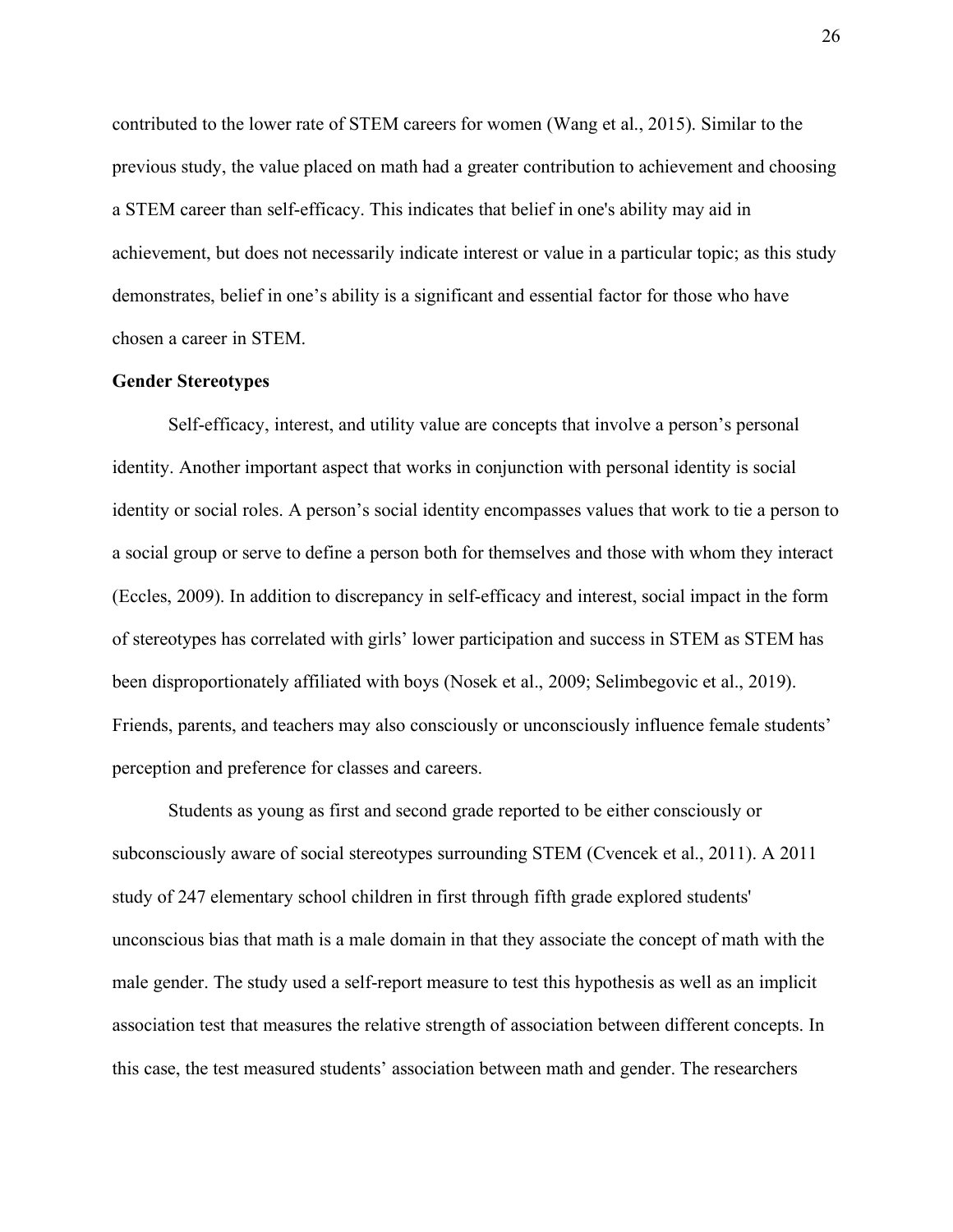asked students to first self-identify as male or female. Then they used the implicit test to measure whether students associate boys or girls more strongly with math or reading. They first found that boys had a stronger sense of their gender identity (i.e., being a boy) than girls had of being a girl. They then found that both boys and girls associated math more strongly with boys than with girls. During the implicit association test, boys were more likely to associate their own gender with math and liking to do math than girls (Cvencek et al., 2011). This was evidenced from first grade all the way through fifth grade with varying degrees of significance.

However, the stereotype that math is a male domain continues as students progress through school and this is supported by a more recent study conducted by Selimbegović et al. (2019). This study was conducted on over 800 students ranging in ages from 10 to 16. Utilizing a career inventory, students indicated to what extent each STEM-related career was more suited for either girls or boys. The responses were measured using a 5-point Likert scale. Gender identification was measured using an assessment with six items that established whether the student saw themselves as a typical boy or girl through a variety of questions.

Selimbgovic et al. (2019) revealed that overall these students held stereotypical beliefs about STEM-related professions. Gender was a significant predictor of the students' expectancies for success in STEM in that boys expected to be more successful than girls which was consistent with gender stereotypes about these careers. This study also analyzed students' gender identity similar to the previous study and found that gender identity also significantly predicted a student's expectancy for success. Essentially, the more strongly a student believed they represented their specific gender the more they followed stereotypical expectations of STEM success. Conversely, when students did not have strong stereotypical beliefs, gender did not relate to expectations for STEM success.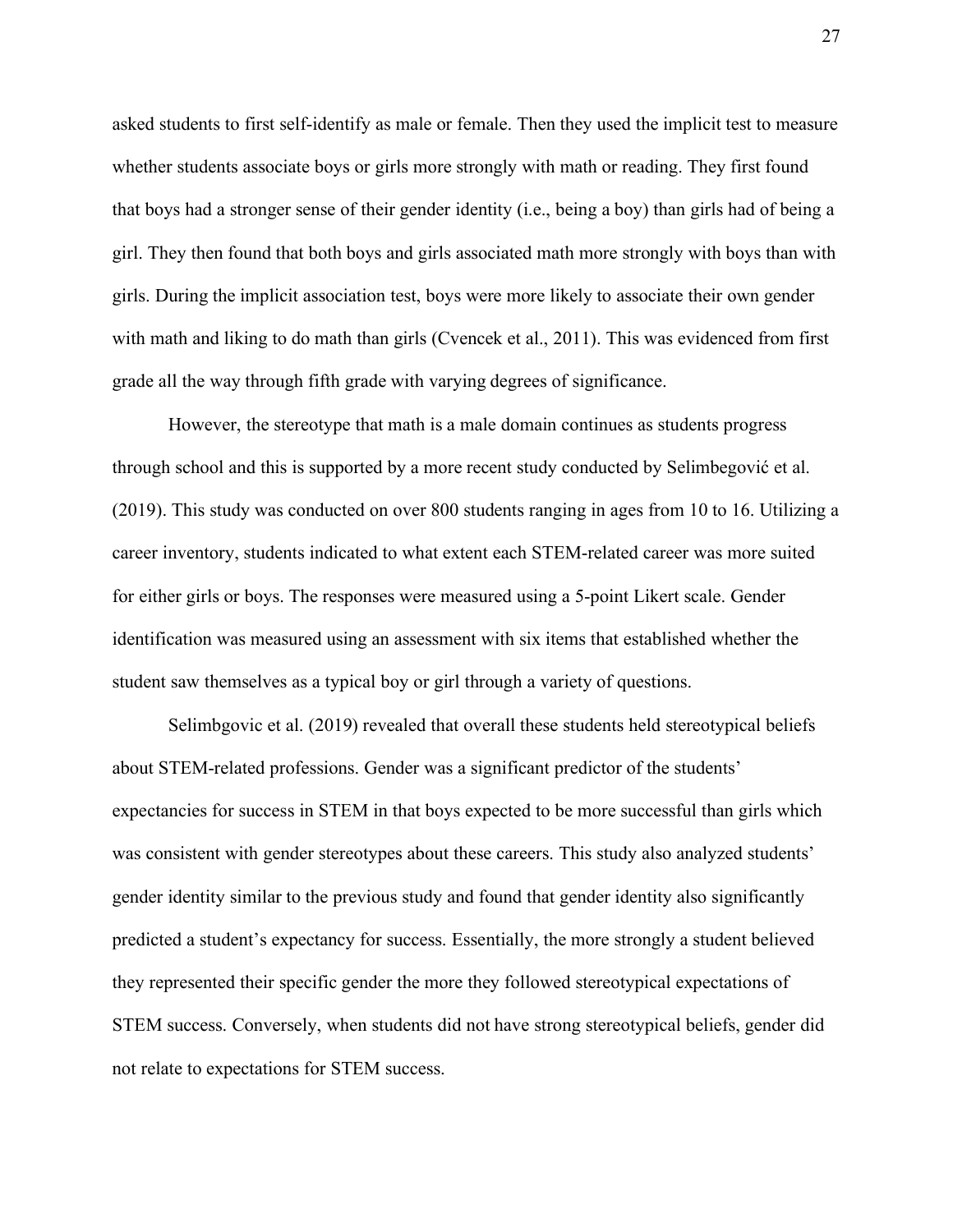While these STEM stereotypes appear to be held by students in both early and middle education, this may change or differ at the post-secondary level, especially for women who chose math-intensive majors. However, Nosek et al. (2002) found this not to be true. Studying undergraduate students, implicit tests were used to measure students' math attitude, math identity, and math-gendered stereotypes. It was important to implement implicit tests at this level rather than self-reporting questionnaires in order to avoid the conscious influence of egalitarian beliefs at this level of education. These tests were task-oriented and asked students to pair different sets of words together. The idea was that it is easier to pair words (math or arts) with attributes (good or bad, strong or weak, male or female) that have been more often associated previously through experience and, therefore, students will be able to pair them together more quickly.

Results of this study found that while both men and women had a negative implicit association towards math and science, women had a stronger negative evaluation of math and science than their male counterparts (Nosek et al., 2002). Women's attitudes toward math were also more strongly negative than men. In contrast, women identified more strongly with arts than with math. The researchers also found that both men and women were able to classify math more easily with being male and arts with being female than the opposite pairing which suggested that both men and women hold an implicit math-gendered stereotype. In addition, the stronger women reported the math and male association; the weaker women appeared to like math. This gender difference in math attitudes endured even in female students who were actively pursuing math-related majors. Among students in math-related majors, women held more negative math attitudes than their male counterparts (Nosek et al., 2002).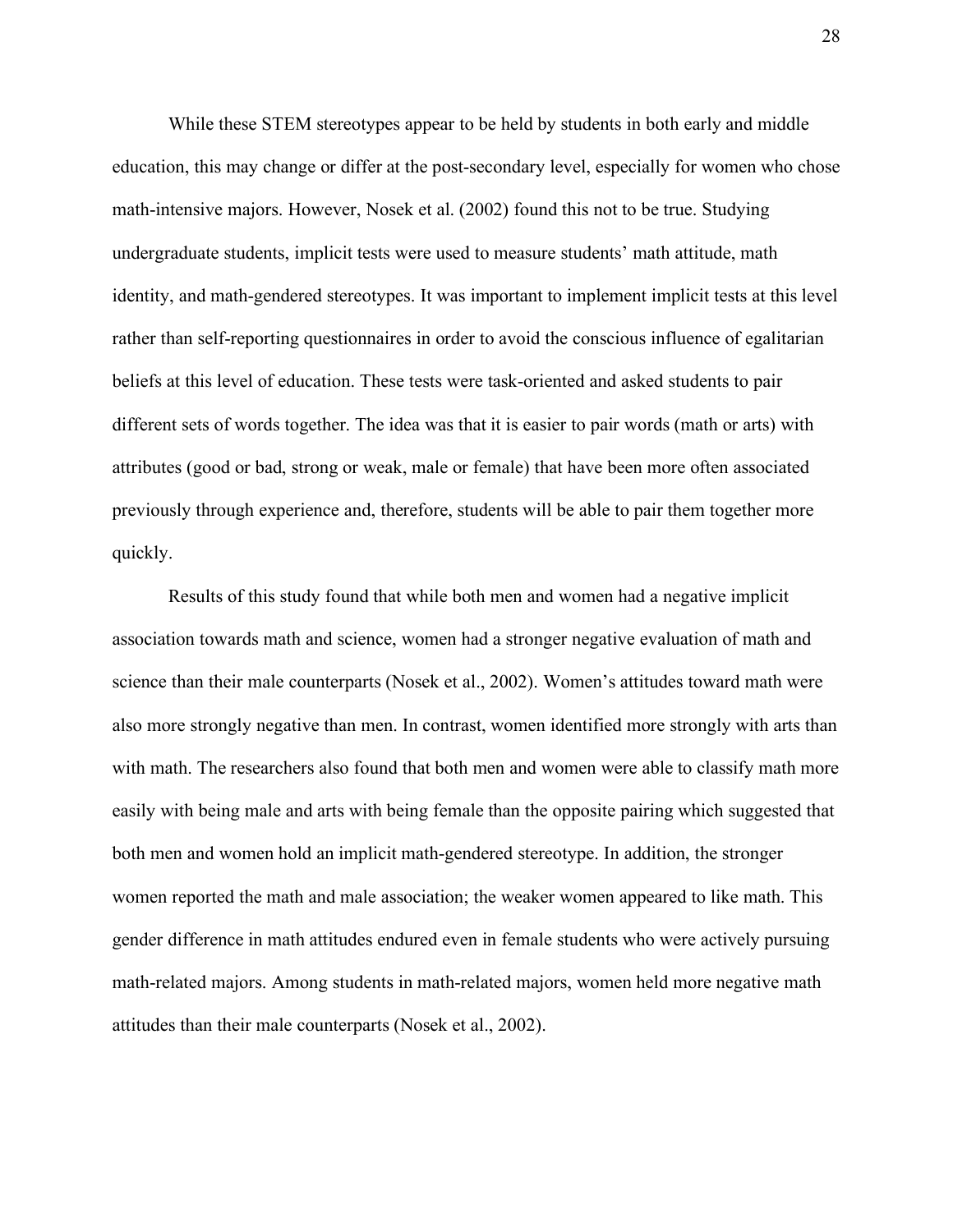Students were not alone in holding these stereotypes, parents and teachers have also been documented to carry these gendered biases as well (Lavy & Sand, 2018; Starr & Simpkins, 2020). Starr and Simpkins conducted a longitudinal study to investigate the prevalence of math and science stereotypes among high school students and their parents. The study included 22,000 students from 944 schools across the United States. Data was first collected from the students beginning in ninth grade, then collected again in 11th grade, and finally, high school transcripts were collected after students graduated. Surveys were administered to students and parents to measure gender stereotypes, math and science identity, courses taken, and career goals.

In this study, there were no significant gender differences in students' standardized math test scores and girls received significantly higher grades in math than their male counterparts (Starr & Simpkins, 2020). Despite this, parents were three times more likely to believe boys are better at math (28%) and science (21%) than girls. In addition to this, math and science gender stereotypes held by parents positively predicted ninth and eleventh graders' math gender stereotypes and ninth-grade science gender stereotypes. Compounding this, parent and student math and science stereotypes then went on to be significantly related to ninth-grade math and science identity. Girls were more likely to have lower math identity when they and their parents had gendered math stereotypes. Science identity followed a similar trend in that girls' science identity was lower when they and their parents stereotyped males as better at science. This went on to significantly predict the overall number of science and math courses taken by the students in high school. Therefore, not only did the STEM gender stereotypes held by parents influence the stereotypes held by their children, they in turn influenced their children's participation in STEM classes as well (Starr & Simpkins, 2020).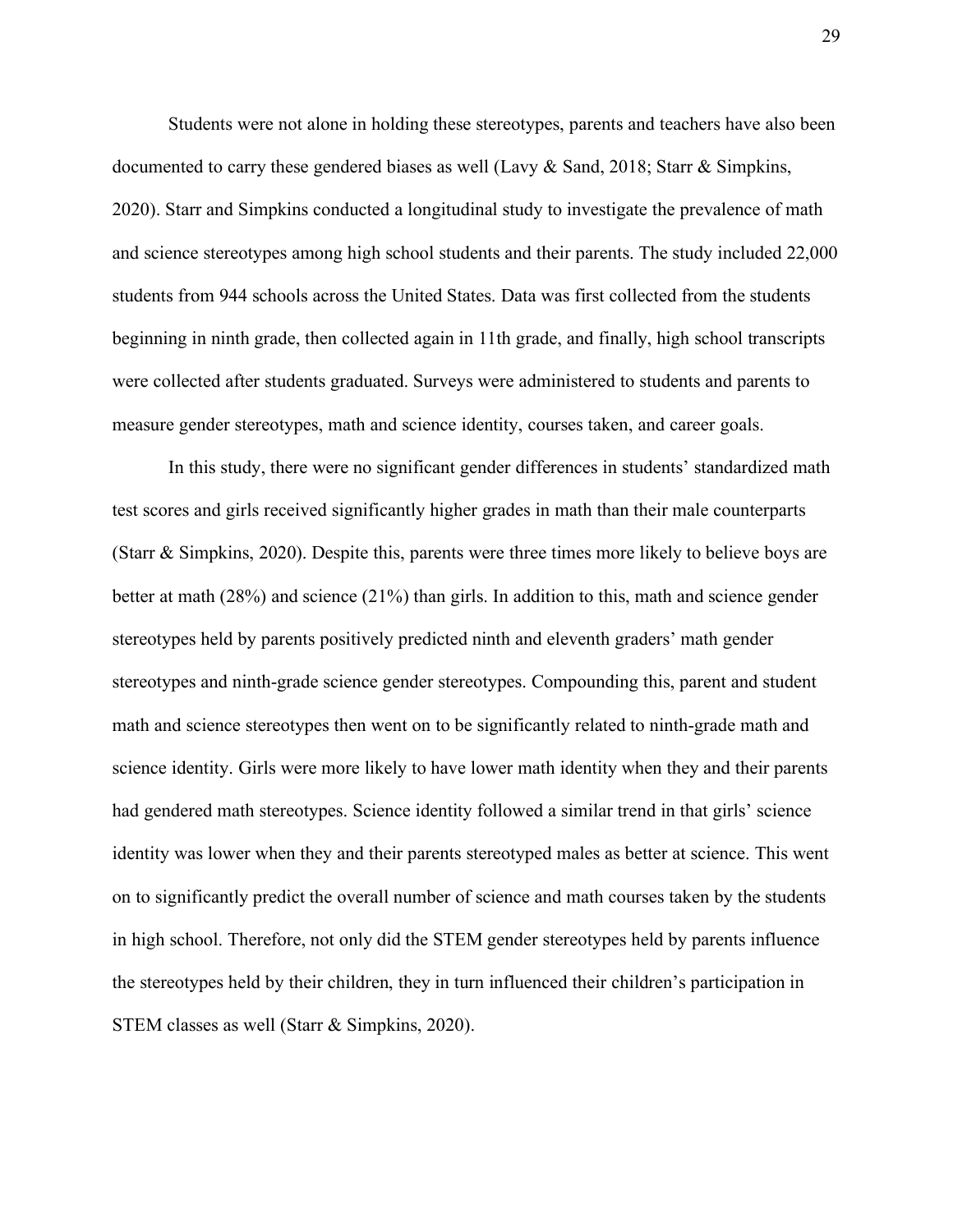In addition to these effects parents' stereotyped beliefs had on children, teachers' biases are also an additional influence in a student's life (Keller, 2001; Lavy & Sand, 2018). The role of teacher's gender stereotype beliefs was initially evaluated for its influence in a study conducted by Keller (2001). This study looked at 6,000 public school students in sixth, seventh, and eighth grade as well as over 300 teachers from those grade-level classes. Researchers examined the presence and influence of gender stereotype beliefs held by both the teachers and the students. Data was collected using self-report questionnaires for student and teacher beliefs, standardized test scores for mathematical achievement of students, and a Likert scale was utilized to determine student confidence.

Initial findings reported that teachers demonstrated their gender stereotyped belief of math by operating from the assumption that boys would achieve better math grades than girls and deemed math more important to boys' future careers. After controlling for achievement, interest, and self-confidence, the study revealed a significant positive effect of the stereotypes held by teachers on the stereotypes held by students. The more a teacher stereotyped math as a male domain, the more strongly the students also stereotyped math themselves (Keller, 2001).

In a more recent study conducted by Lavy and Sand (2018), the influence of teachers' gender bias was assessed for its influence on student achievement and future outcomes. Focusing on 78 teachers and over 800 students, data was collected over multiple years. It began when students were in fifth grade and continued through high school. Gender bias was measured by comparing a national standardized exam given every two years to teacher graded exams. The national standardized exam was multiple choice and graded by a third party, while the teacher graded exam contained open-ended questions that gave teachers more freedom for grading. The test scores were compared in fifth grade, eighth grade, and at the end of high school.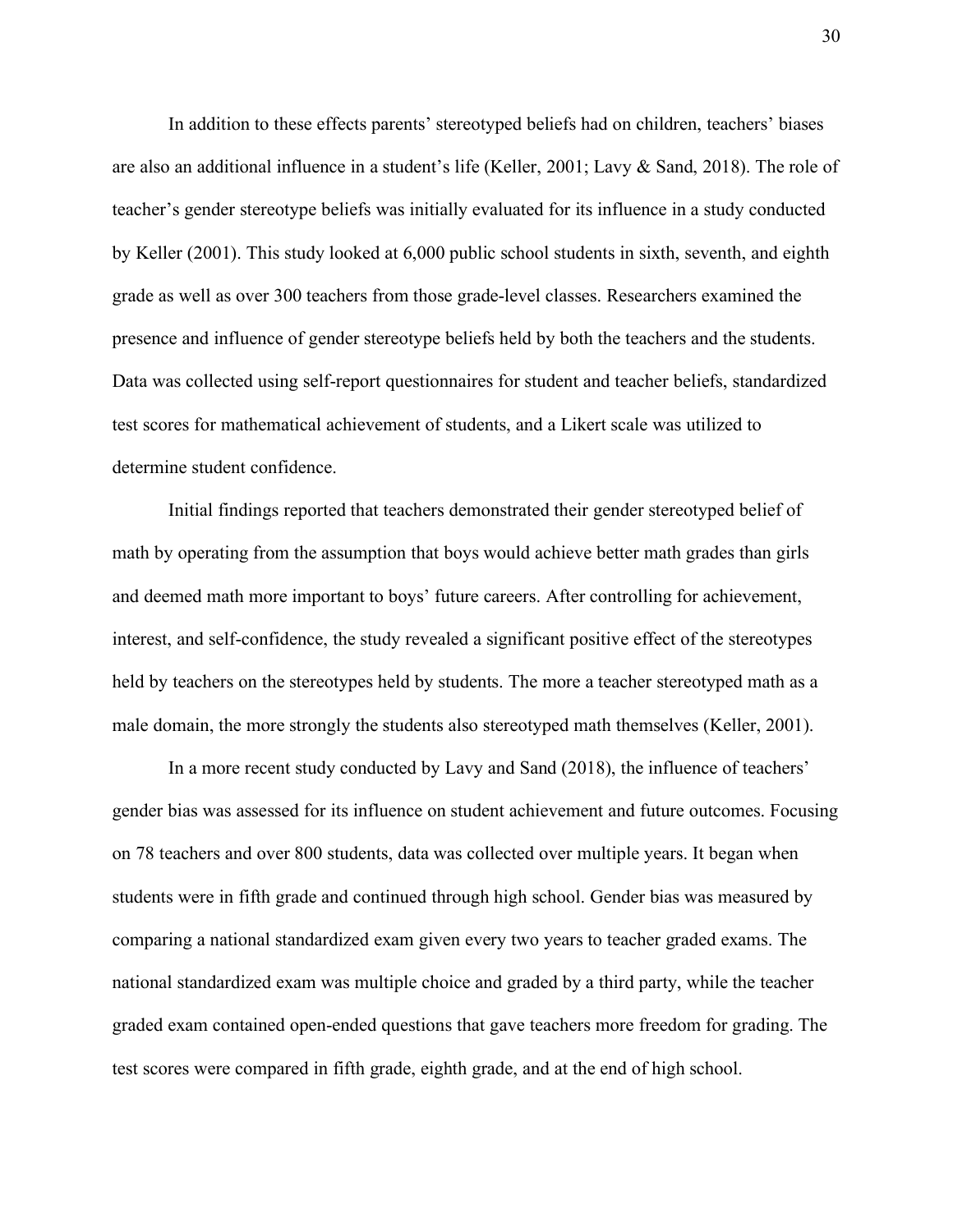The initial comparison of the two types of tests in the area of math found that boys' scores were significantly positive relative to girls' scores (Lavy & Sand, 2018). This statistically significant difference suggested that teachers in this sample were favoring boys in math through their grading. When estimating the impact of this bias on student achievement, teacher bias was statistically significant and positive for boys' achievement in the form of their math test scores, whereas the effect on girls was negative, although not statistically significant. These effects continued on into later years of school and were found to have impacted student enrollment in advanced-level math courses in high school as well.

#### **Social Support**

There are many ways in which these stereotypes and biases are reflected in the actions and decisions carried out by the support systems of students (i.e., family, parents, teachers, peers which affect students' motivation, engagement, achievement, and participation in STEM) (Bhanot & Javanovic, 2005; Leaper et al., 2012; Jacobs et al., 2005). In a longitudinal study conducted by Jacobs et al. (2005), elementary school-aged children across 10 different elementary schools and their parents were questioned about different STEM-related activities, supports, and attitudes. Mothers were significantly more likely to buy math and science items for their sons than for their daughters. This was evidenced at every grade level, first through sixth grade. Also, a mother's math-promotive behaviors such as purchasing items for their children, mothers' involvement in STEM activities themselves, and mothers' involvement in homework with their children significantly related to later scholastic achievement of their children (Jacobs et al., 2005). Purchasing toys is one way to indicate support for STEM and encourage children to participate in STEM. At this young age, toys are one way in which children are exposed to math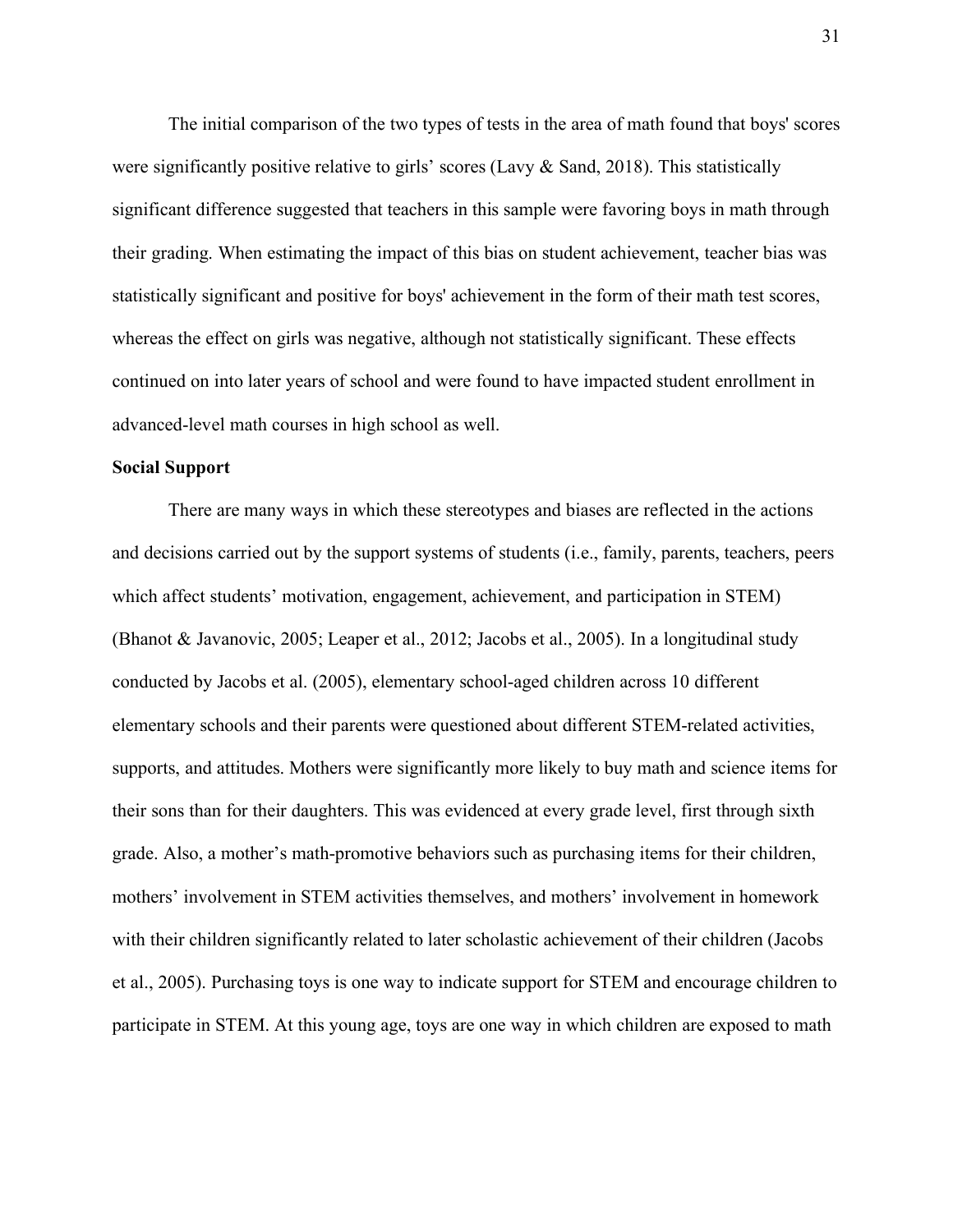and science content. This study suggested that parents appear to create a more math-supportive environment for their sons than for their daughters through exposure to STEM-related toys.

However, purchasing toys is not the only way in which parents can create this gender skewed STEM-supportive environment and pass their gender-stereotyped beliefs on to their children. Another way is through assistance with homework (Bhanot  $&$  Javanovic, 2005). Bhanot and Javanovic (2005) sampled 38 fifth through eighth-grade students, 60% girls and 40% boys, and their parents. The sample size was small, however, the results of the study were indicative of parental influence. Each family completed a questionnaire with children selfreporting on their perceptions of their abilities in math and English. After the family completed the questionnaire, they received a homework checklist on which students independently reported on five individual math homework sessions and five individual English homework sessions. Parents were instructed to do the same over the course of a two-week period.

Bhanot and Javanovic (2005) found that parents were more likely to help their sons with homework than their daughters across all subject domains. In addition, mothers of girls were reported to have stronger gender stereotypes in math. This is consequential as parents' gender stereotypical beliefs about math were significantly related to the intrusive support they initiated during math homework. Parents who exhibited these stronger math-related gender stereotypes were more likely to engage in intrusive support of their children during math homework, so that when parents did help their daughters with homework, daughters appeared to be more sensitive to these intrusions especially in math. In this study, parents' gender stereotyped beliefs positively correlated with the amount of help parents provided their daughters and, therefore, parental support of their daughter's homework conveyed their gender stereotyped beliefs to their children.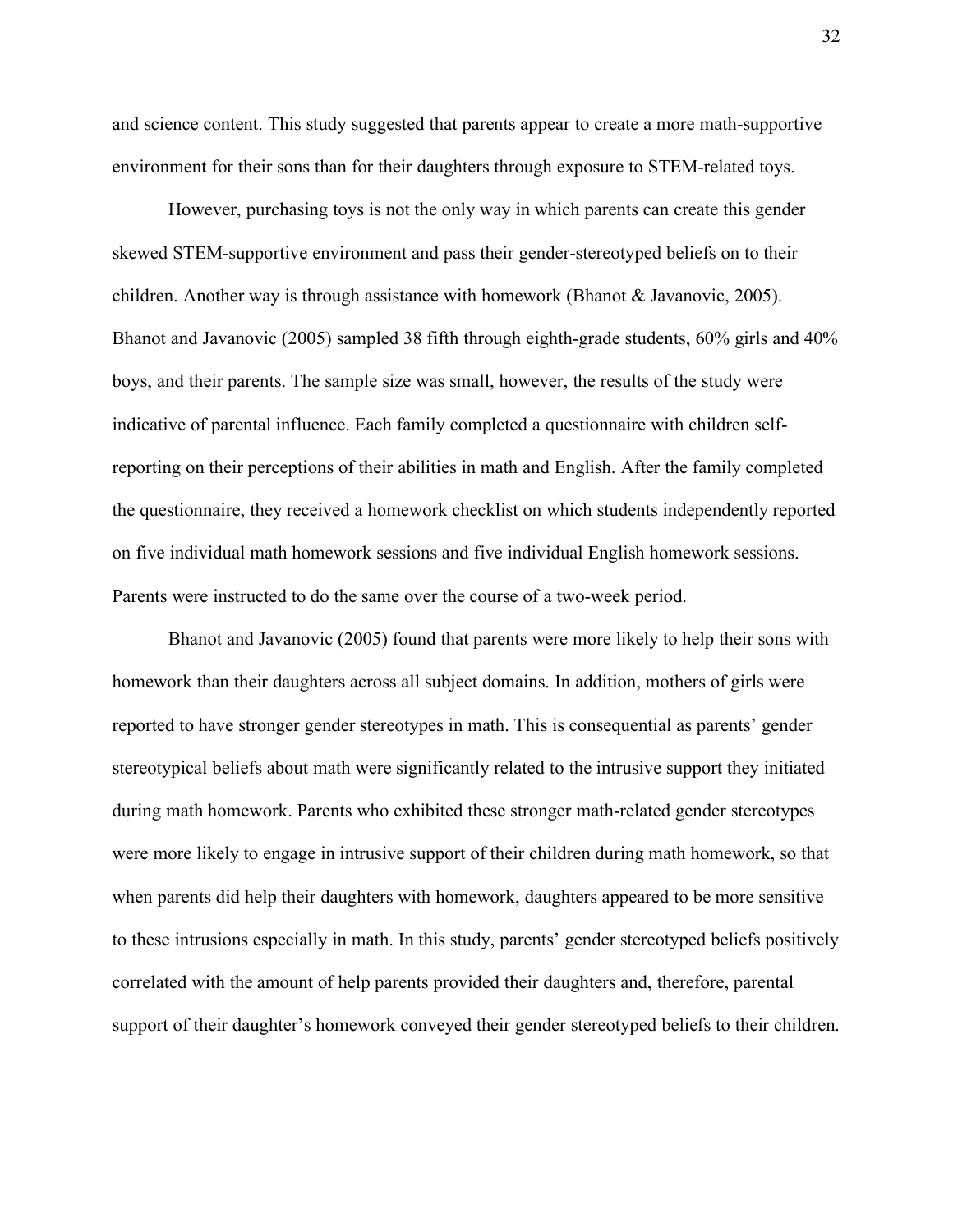This uneven exposure and support of children by parents is not restricted to homework, but rather is evidenced in informal settings as well (Crowley et al., 2001). A study conducted at a children's museum analyzed numerous interactions between children and their parents at interactive science exhibits. Data collected over a span of two and half years included 298 interactions between parents and their children who ranged in age from one to eight years old. Of the 298 interactions, 185 families included boys and 113 included girls. The reactions were recorded with video cameras and wireless microphones which were set up at 18 different interactive exhibits in the children's museum. The conversations were then coded into quantifiable data.

The study revealed that parents were three times more likely to explain science concepts to boys than to girls even though boys and girls equally initiated engagement with parents (Crowley et al., 2001). Parents would talk about what to do and what to perceive at the interactive exhibits, but failed more often to provide the explanation of the phenomena being explored at the interactive exhibit to girls. This was true across all age groups. The researchers noted that due to the young age of these children, it is possible that parents may be creating and demonstrating gender stereotypes before their children enter school (Crowley et al., 2001).

If parents express their biased support through buying toys, helping with homework, and informal explanations, it may affect their children in other ways as well (Bleeker & Jacobs, 2004; Leaper et al,. 2012; Stake, 2006). Stake (2006) investigated the role of social encouragement on science motivation, confidence, and attitudes. The study included 184 high school students, 136 girls and 96 boys, from a midwestern area 11th and 12th grade classes. Three physical science classes, five chemistry classes, and five advanced biology classes were selected for this study. Data was collected through a variety of methods. For student ability,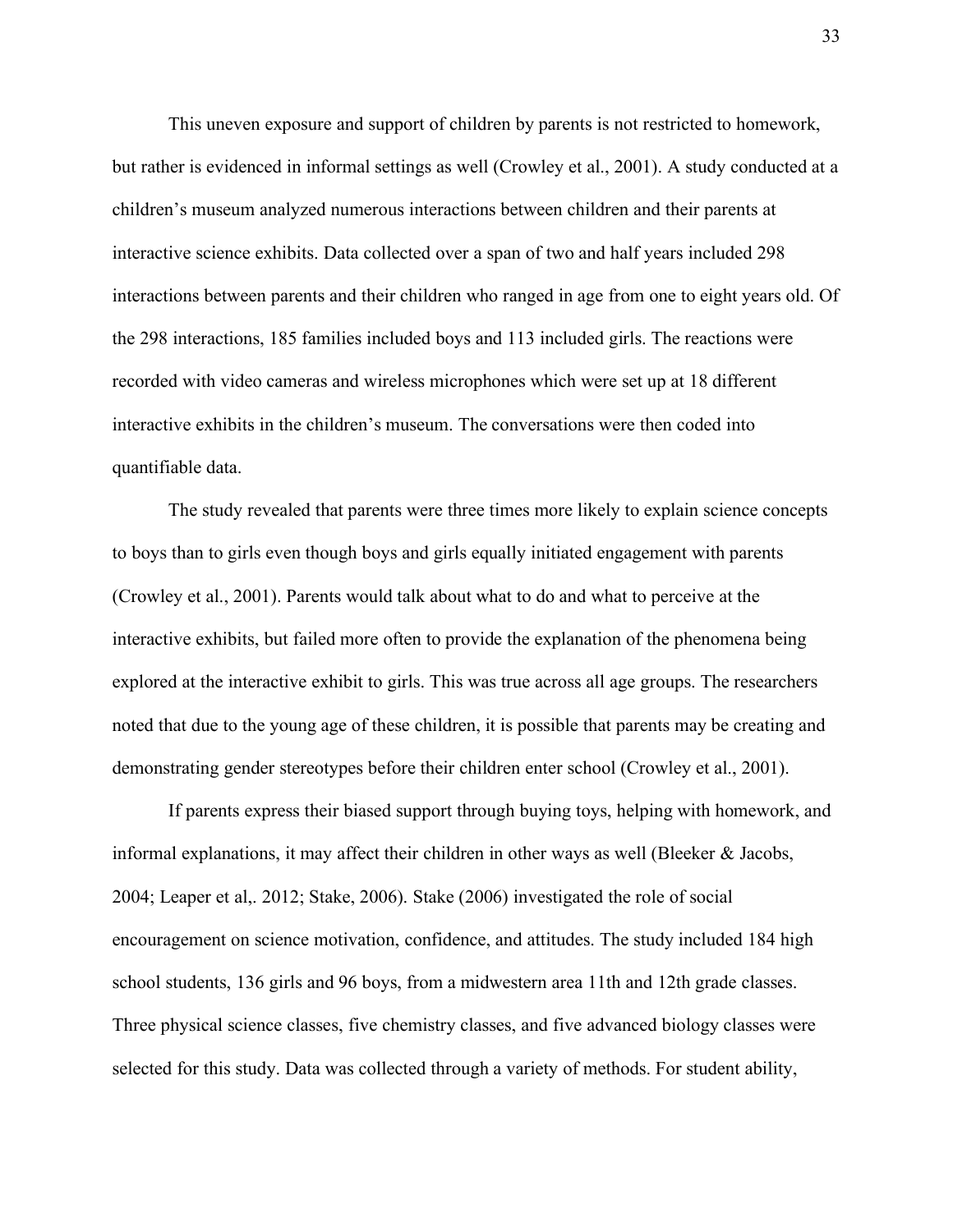standardized testing data in the areas of math and science were used. In addition, teachers were asked to rate their students' ability on a scale of one to seven. Encouragement was collected using self-report questions that utilized different scales to measure students' perceptions of encouragement from family members, peers, and teachers.

The results of Stake's (2006) study revealed that of the three different sources of encouragement examined in this study (family members, teachers, and peers), the encouragement from family members was found to be the greatest predictor of students' science attitudes and was strongly related to their science motivation. The results of this study also suggested that encouragement from both family and teachers was important in order for students to see themselves as a future scientist (Stake, 2006). While this study does not specify parents in particular, it includes a more inclusive idea of family and demonstrates the role of family as a whole in the motivation and attitudes of students in science.

The role of family in motivation and attitudes is also supported by a more recent study conducted by Leaper et al. (2012). The study looked at the effect parent support, specifically, had on student motivation in math and science. The sample for this study included 579 girls ranging in age from 13 to 18 years old. It included data from middle and high schools as well as data collected from school-related programs and summer schools. The students were given a selfreport questionnaire that measured parental education, academic motivation, academic grades, perceived academic support, gender identity, and gender-egalitarian beliefs. Data from math and science were grouped together and compared against data from English subject areas.

Overall, the girls' math and science motivation was significantly influenced by parental support (Leaper et al. 2012). Data revealed students' motivation in math and science was significantly related to whether students felt they received positive support in math and science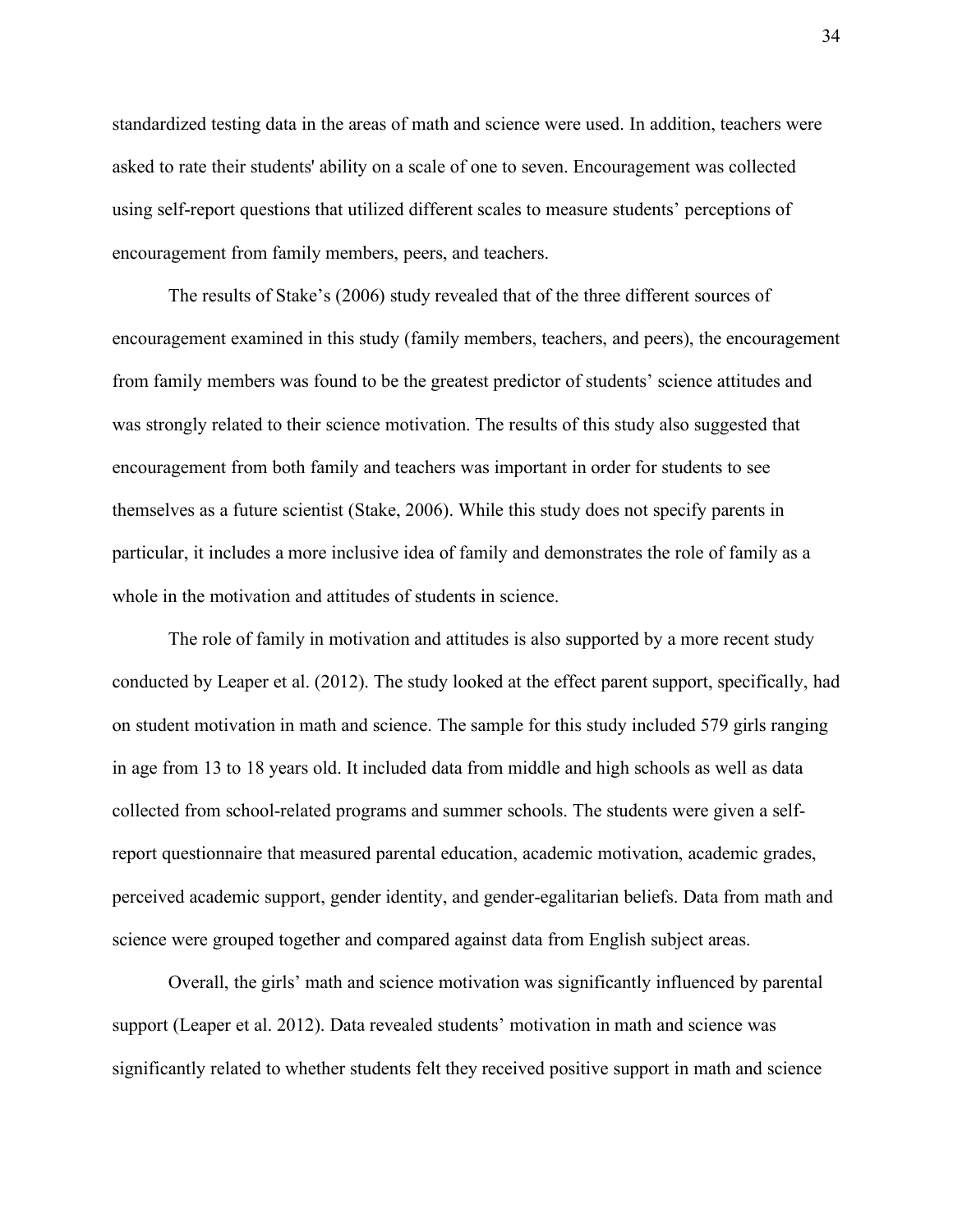from their parents. Also, students who experienced less conformity pressure from their parents were more likely to have positive motivation in science and math. Findings from the study noted that girls whose parents exhibited less pressure on their children to conform to social gender stereotypes were more likely to have positive motivation in these areas.

However, motivation is not the only factor that parents influence. In a longitudinal study, Bleeker and Jacobs (2004) explored the role of mothers' gender biased expectations for their children and the potential impact it had on their children's science career self-efficacy and career choice. Data was collected at intervals over the course of several years, beginning when students were in sixth grade and continued until the participants were 24-25 years old. In seventh grade, mothers of boys reported significantly higher expectations of success in a math-oriented career than mothers of daughters despite teachers reporting girls' math ability to be significantly higher than boys the previous year in sixth grade. This longitudinally related to their child's career selfefficacy which demonstrated that mothers who had a stronger positive prediction of their children's success in a math-related career were more likely to have children who then reported a higher math-science career self-efficacy later on in their adolescence in the 10th grade (Bleeker & Jacobs, 2004).

The strength of Bleeker and Jacob's (2004) study, though, was its longitudinal look at these factors including the findings from students at age 24-25 years old. The results revealed that female students whose mothers reported a lower prediction of their children's success in math and science-related careers during adolescence were 66% more likely to choose careers in a nonscience field than in a physical science or computing field. This was not the case for sons, however, who were more likely to choose a career in physical science or computing regardless of their mother's prediction of their success (Bleeker & Jacobs, 2004). The longitudinal aspect of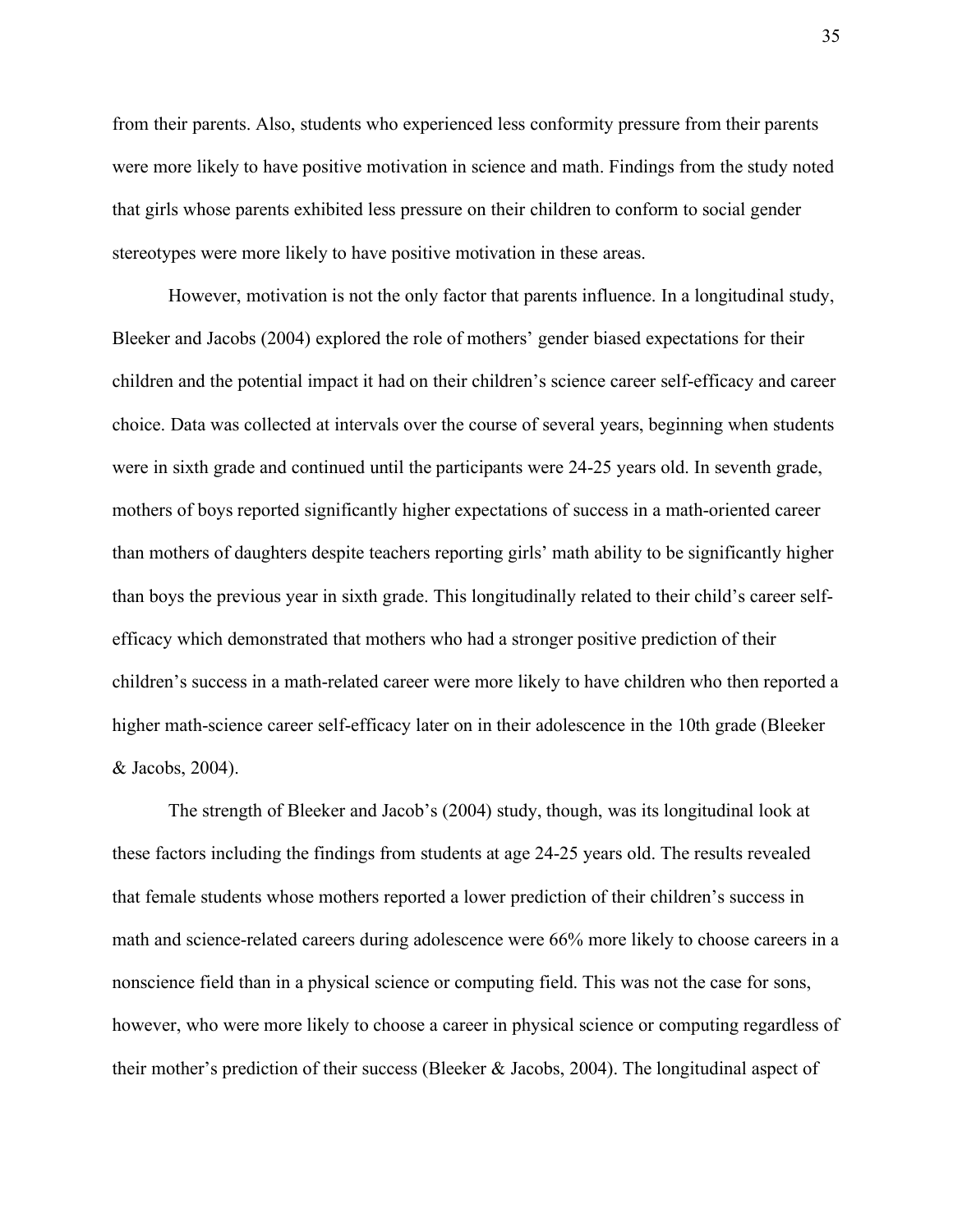this study illustrates the effect that parents can have on their children over a prolonged amount of time into their child's adulthood.

In addition to the effects parents have on children, teachers can be another important influence in a student's life (Bottia et al., 2015). Research conducted by Beilock et al. (2010) investigated the influence teachers had on their students in the areas of STEM at a young age. The goal of the study was to explore the influence of teachers' math beliefs on the achievement of their students. It looked specifically at the effect of teachers' math anxiety. The data was collected from five public elementary schools in a midwestern school district. It included 17 female first and second-grade teachers and a total of 117 students (65 girls and 52 boys). The teachers were surveyed on their math knowledge and math anxiety using a 25-item questionnaire that addressed how anxious different situations would make them based on a five-point Likert scale. Students' math ability was measured using several math problem tests and was tested during two separate data collections, one in the first three months of the students' school year and another in the last two months of the year.

The initial data collected by Beilock et al. (2010) at the beginning of the school year indicated that there was no significant relationship between the math anxiety of the teachers and the math achievement of the students. This changed, however, at the data collection at the end of the year. At that point, the higher the teacher's math anxiety, the lower the female students' math achievement was reported to be. This was not the same for both male and female students. This was only noted in girls; boys did not exhibit this lower math achievement. The influence of a teachers' math anxiety was not only evidenced in math achievement, it also appeared to relate to female students' belief in their own ability. The results of the study conducted by Beilock et al.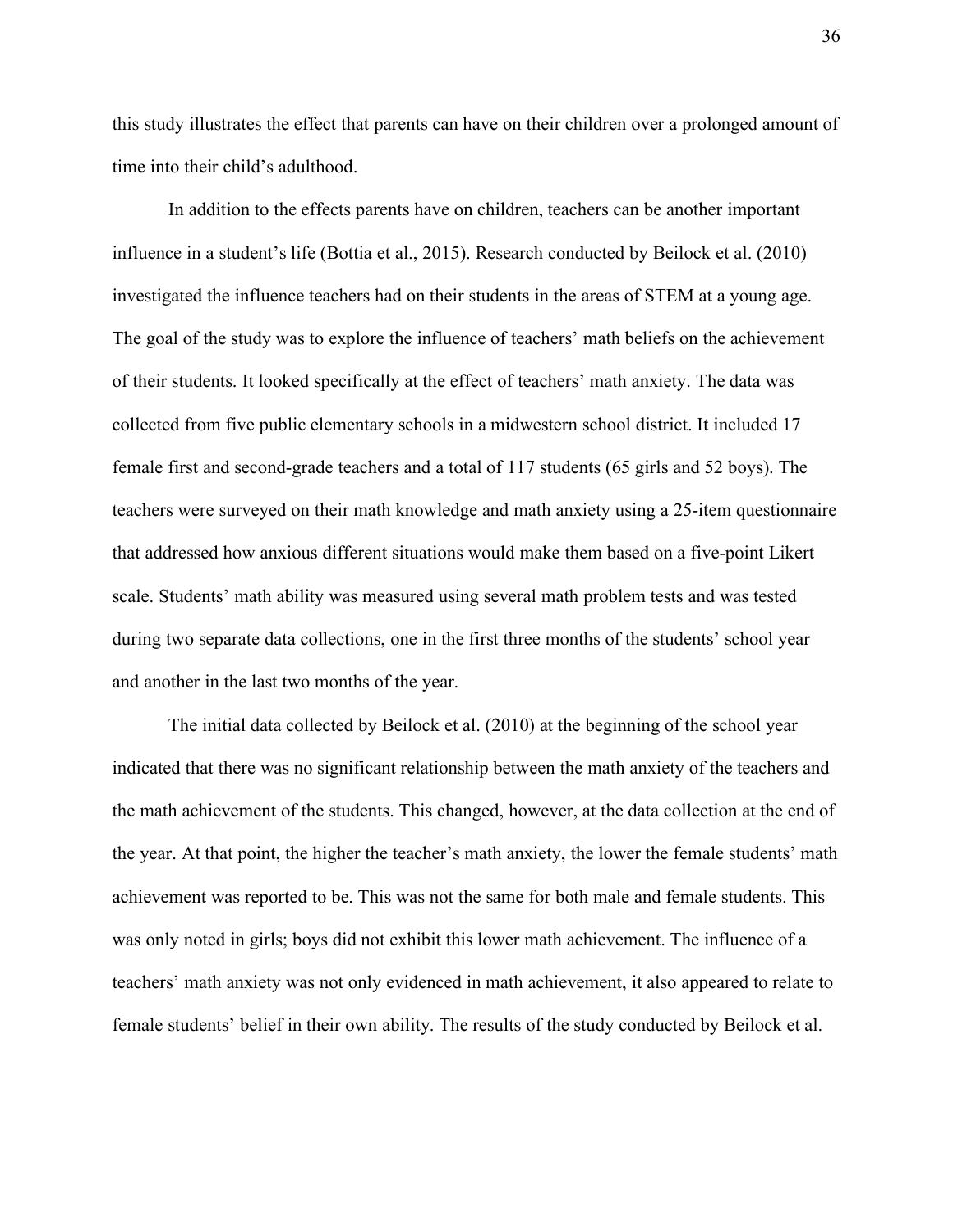(2010) showed that the higher the math teacher's anxiety, the more likely female students' belief in their ability fell along more traditional gender stereotypes about math.

In addition to this, girls who confirmed these gendered beliefs of boys being better at math had significantly lower math achievement at the end of the school year than girls who did not confirm this bias. Researchers noted that it is possible teachers with high math anxiety may be worse at teaching math and that this could have reflected in students' achievement. However, "if it is simply the case that highly math-anxious teachers are worse math teachers, one would expect to see a relation between teacher anxiety and the math achievement of both boys and girls" (Beilock et al., 2010, p. 1862). In this study, this was not the case, though, which suggests there is a significant interaction between teachers' math anxiety and their female students' achievement and beliefs in their ability (Beilock et al., 2010).

Teachers' influence can be measured not only in early education, but also throughout multiple grade levels in a students' education (Yang et al., 2021). The goal of this more recent study was to assess teachers' emotional support for its influence on students' math performance, self-efficacy and math engagement. The sample included 1,294 students ranging from third to fifth grade and from seventh to eighth grade. Students completed online questionnaire surveys in which they answered questions based on a four and five-point scale and math performance data was collected from grade final exams.

Data was desegregated by both grade levels (elementary and middle school) as well as by gender (Yang et al., 2021). The results of this study revealed that teachers' emotional support positively affected math performance. This was true at all levels for all genders: elementary girls, elementary boys, middle school girls, and middle school boys. In addition to this direct effect, researchers also explored the influence student's self-efficacy and math behavioral engagement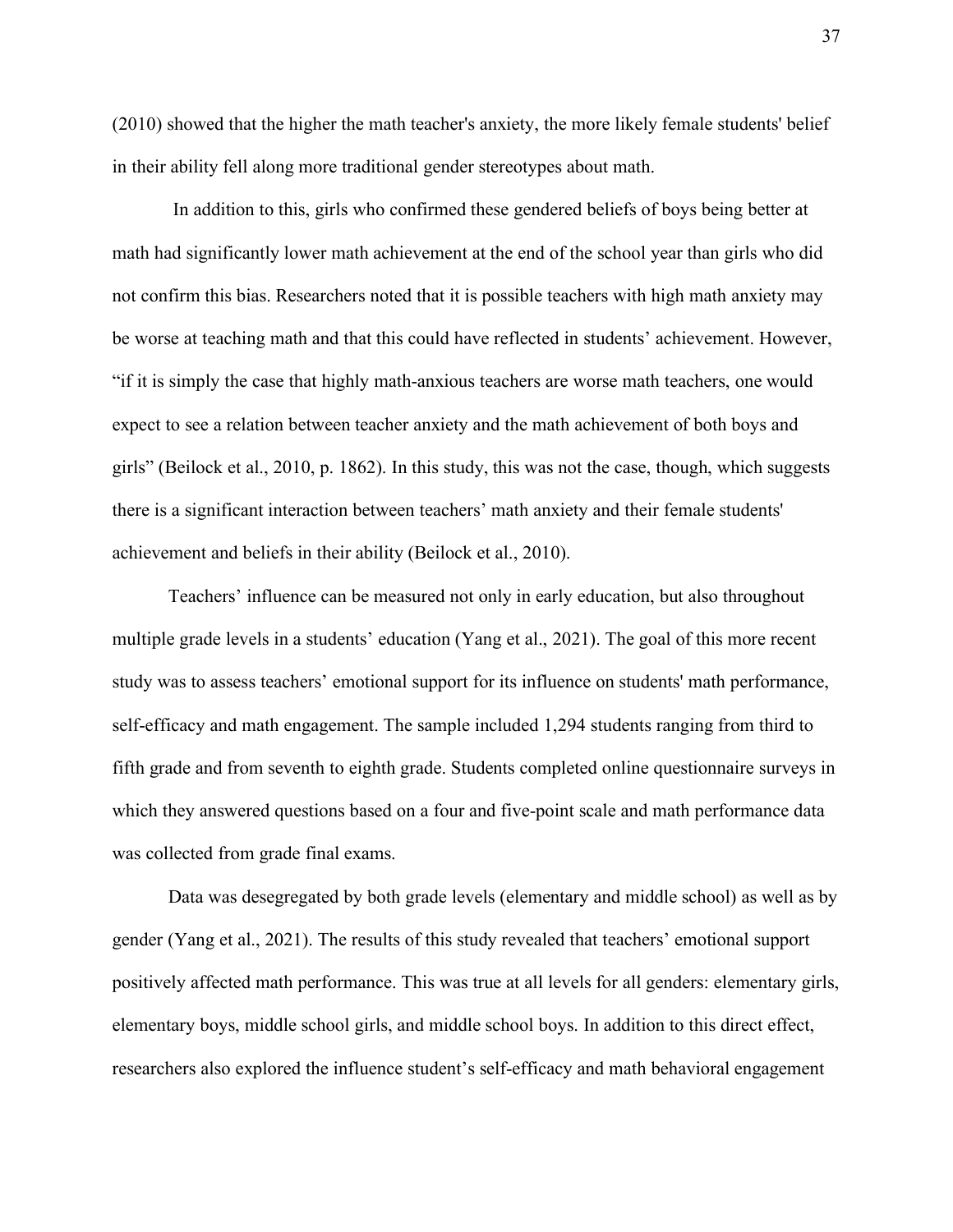played between the different factors. While teacher support had a direct effect on students' math performance, student self-efficacy and math behavioral engagement played an intermediary role between them as well.

The impact teachers have on students' engagement has also been investigated by Wang and Eccles (2012). However, Wang and Eccles were able to conduct a longitudinal study by collecting three different data sets from over 1,000 students. The first data set was collected when students were in seventh grade, the second data set was collected when students were transitioning from eighth grade to ninth grade, and the final set was collected in 11th grade. The study strove to analyze the role of social support from parents, teachers, and peers in students' engagement in school which was assessed by a self-report survey as well as face-to-face interviews both of which measured school engagement, school compliance, participation in extracurricular activities, school identification, subjective value of learning, and perceived support (from teachers, parents, and peers).

Initial findings by Wang and Eccles (2012) observed an overall decline in the growth trajectory in school compliance, school identification, and subjective valuing of learning from the data collected in seventh grade to 11th grade. However, the finding also reported that increased social support from teachers related to a higher level of engagement in the different measured areas. Teacher support protected against the normative rate of decline observed from seventh to 11th grade. The influence of teacher support on students' emotional and cognitive engagement was even greater than that of students' peers (Wang & Eccles, 2012).

Yet, peers and friends were still an influential force in students' education as well (Wang and Eccles, 2012). This was first noted by Stake (2006) who reported that while family had the strongest predictor of science attitudes and science motivation, peer encouragement was also an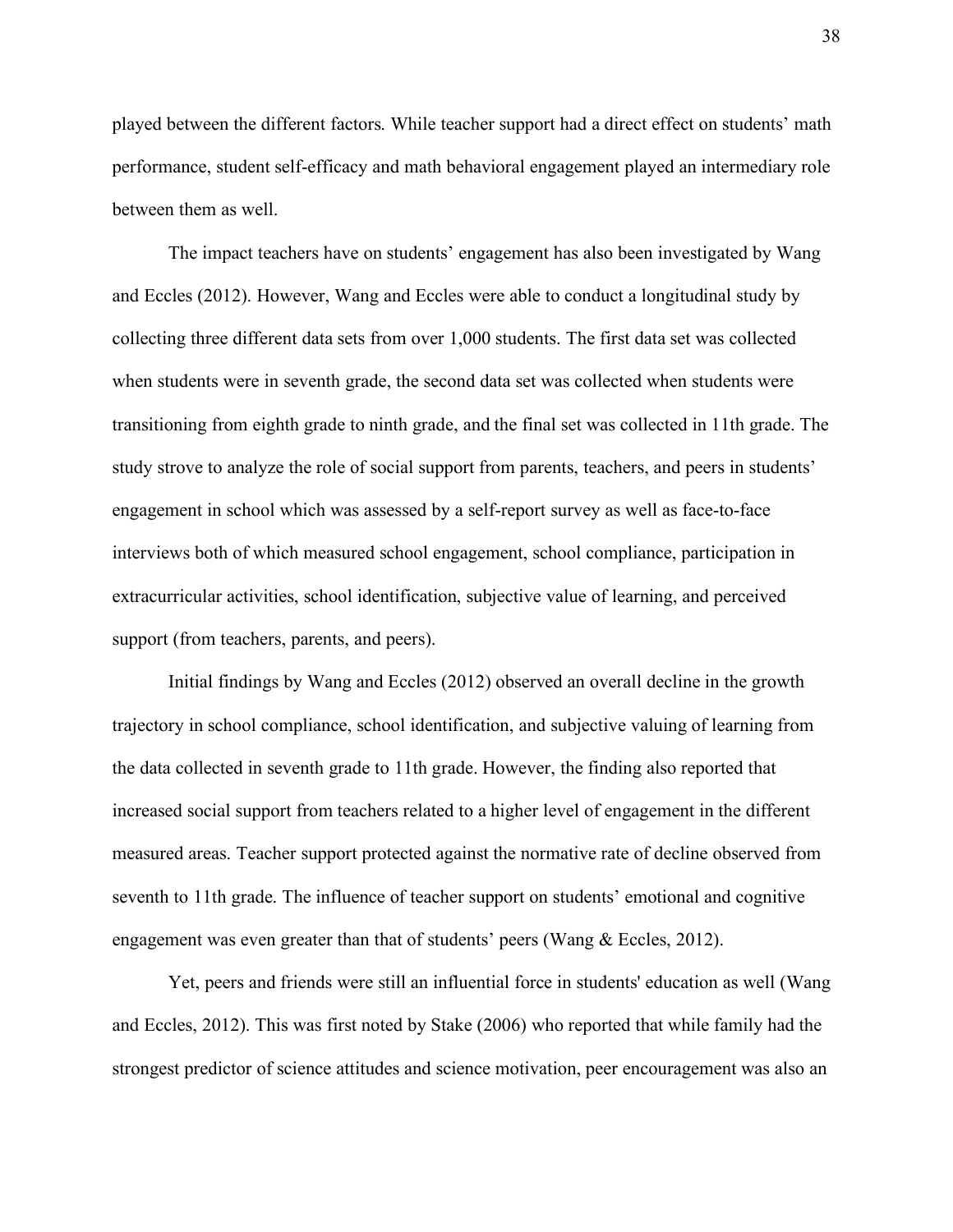important contributing factor and played an independently important role in motivating students. However, in the study conducted by Wang and Eccles (2012), the role of peers was found to have a more nuanced influence on students. Peer support reduced the decline of subjective task value of learning similar to parents and teachers, but peers were a stronger predictor of behavioral outcomes than teachers and parents although this could be in both a positive and negative way. Researchers considered that this may depend on the type of peers with whom students are associated. Once students were separated into two groups based on whether students reported that their peers demonstrated prosocial behaviors or antisocial values, the researchers found a positive association between peer support and school compliance for students with positive peers and, inversely, negative association between peer support and school compliance for students with negative, anti-social valued peers.

This study conducted by Wang and Eccles (2012) is limited as it did not differentiate the findings based on gender. However, this limitation was not found in the study conducted by Leaper et al. (2012). This study specifically looked at the motivational factors for girls ages 13 to 18, in particular, in STEM domains as compared to nonSTEM domains. This was evaluated by surveying students about how supported they felt from various sources. Using math and science to represent STEM, peer support was found to be a significant predictor of motivation in these two domains. The study then compared this to motivation in English as representative of nonSTEM domains. Peer support for English positively predicted girls' motivation in this domain as well. However, the unexpected result was that girls who experienced support in one domain tended to have weaker motivation in the other domain. That is, girls who had stronger peer support in math and science had weaker motivation in the contrasting domain of English and vice versa (Leaper et al., 2012).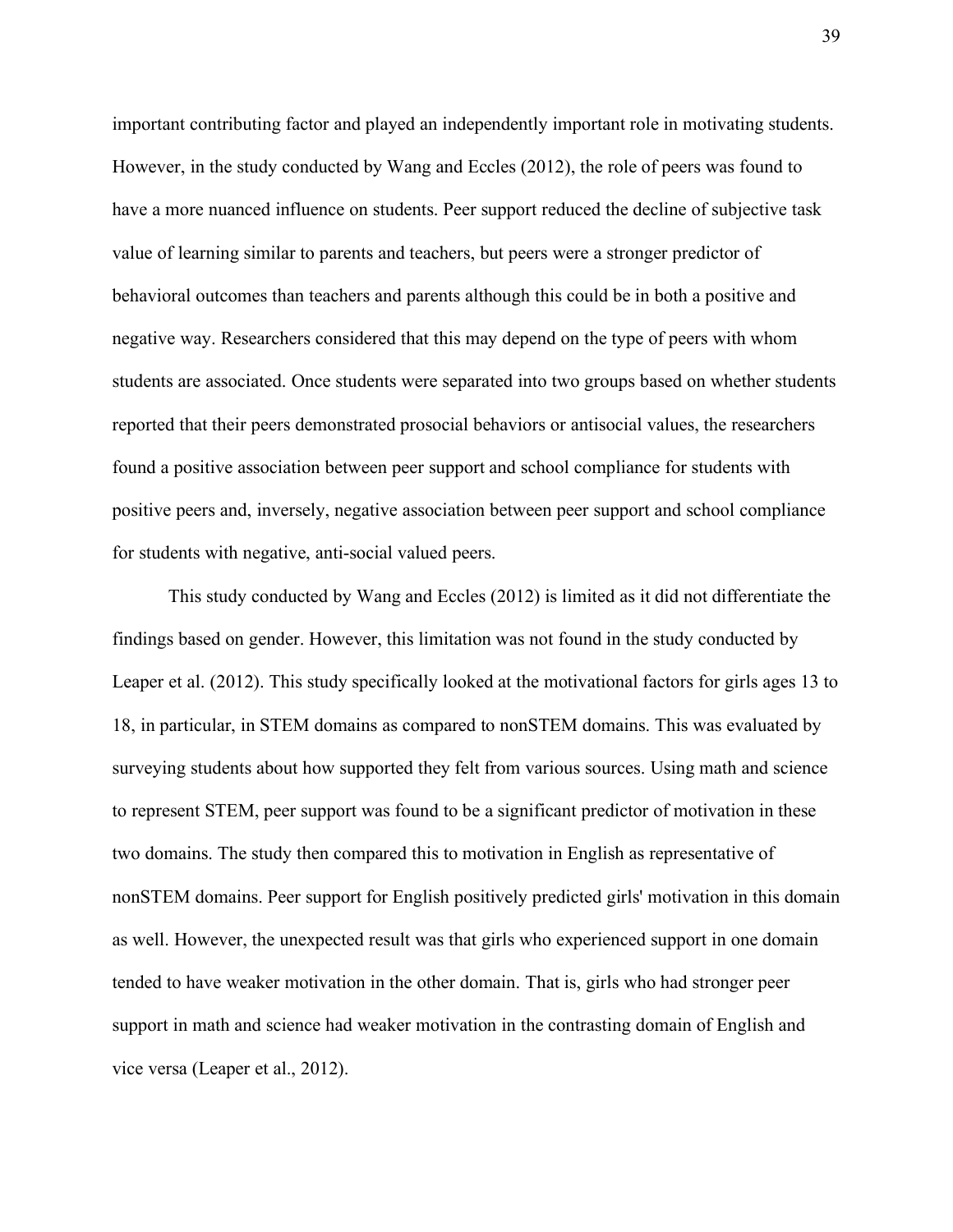The influence of peers was further supported by a more recent study. Raabe et al. (2019) took gender and STEM-specific domains into account along with peer influence to explore the potential impact they had on student preference. The study considered both friend influence as well as peer exposure effects. Using two different self-report surveys, they questioned 5,025 students across 129 schools and 251 classes over the course of three years starting when the students were in eighth grade between 14 and 15 years old. Friendship was measured through survey items in which students could nominate up to five other students they considered friends. Students were also surveyed about which subjects in school were their favorite. Researchers grouped chemistry, mathematics, natural sciences, physics, and technology together as STEM subjects.

In the initial wave of questions during the first year of the survey, this study found gender differences in students' favorite subject (Raabe et al., 2019). In wave one, 21% of boys said their favorite subject was STEM, while 19% of girls reported STEM as their favorite. This was only marginally significant. However, the difference became more pronounced in the second wave the following year of data where 20% of boys still reported their favorite subject was STEM, while only 15% of girls then reported STEM as their favorite subject. This was a significantly stronger decline for girls. Approximately 21% of girls no longer stated STEM as their favorite compared to the loss of only 5% of boys in the same amount of time.

To build on these findings of peer influence on favorite subjects, Raabe et al. (2019) used subject preference to cross-analyze this data with those whom students listed as friends in the administered survey. They found that the more an individual's friends preferred a particular subject, the more likely that person would be to choose that particular subject as their favorite. They desegregated this information by sex and found while girls' influence on general overall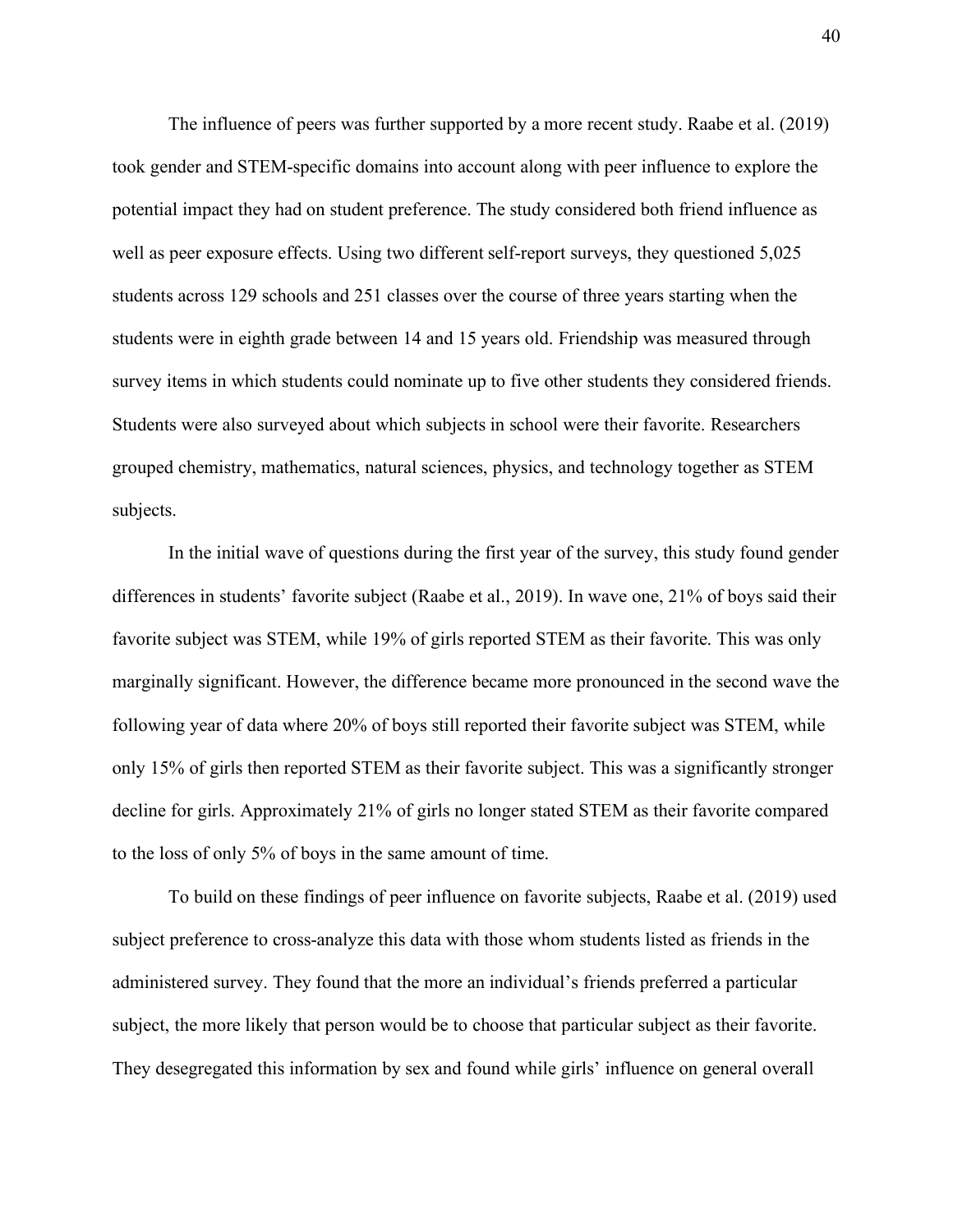subject preference is positive, but it is not statistically significant. However, this changed when looking at girls' specific preference for STEM subjects. The effect of female students' STEM preference on other female peers was large and statistically significant. This was not seen in the same way for boys' STEM preference. In addition, female students who then had a lower preference for STEM had the potential to be further influenced by others who did not prefer STEM subjects as well. Raabe et al. (2019) noted, "other girls' preferences in the classroom are of particular importance when they counter mainstream gender norms in society" (p. 116).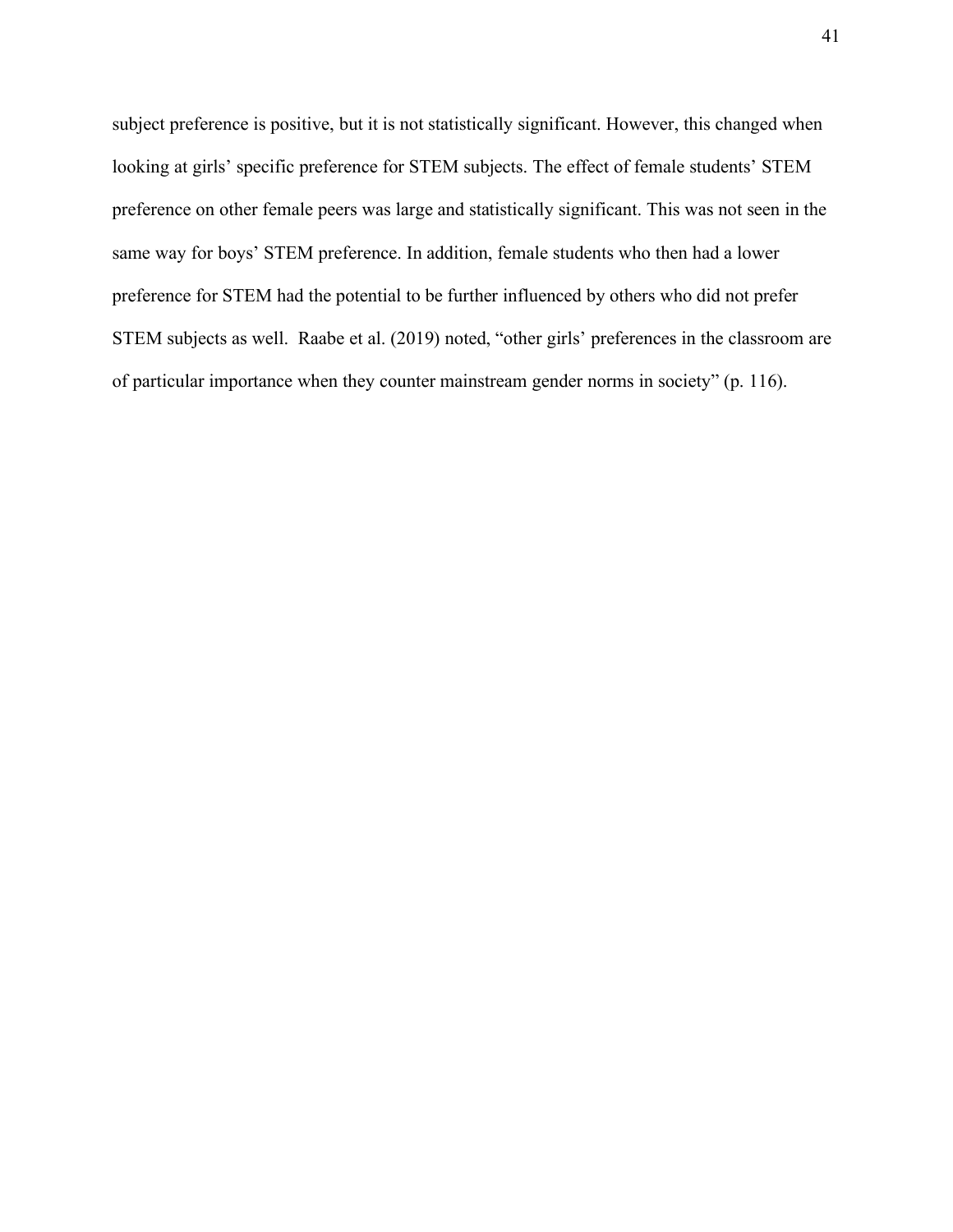#### **Chapter III: Discussion and Conclusion**

STEM occupations are projected to grow faster than any other occupation over the course of the next decade (Zilberman & Ice, 2021), and their role in the economic growth of the United States, as well as the overall globalization of the world, is crucial. Despite this, STEM remains an area in which women are underrepresented. While women make up 50% of the workforce, they make up only 28% of those in STEM careers.

In order to understand the causes of the gender gap in STEM careers, one can start by investigating the factors that have contributed to the gender STEM gap in education. Women are no longer lagging academically behind men in math and science (Hyde et al., 2008; Hyde, 2016). Therefore, factors outside of aptitude need to be considered, such as women's belief in their academic abilities, interest in STEM, the utility value women place on STEM, and the present gender stereotypes and social influences within this content area (Cvencek et al., 2011; Petersen & Hyde, 2017; Raabe et al., 2019; Selimbegovic et al., 2019; Tellhed et al., 2017).

While researchers have provided evidence supporting girls' aptitude for STEM, they have also revealed the disparity in confidence and belief in ability between the genders (Lloyd et al., 2005). Girls performed academically equal to and at times above their male counterparts in science and math; however, the belief in their ability to be successful in STEM did not reflect this level of accomplishment. Girls reported being under confident and having less selfefficacy than boys even when they were receiving better grades in class (Marshman et al., 2018). According to Huang (2013), this was the case at multiple grade levels from elementary school through the postsecondary level of education.

However, the relationship between performance and one's ability in their belief is more nuanced. Britner and Pajares (2009) suggested that self-efficacy had the potential to predict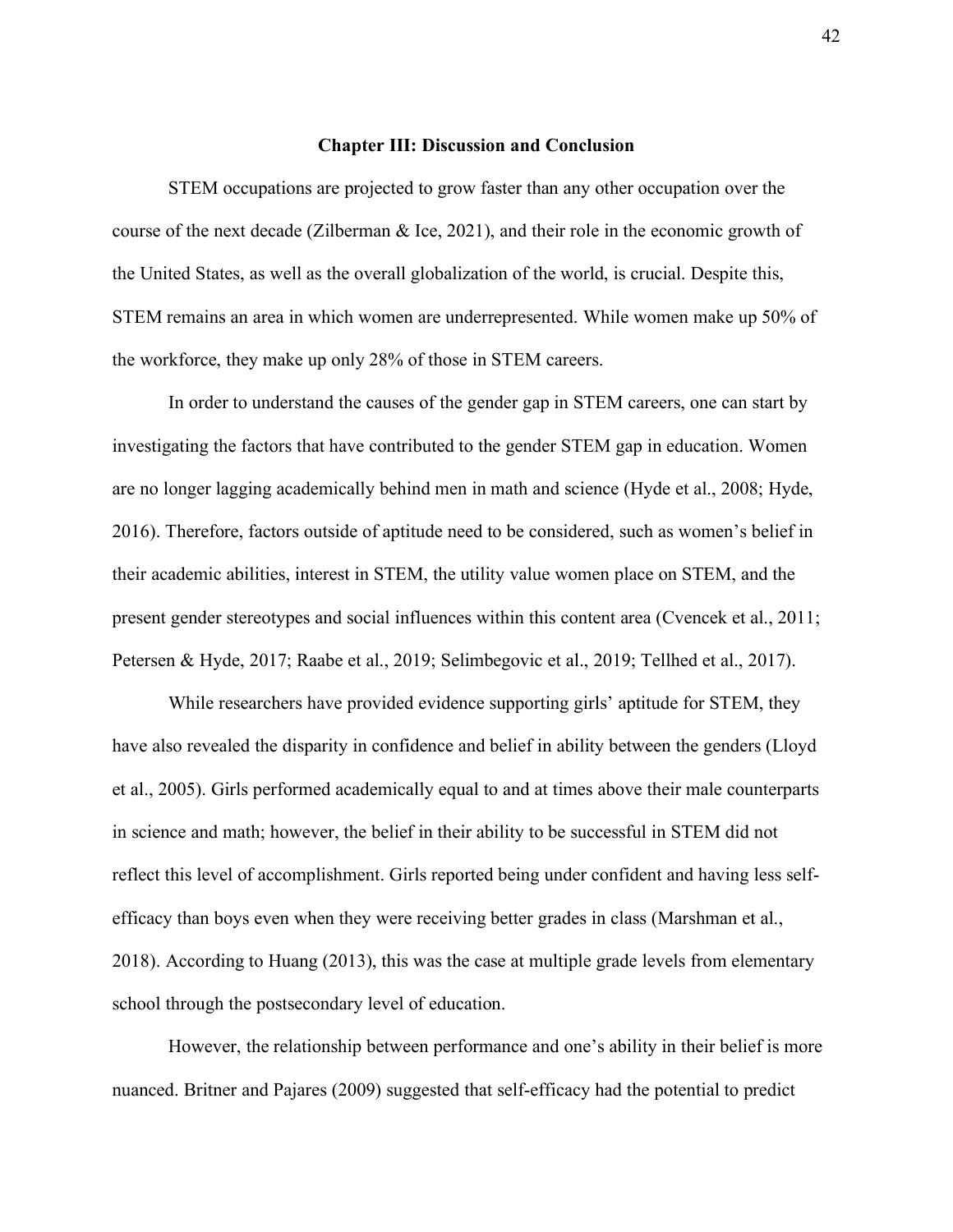academic success. This was supported by further research demonstrating the impact of selfefficacy on achievement in the form of problem solving and test taking (Aurah, 2013). In fact, a student's belief in their ability was a greater predictor of success than the background knowledge the student had on the subject (Aurah, 2013; Britner & Pajares, 2009). This then has major implications on the gender STEM gap suggesting that even if women are performing academically well as previous studies suggest, their lower self-efficacy in STEM content may go on to impact their success over time.

Researchers also found that girls sourced their confidence and self-efficacy from different sources than boys. Social comparison and social persuasion influenced girls' belief in their ability significantly more than their male student counterparts. Using computer surveys to measure what influenced students' confidence, social persuasion accounted for 21% of girls' responses and only 15% for boys, while social comparison accounted for 5% of girls' responses and 3% of boy responses (Butz & Usher, 2015). This carries implications for those who are working to address the gender disparity in STEM confidence and ability belief in that different sources of self-efficacy such as social persuasion and social comparison need to be addressed specifically in order to successfully mitigate their effects on girls' confidence.

Interconnected with this confidence and ability belief is task value. According to the expectancy-value model of achievement, task value plays an important motivational factor in education (Eccles, 2009). This includes both interest in the topic and the value a person places on that task. When discussing STEM careers, researchers have found that interest and enjoyment are some of the topic factors that people cite when choosing a career in these domains (Maltese & Cooper, 2017; Tellhed et al., 2016). This is particularly important as girls beginning in fifth grade reported a much lower level of interest in STEM than boys and it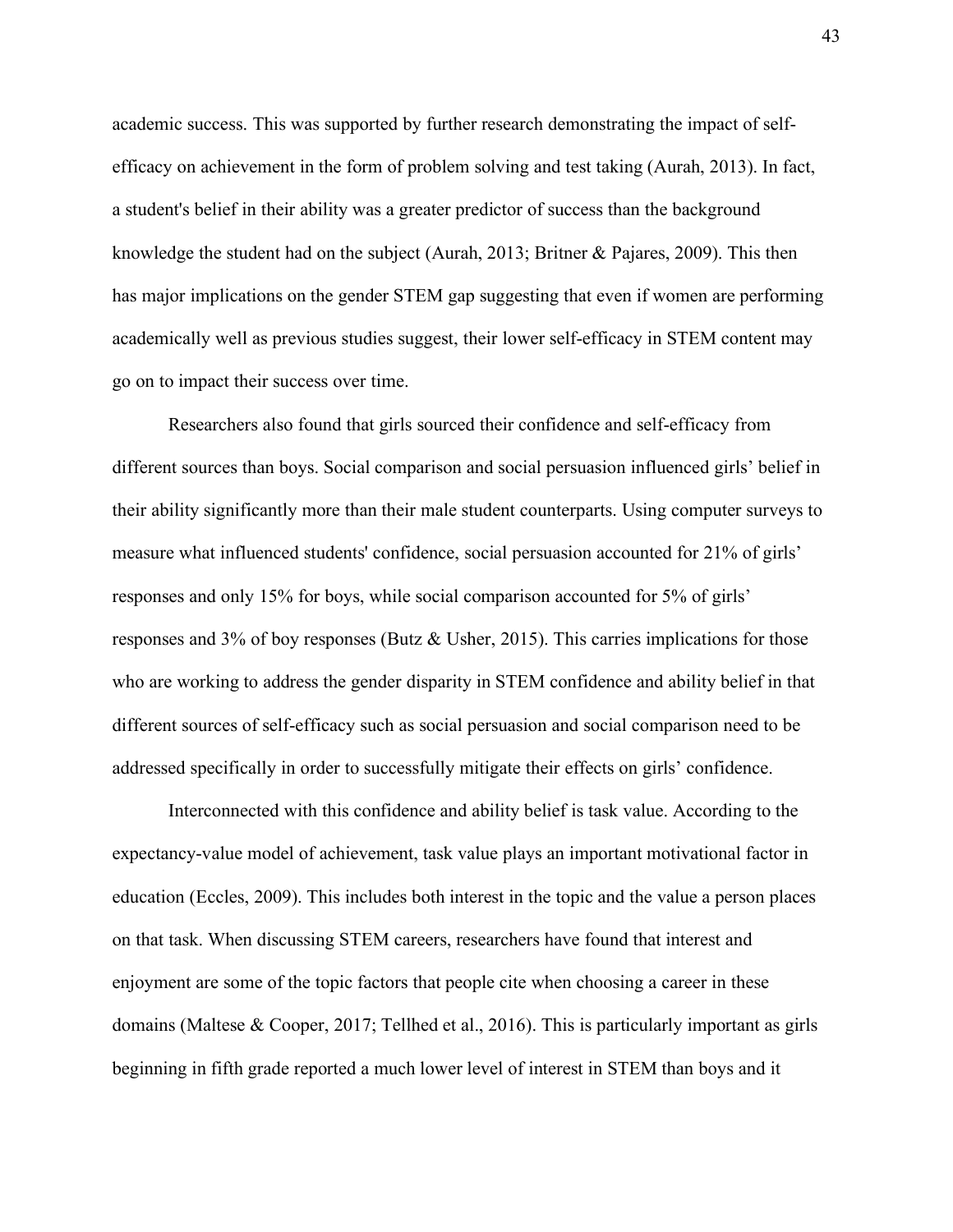decreased throughout middle school and high school (Frenzel et al., 2010; Sadler et al., 2012). This had a direct correlation with students' intention to pursue a STEM major in postsecondary education as well as a career (Grigg et al., 2018; Harackiewicz et al., 2008; Köller et al., 2001). Overall, this has long-term implications for the gender gap in STEM as interest and task value had extended influences on students' future education and career choices later on in their life.

Another important component of student motivation along with interest is the value students place on certain tasks or domains which is called utility value (Eccles, 2009). Utility value has also been found to have predicted students' desire to continue on in STEM education classes and has predicted their career aspirations (Brown et al., 2016). The influence of utility value was especially true for female students which when coupled with data that revealed a decrease in math utility beginning in fifth grade creates a further disparity in the gender gap (Ahmed & Mudrey, 2018). This is also supported in another longitudinal study by Wang et al. (2015) that reported women valued math lower than men and inevitably were less likely to pursue a STEM career than men.

Persisting gender stereotypes have also influenced female students as STEM has been more closely associated with boys than with girls. Students as young as first and second grade reported being either consciously or unconsciously aware of these gender stereotypes (Cvencek et al., 2011). Both young girls and boys were more likely to associate math in particular with boys and this persisted in older students as well from middle school all the way through undergraduate students. Even female students who chose to major in a STEM major were found to have a negative attitude toward math (Nosek et al., 2002; Selimbegovic et al., 2019).

These stereotypes are also held by teachers and parents who serve as social support for their students and children, and there are multiple ways in which they express these stereotypes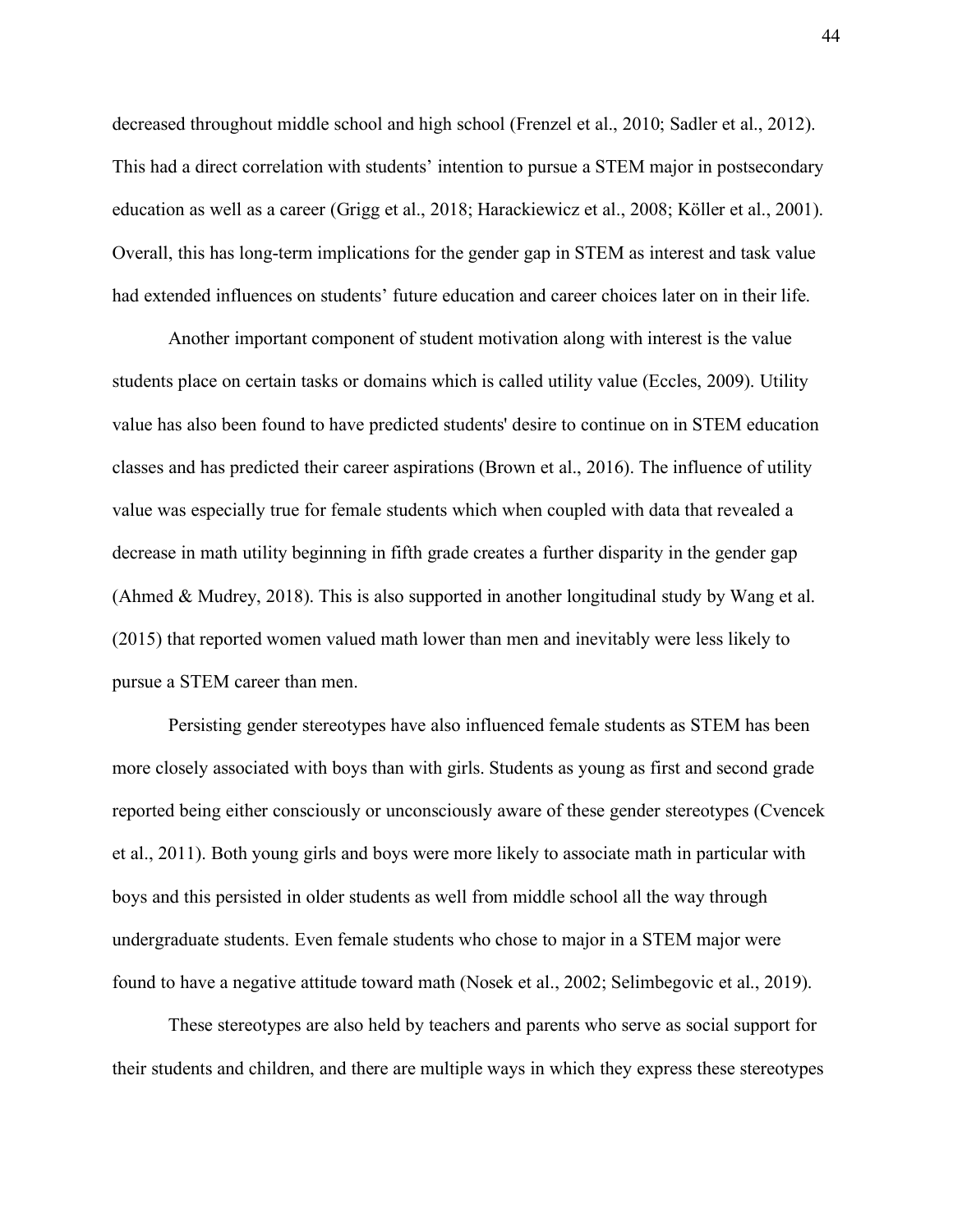(Bhanot & Javonovic, 2005; Crowley et al., 2001; Jacobs et al., 2005). Teachers have been documented to hold gendered biased views which has biased their grading and influence their students' achievement and participation in STEM in later years of school (Lavy & Sand, 2018). This has been seen even at a young age with elementary teachers' math anxiety which has been demonstrated to influence female students' academic performance in math (Beilock et al., 2010).

Stereotypes held by parents have also been reported to influence their children in different ways. For example, parents are more likely to buy STEM-related toys for their sons than their daughters and they are more likely to explain scientific content to their sons in informal settings such as a museum (Crowley et al., 2001; Jacobs et al., 2005). Both of these are initial ways of engaging young children in the STEM domain. Parents are also more likely to be driven by gender stereotypes when helping their children with homework. This affects the way in which girls view the intrusive help given by their parents and are more likely to be sensitive to this than boys (Bhanot & Javanovic, 2005). The ramifications of this can be great and long lasting. Additionally, the stereotyped beliefs held by parents related to their child's career self-efficacy in later adolescents. Specifically, female students whose mother had these stereotyped beliefs were less likely to pursue a STEM career later in adulthood (Bleeker & Jacobs, 2004).

Peers are the third component studied as a social support and influencer, and friends and peers appeared to have a more nuanced influence on students (Stake, 2006; Raabe et al., 2019; Wang & Eccles, 2012). Stake (2006) found that peer encouragement was an important component of students' motivation in both math and science. However, in a study conducted by Wang and Eccles (2012), the influence of peers was both positive and negative depending on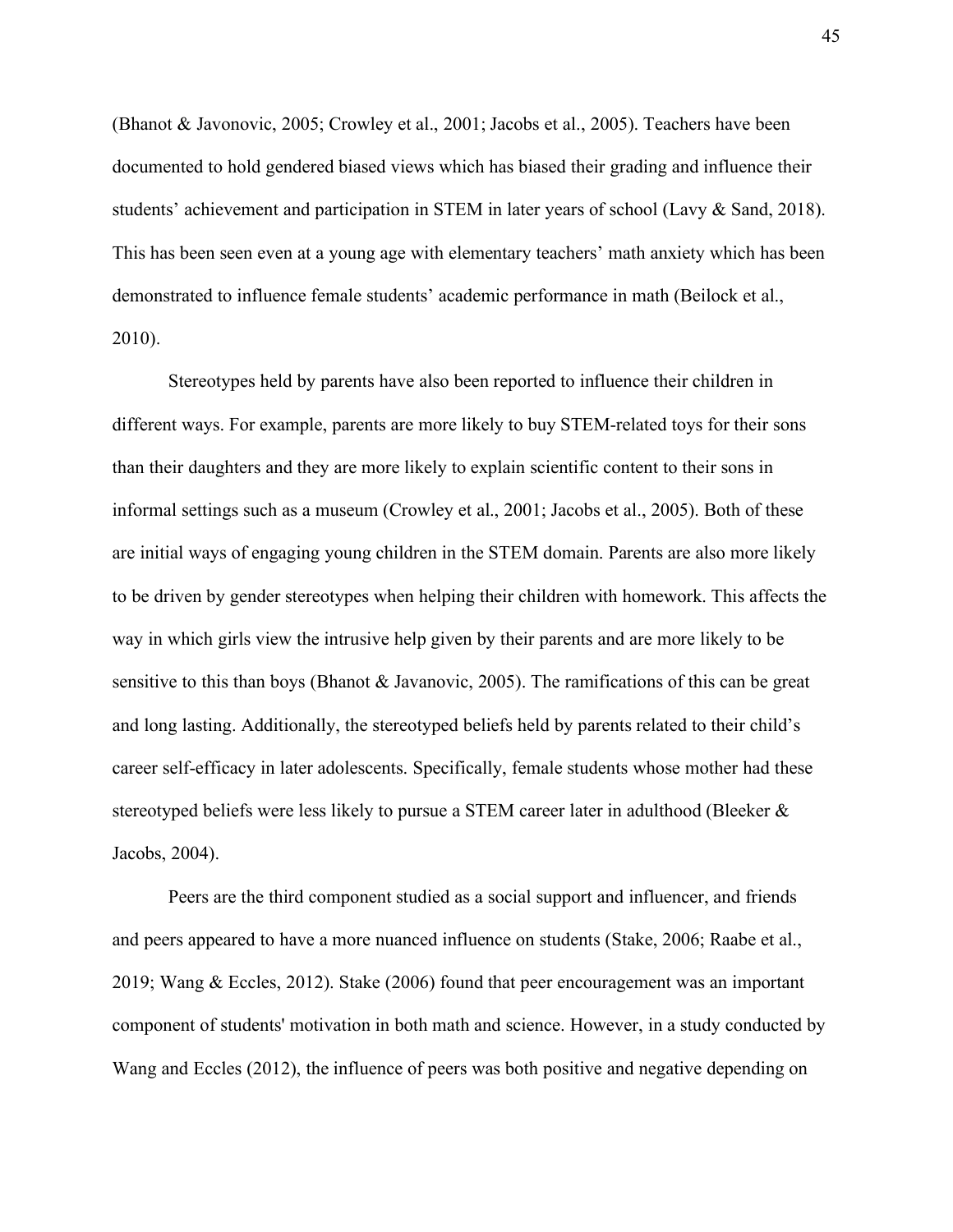the type of friends with which the student interacted. This was similar to Raabe et al. (2019) who reported girls' preference for STEM, in particular, their friends' influence. If a student's friends had a more positive preference for STEM, then that student was more likely to prefer STEM content areas as well.

Overall, girls demonstrated lower belief in their own ability in STEM domains than their male counterparts (Huang, 2013; Lloyd et al., 2005; Marshman et al. 2018). They also reported lower levels of interest and utility value in STEM (Frenzel et al., 2010; Tellhed et al., 2016; Wang et al., 2015). These factors as well as the stereotyped beliefs held by parents and teachers all played crucial roles in the participation and success of girls and women in education (Bleeker & Jacobs, 2004; Cvencek et al., 2011; Nosek et al., 2002). Each component worked both uniquely and in coordination with other factors to contribute to the gender gap observed in STEM education.

#### **Professional Application**

This body of research aims to clarify some of the contributing factors to the STEM gender disparity. It serves as information to both parents and teachers about the different factors affecting their children and students. As these factors influence girls and are contributing to the gender gap in STEM education and women's careers, this research can guide parent behavior and teacher choices in order to better serve female children and students. Being aware of girls' lower self-efficacy, the role of task value, and the impact of gender stereotypes can inform choices adults make so they can better influence the young women around them.

It can also be used to inform and create intervention strategies to aid in closing the gender gap in STEM. Utilizing the research on these contributing factors can aid in the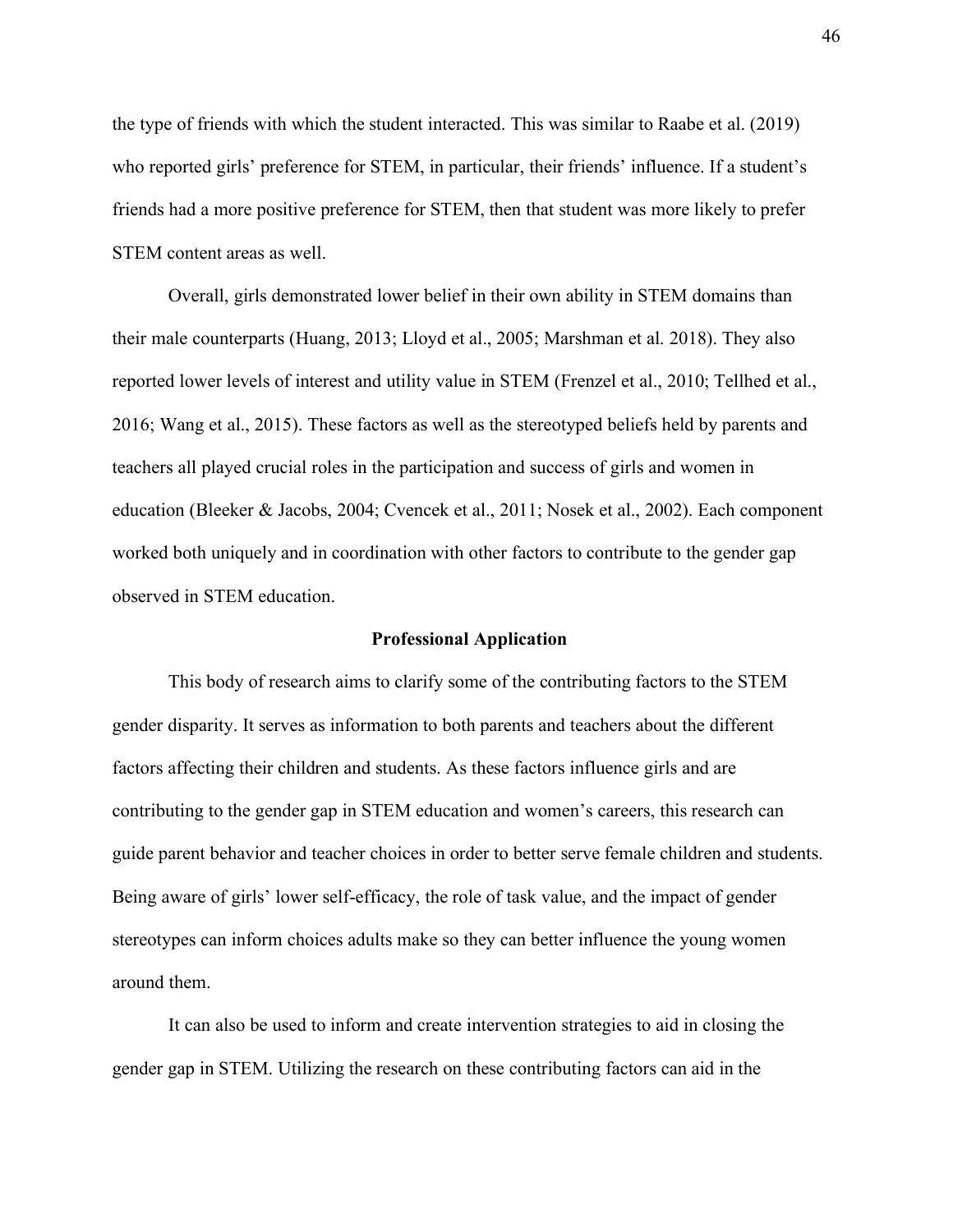evaluation and creation of interventions in order to target specific areas in women's educational and professional careers. For example, by understanding that women's self-efficacy stems more from self-esteem and lack of confidence (Zander et al., 2020), teachers would be able to address the lack of self esteem girls have after tests by immediately releasing scores so that female students receive more immediate feedback. This would mitigate the low levels of selfesteem Zander et al. (2020) observed in female students immediately after tests. This would allow better support and encourage girls' confidence in STEM classes.

Interventions have been reported to successfully address some of the factors that contribute to gender disparity. For example, Schilling and Pinnel (2019) examined the effectiveness of four specific engineering camps. They found that these engineering camps were able to increase participants' self-efficacy in engineering, math and science by the end of the six day camp. In particular, single-sexed camps had a positive effect on the girls who participated and increased their level of confidence in these domains. This is just one example, however.

#### **Limitations of the Research**

One limitation of this research is the narrow scope of the racial and ethnic backgrounds of the participants in many of these studies. While some studies did include the racial breakdown of the participants in their methodology, 21 studies failed to identify the racial demographic of their sampling altogether. However, of the 14 that did identify the racial demographics of their study, 12 primarily focused on populations of which the majority (if not the entire group) was white. One study addressed its demographics in which 90% of the sample was white as an appropriate representation of the population of the state in which the study was conducted (Peterson & Hyde, 2017); however, other studies failed to validate their lack of a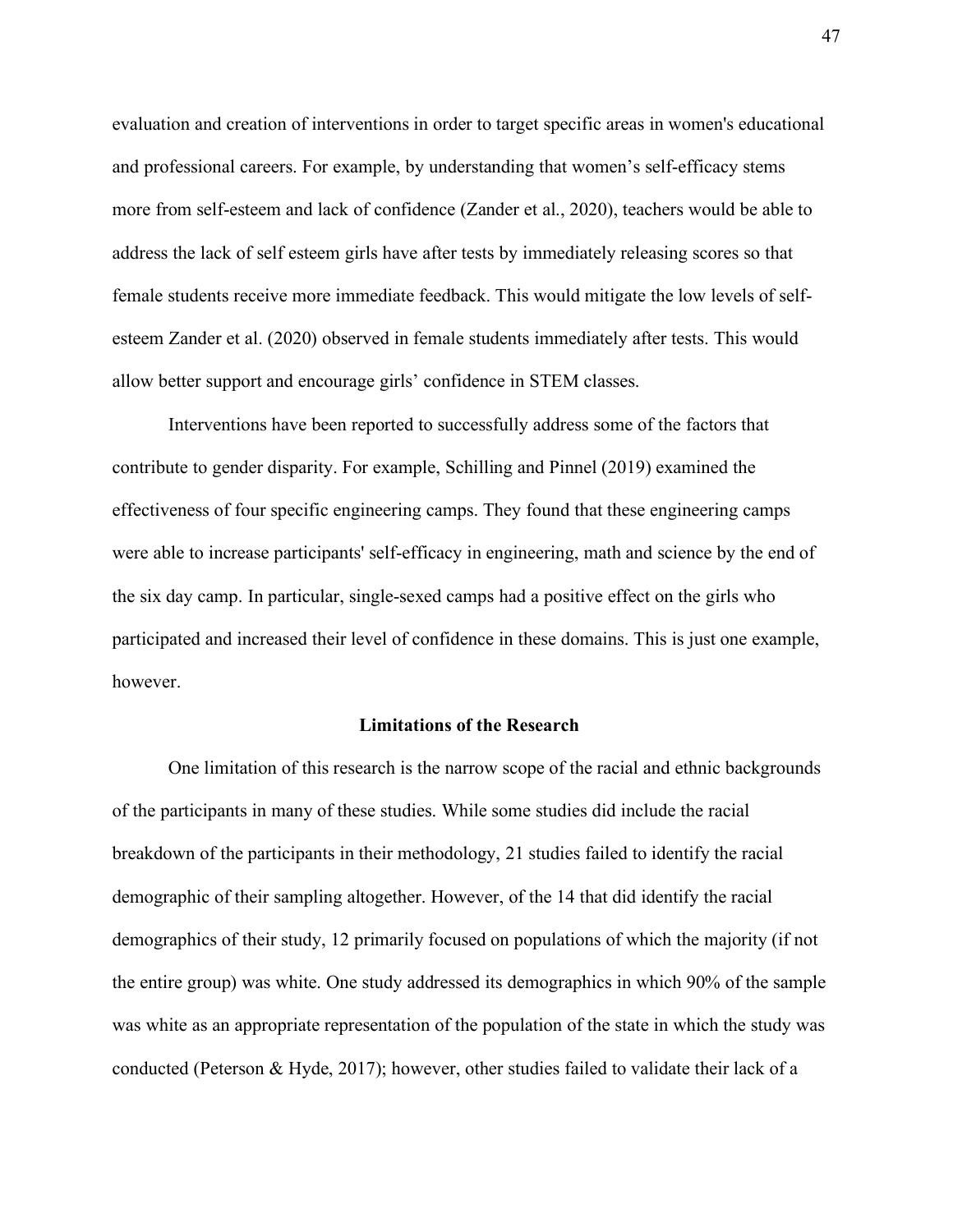diverse research sample. Some studies explored the implications of the exclusion of minorities. Britner and Pajares (2006) noted that this limited the understanding of how the factors' investigated in their study influenced women in minorities especially since minorities are also underrepresented in STEM as well. Some studies have worked to explore the intersectionality of gender and race in the STEM gap with positive and more inclusive results; however, this included only a few studies (Ahmed & Mudrey, 2019; Leaper et al, 2012; Wang & Eccles; 2012). In order to support all girls and women, there needs to be a more intentional investigation of the intersection of race and gender in STEM education.

An additional limitation was the lack of a clear definition of gender. It appeared that studies relied on a binary classification of gender as male and female; however, this was not explicitly addressed. In addition, while Selimbegović et al. (2019) addressed their use of a selfreport survey to identify gender and Tellhed et al. (2017) stated they recorded participants legally assigned gender, most studies failed to include how gender was determined or identified in their samples. While transgender and gender queer students remain a small portion of the population, they were also not addressed in these studies. It is important to note this strict gender dichotomy and the failure to identify how gender was determined for use in studies may leave out these students in the body of research.

Finally, a large portion of the foundational research on the different factors that have contributed to the STEM gender gap was conducted over 20 years ago. This dated information may lead to inaccurate data in the context of today's climate, especially for those that investigated the stereotypes held by parents and teachers. While this was partially addressed with the inclusion of more recent studies such as Star and Simpkins's (2020) study, due to

48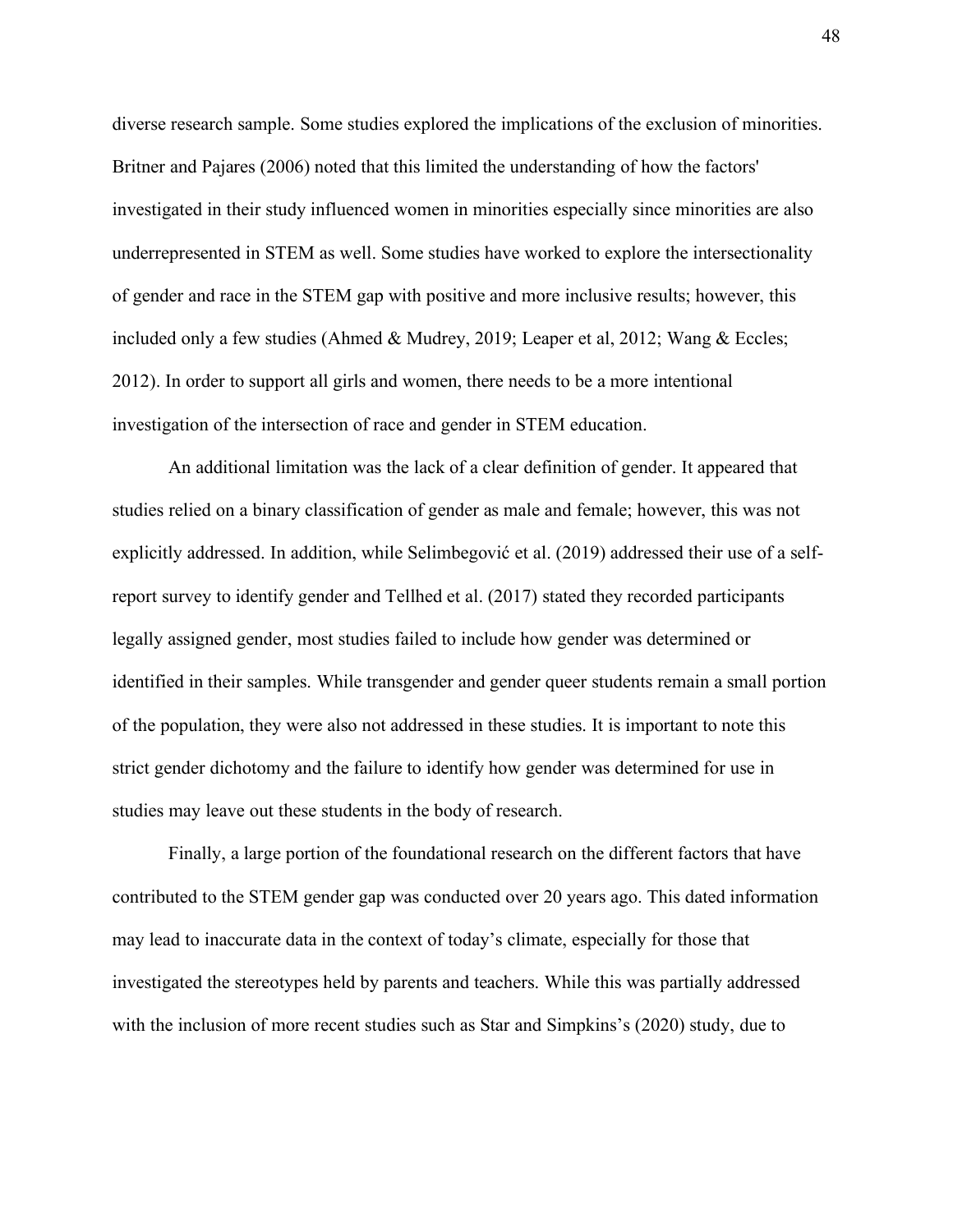evolving gender roles and representation in the 21st century, additional research is needed to update changes in math and science stereotypes held by teachers, parents, and students alike.

#### **Implications for Future Research**

In order to fill the gap on the intersectionality of race and gender in STEM, more research is needed to explore how race and gender interact in a STEM setting and how the factors that contribute to the gender gap impact students of different races and ethnicities. Students of diverse racial-ethnic backgrounds may experience ability belief, interest, utility value, stereotypes, and social pressures in unique ways. For example, Latina students reported feeling more gender conformity pressure from their parents than white European-American girls (Leaper et al., 2011). Therefore, in order to more accurately mediate these factors in various student populations and create effective interventions, we need to be aware of the differential impact these factors have in various populations of female students. Future research should move from comparing male and female students to comparing these various contributing factors among a diverse population of female students.

In addition to exploration of the intersectionality of race and gender, further research is needed into the causation of the different factors that contribute to the gender gap. The primary research of this literature review relied on observational and correlational studies. While this research is important for understanding and creating hypotheses, it does not give a definitive cause of findings such as the lower level of self-efficacy in women. Educational intervention research is able to manipulate different variables to establish the causations of these factors. Using interventions provides insight into the casual relationship between the factors discussed in this literature review and educational and motivational outcomes. While there is a research base on interventions, most have focused on later adolescents and college level students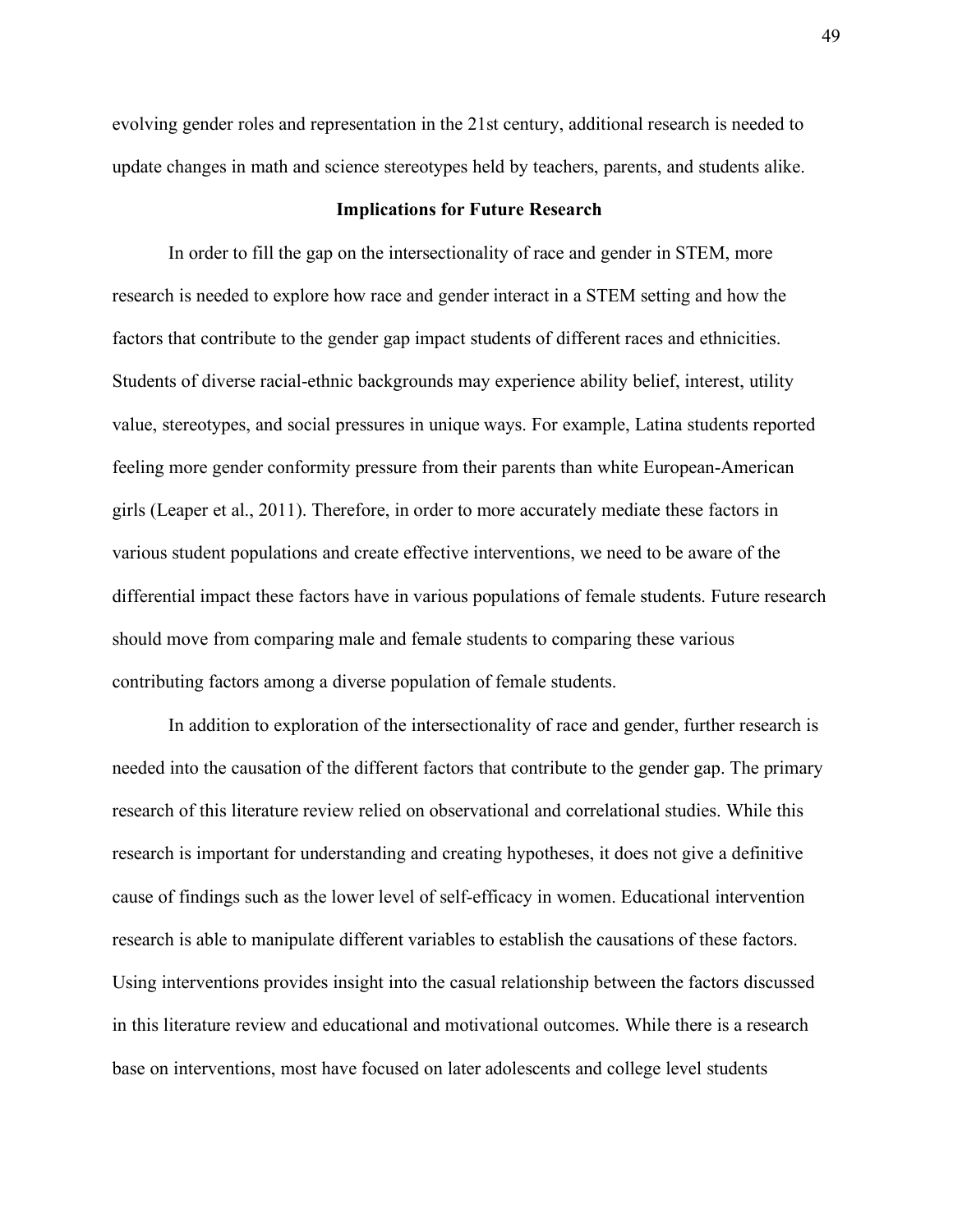(Lazowski & Hulleman, 2016). There is limited research on educational interventions at the elementary and middle school level. However, lower self-efficacy, lower interest, and gendered stereotypes were present during these early grades which suggests a need for effective interventions at this level.

#### **Conclusion**

While Hyde et al. (2016) reported that girls no longer fall behind their male counterparts by achieving academically similar on state standardized testing, there remains a gender gap in participation and success in the areas of STEM (National Science Foundation, 2018). This literature review aimed to address the different factors that have contributed to the gender gap in STEM education such as girls' belief in their ability, their interest in STEM, utility value, social supports, and the influence of gender stereotypes.

Initially, by investigating women's self-efficacy in a meta-analysis, Huang (2013) found that girls had a significantly lower level of self-efficacy in STEM content areas compared to boys. This is imperative as self-efficacy was a strong predictor of student performance and achievement (Aurah, 2013; Zander et al., 2020). However, self-efficacy was not alone. Social support from teachers, parents, and peers also impacted student performance (Beilock, 2010; Bleeker & Jacobs, 2004; Yang et al., 2021). These support systems also significantly influenced student motivation as well (Leaper et al., 2012; Raabe et al., 2019; Stake, 2006).

Interest was another factor explored in this review, playing a role in student motivation and achievement by positively predicting students' intention to pursue STEM as well as later student academic performance (Grigg et al., 2018; Harackiewicz et al, 2008). Utility value worked closely with interest as they are both components of subjective task value (Eccles, 2009). Results from a study conducted by Ahmed and Mudrey (2018) found that utility value strongly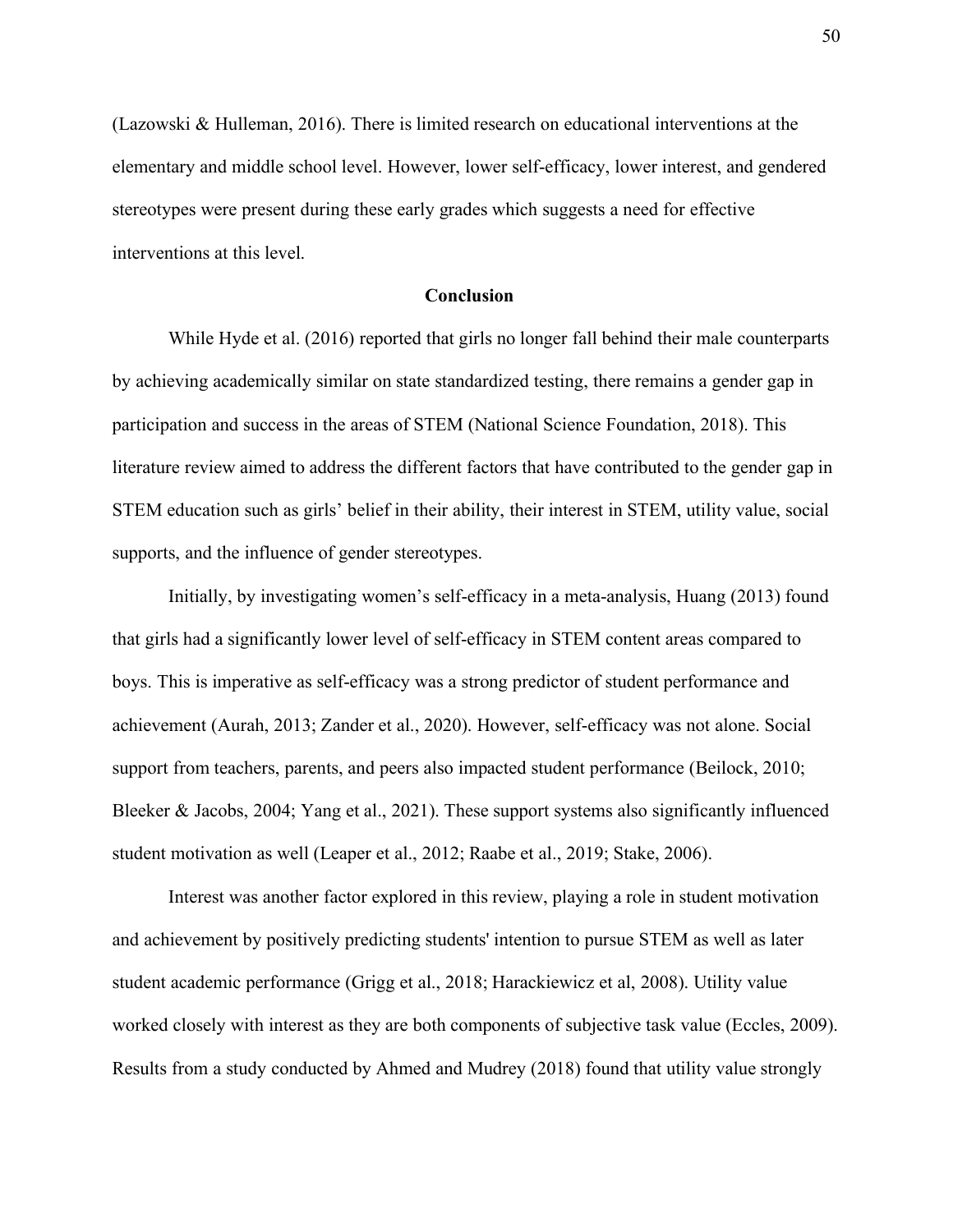influenced girls' STEM career aspirations. The impact of interest and utility value is concerning as girls reported lower levels of both STEM interest and utility value (Frenzel et al., 2010; Petersen & Hyde, 2017). These can compound when considering the additional impacts of gender stereotypes in STEM content areas. The results of Starr and Simpkins (2020) found that parents were three times more likely to believe boys are better at math than girls which then impacted the stereotypes students held as well as their math and science identity. However, parents and students are not the only ones who hold these stereotypes. Teachers also reported these biases (Keller, 2001; Lavy & Sand, 2018) These stereotypes held by parents, teachers, and students have influenced girls in STEM significantly by affecting their expectation for success and influencing their belief in themselves (Lavy & Sand, 2018; Selimbgovic et al., 2019).

This review of the research enables a better understanding of the different components that have contributed to the gender gap in STEM education. Rather than relying on historic notions of women's lack of aptitude, we can discern far more that has contributed to this gender disparity. Fortunately, the research builds a foundation for bringing awareness to these different factors in order to provide information to parents, teachers, and students. As well as to provide insights in order to create interventions that can work to mediate these factors encouraging and aiding more young female students to pursue STEM education and perhaps one day a STEM career.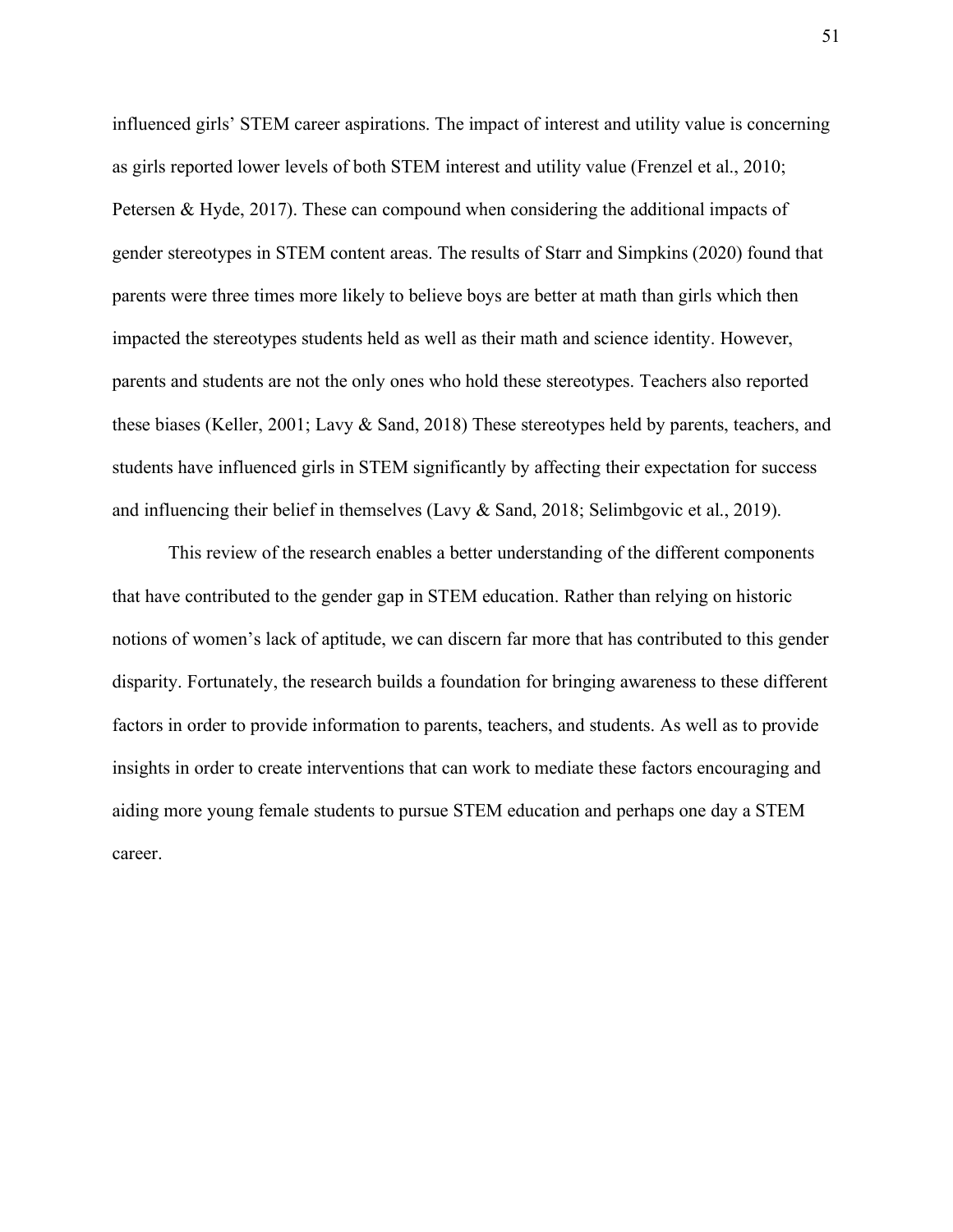#### **References**

- Ahmed, W., & Mudrey, R. R. (2019). The role of motivational factors in predicting STEM career aspirations. *International Journal of School & Educational Psychology*, *7*(3), 201-214. https://doi.org/10.1080/21683603.2017.1401499
- Aurah, C. M., (2013). The effects of self-efficacy beliefs and metacognition on academic performance: a mixed-method study. *American Journal of Education Research 1*(8), 334- 343. doi:10.12691/education-1-8-11
- Bandura, A. (1997). *Self-efficacy: The exercise of control.* W H Freeman/Times Books/Henry Holt & Co.
- Beilock, S. L., Gunderson, E. A., Ramirez, G., & Levine, S. C. (2010). Female teachers' math anxiety affects girls' math achievement. *Proceedings of the National Academy of Sciences of the United States of America*, *107*(5), 1860–1863. https://doiorg.ezproxy.bethel.edu/10.1073/pnas.0910967107
- Bhanot, R., & Jovanovic, J. (2005). Do parents' academic gender stereotypes influence whether they intrude on their children's homework? *Sex Roles*, *52*(9–10), 597–607. https://doiorg.ezproxy.bethel.edu/10.1007/s11199-005-3728-4
- Bitner, S. L., & Pajares, F. (2006). Sources of science self-efficacy beliefs of middle school students. *Journal of Research in Science Teaching (43)*5, 485-499. doi:10.1002/tea.20131
- Bleeker, M. M., & Jacobs, J. E. (2004). Achievement in math and science: Do mothers' beliefs matter 12 years later? *Journal of Educational Psychology*, *96*(1), 97–109. doi:10.1037/0022-0663.96.1.97
- Brown, P. L., Concannon, J. P., Marx, D., Donaldson, C. W., & Black, A. (2016). An examination of middle school students' STEM self-efficacy with relation to interest and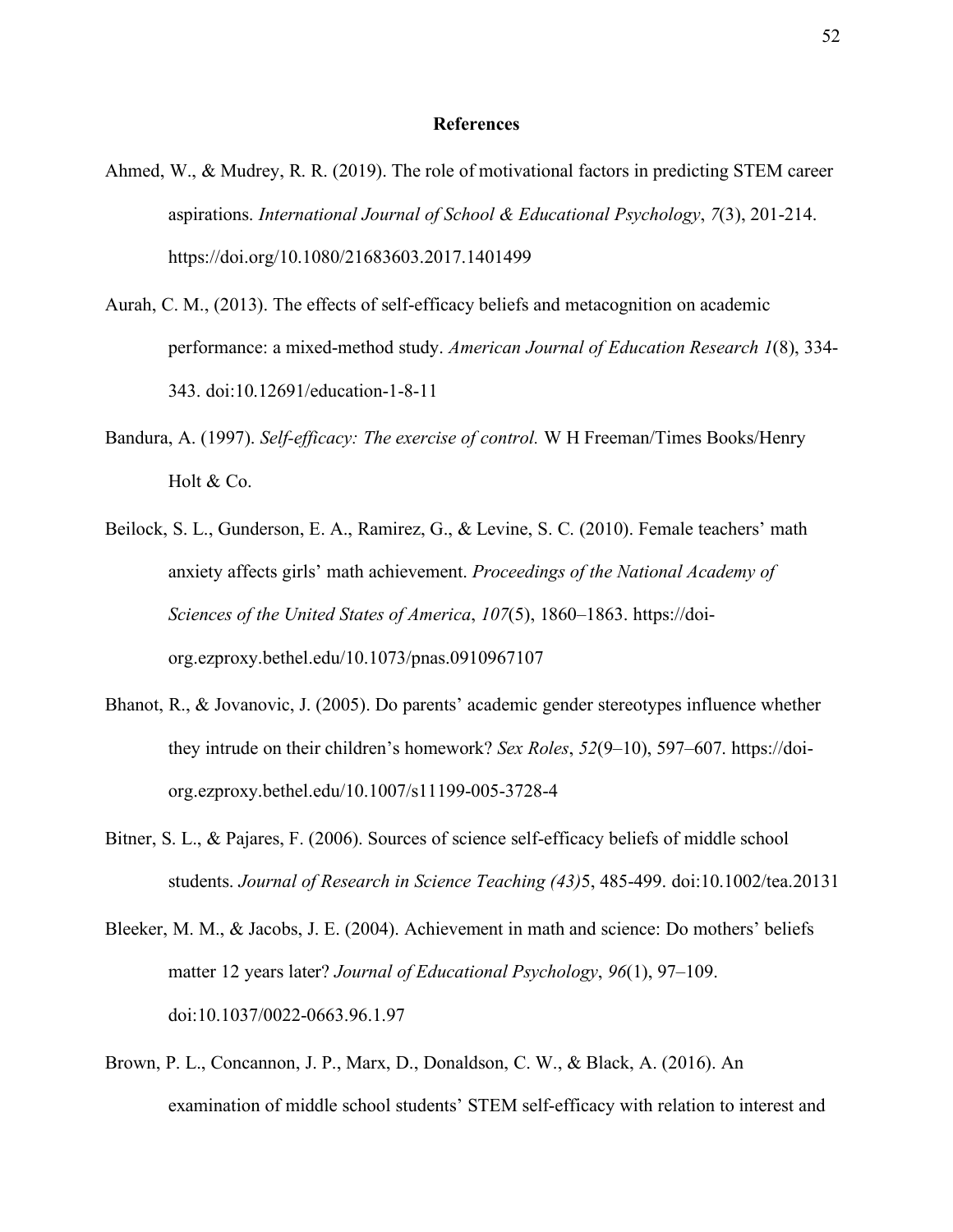perceptions of STEM. *Journal of STEM Education: Innovations & Research*, *17*(3), 27– 38. https://search-ebscohostcom.ezproxy.bethel.edu/login.aspx?direct=true&db=keh&AN=119729083&site=ehostlive&scope=site.

- Butz, A. R,. & Usher, E. L., (2015). Salient sources of early adolescents' self-efficacy in two domains. *Contemporary Educational Psychology*, *42*, 49–61. https://doiorg.ezproxy.bethel.edu/10.1016/j.cedpsych.2015.04.001
- Cvencek, D., Meltzoff, A.N., & Greenwald, A.G. (2011). Math-gender stereotypes in elementary school children. *Child Development*, *82*(3), 766–779. https://doiorg.ezproxy.bethel.edu/10.1111/j.1467-8624.2010.01529.x
- Crowley, K., Callanan, M. A., Tenenbaum, H. R., & Allen, E. (2001). Parents explain more often to boys than to girls during shared scientific thinking. *Psychological Science*, *12*(3), 258– 261. https://doi-org.ezproxy.bethel.edu/10.1111/1467-9280.00347
- Eccles, J. (2009). Who am I and what am I going to do with my life? Personal and collective identities as motivators of action. *Educational Psychologist, 44*(2), 78-79. doi:10.1080/00461520902832368
- Frenzel, A. C., Goetz, T., Pekrun, R. and Watt, H.M.G. (2010). Development of mathematics interest in adolescence: influences of gender, family, and school context. *Journal of Research on Adolescence, 20*(2), 507-537. https://doi.org/10.1111/j.1532- 7795.2010.00645.x
- Goldin, C., Katz, L. F., & Kuziemko, I. (2006). The homecoming of American college women: The reversal of the college gender gap. *Journal of Economic Perspectives*, *20*(4), 133-A4. https://doi-org.ezproxy.bethel.edu/10.1257/jep.20.4.133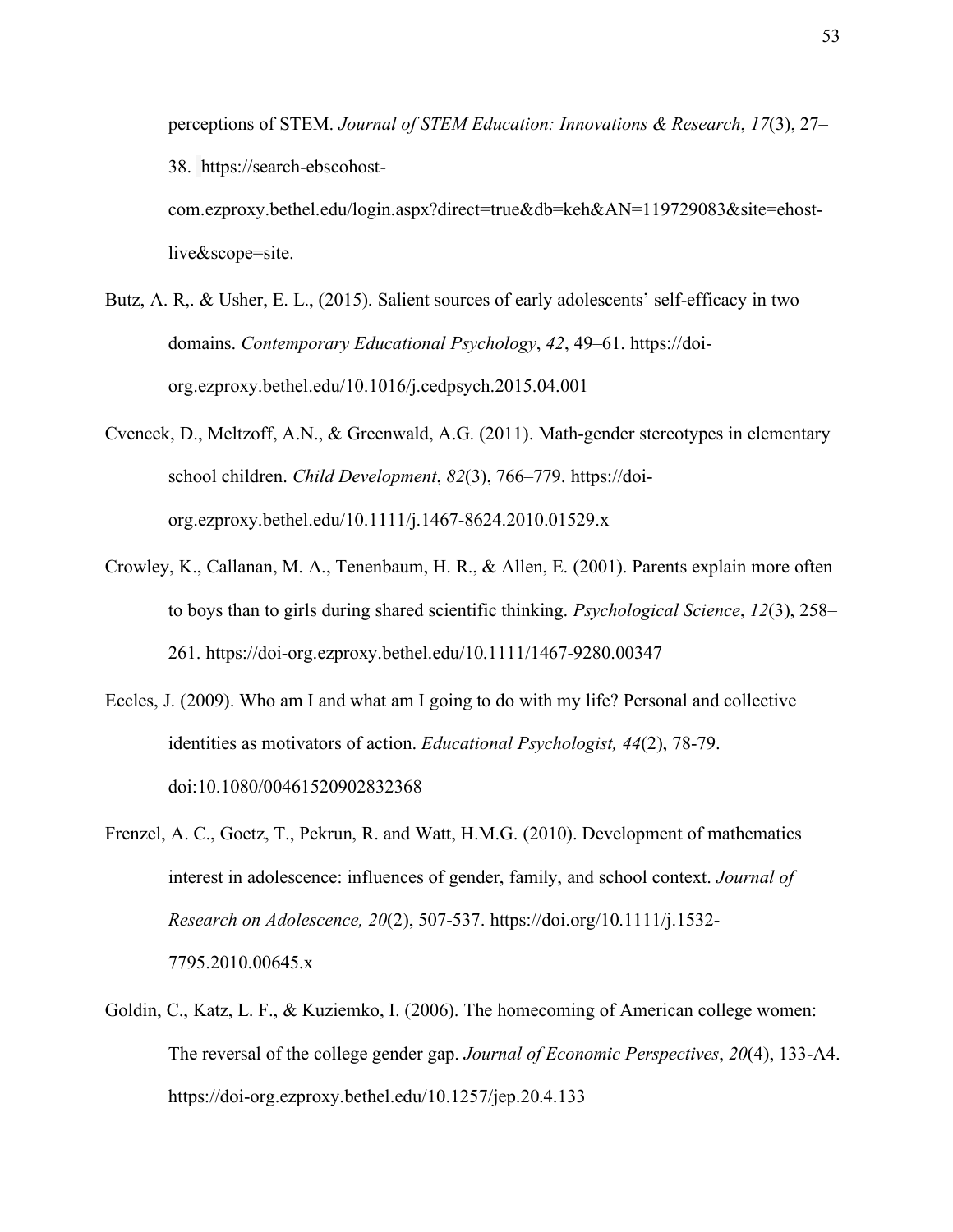- Grigg, S., Perera, H. N., McIlveen, P., & Svetleff, Z. (2018). Relations among math self-efficacy, interest, intentions, and achievement: A social cognitive perspective. *Contemporary Educational Psychology, 53,* 73-86. https://doi.org/10.1016/j.cedpsych.2018.01.007
- Harackiewicz, J., Durik, A., Barron, K., Linnenbrink-Garcia, L., & Tauer, J. (2008). The role of achievement goals in the development of interest: Reciprocal relations between achievement goals, interest, and performance. *Journal of Educational Psychology 100*(1), 105-122. doi:10.1037/0022-0663.100.1.105
- Hill, C., Corbett, C., St. Rose, A., & American Association of University Women. (2010). *Why So Few? Women in Science, Technology, Engineering, and Mathematics.* American Association of University Women.
- Huang, C. (2013). Gender difference in academic self-efficacy: A meta analysis. *European Journal of Psychology of Education, 28*(1), 1-35. doi:10.1007/s10212-011-0097-y
- Hyde, J.S. (2016) Sex and cognition: Gender and cognitive functions. *Current Opinion in Neurobiology, 38,* 52-56. https://doi.org/10.1016/j.conb.2016.02.007
- Hyde, J.S., Lindberg, S.M., Linn, M.C., Ellis, A.B., & Williams, C.C. (2008). Gender similarities characterize math performance. *Science, 321*(5888), 494–495. https://doiorg.ezproxy.bethel.edu/10.1126/science.1160364
- Jacobs, J. E., Davis-Kean, P., Bleeker, M., Eccles, J. S., & Malanchuk, O. (2005). "I can, but I don't want to:" The impact of parents, interests, and activities on gender differences in math. In A. M. Gallagher & J. C. Kaufman (Eds.), *Gender differences in mathematics: An integrative psychological approach.* (pp. 246–263). Cambridge University Press.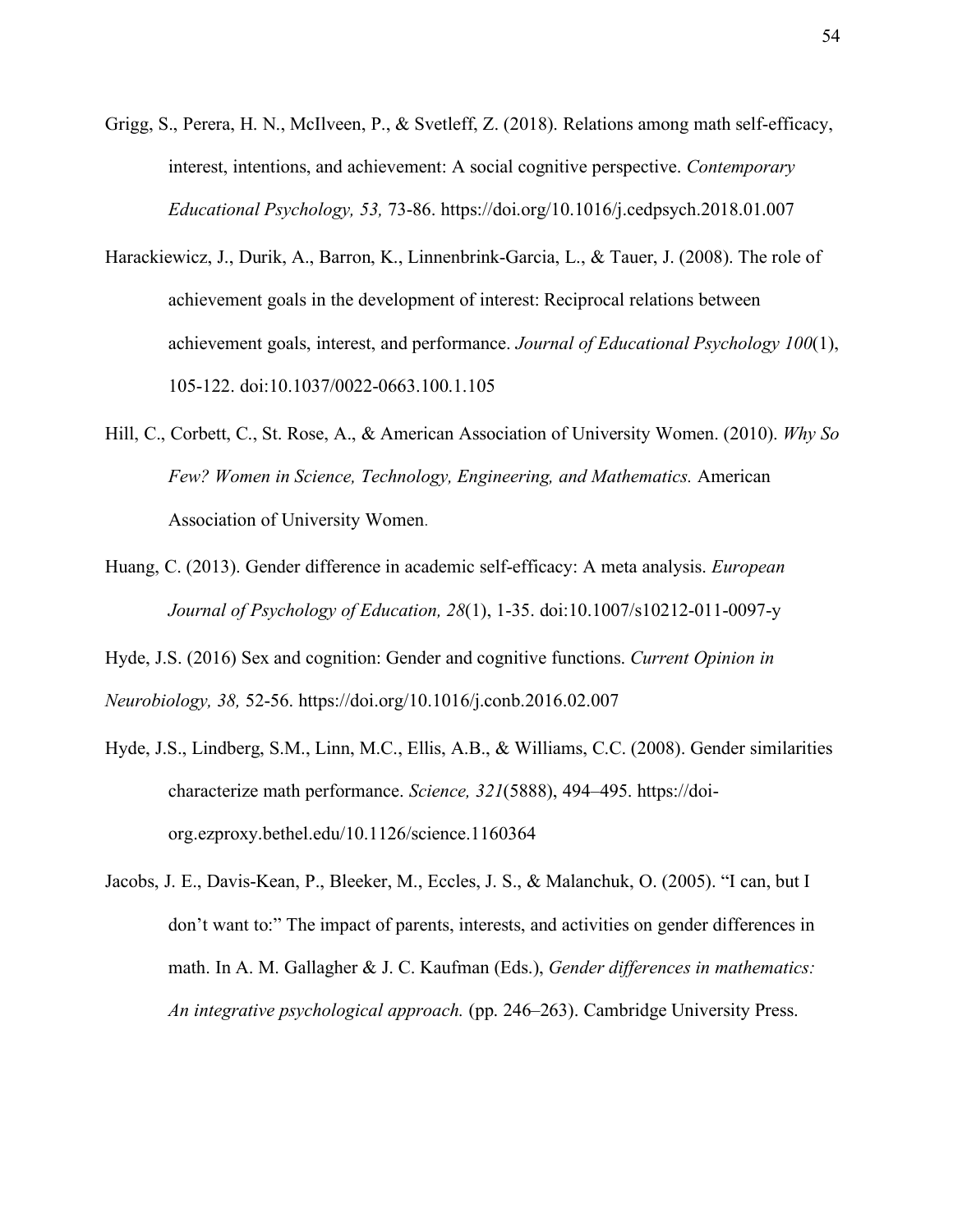- Keller, C. (2001). Effect of Teachers' Stereotyping on students' stereotyping of mathematics as a male domain. *Journal of Social Psychology*, *141*(2), 165–173. https://doiorg.ezproxy.bethel.edu/10.1080/00224540109600544
- Köller, O., Baumert, J., & Schnabel, K. (2001). Does interest matter? The relationship between academic interest and achievement in mathematics. *Journal for Research in Mathematics Education*, *32*(5), 448–470. https://doi.org/10.2307/749801
- Lavy, V., & Sand, E. (2018). On the origins of gender gaps in human capital: short- and long-term consequences of teachers' biases. *Journal of Public Economics, 167*(2)*,* 263-279. https://doi.org/10.1016/j.jpubeco.2018.09.007
- Lazowski, R. A., & Hulleman, C. S. (2016). Motivation interventions in education: A metaanalytic review. *Review of Educational Research*, *86*(2), 602–640. doi:10.3102/0034654315617832
- Leaper, C., Farkas, T., & Brown, C. S. (2012). Adolescent girls' experiences and gender-related beliefs in relation to their motivation in math/science and English. *Journal of Youth and Adolescence*, *41*(3), 268–282. http://dx.doi.org.ezproxy.bethel.edu/10.1007/s10964-011- 9693-z
- Lloyd, J. E. V., Walsh, J., & Yailagh, M. S. (2005). Sex difference in performance attributions, self-efficacy, and achievement in mathematics: If I'm so smart, why don't I know it? *Canadian Journal of Education, 28*(3), 384-408. doi:10.2307/4126476
- Maltese, A. V., & Cooper, C. S. (2017). STEM pathways: Do men and women differ in why they enter and exit? *AERA Open*, *3*(3), 1-16. doi:10.1177/2332858417727276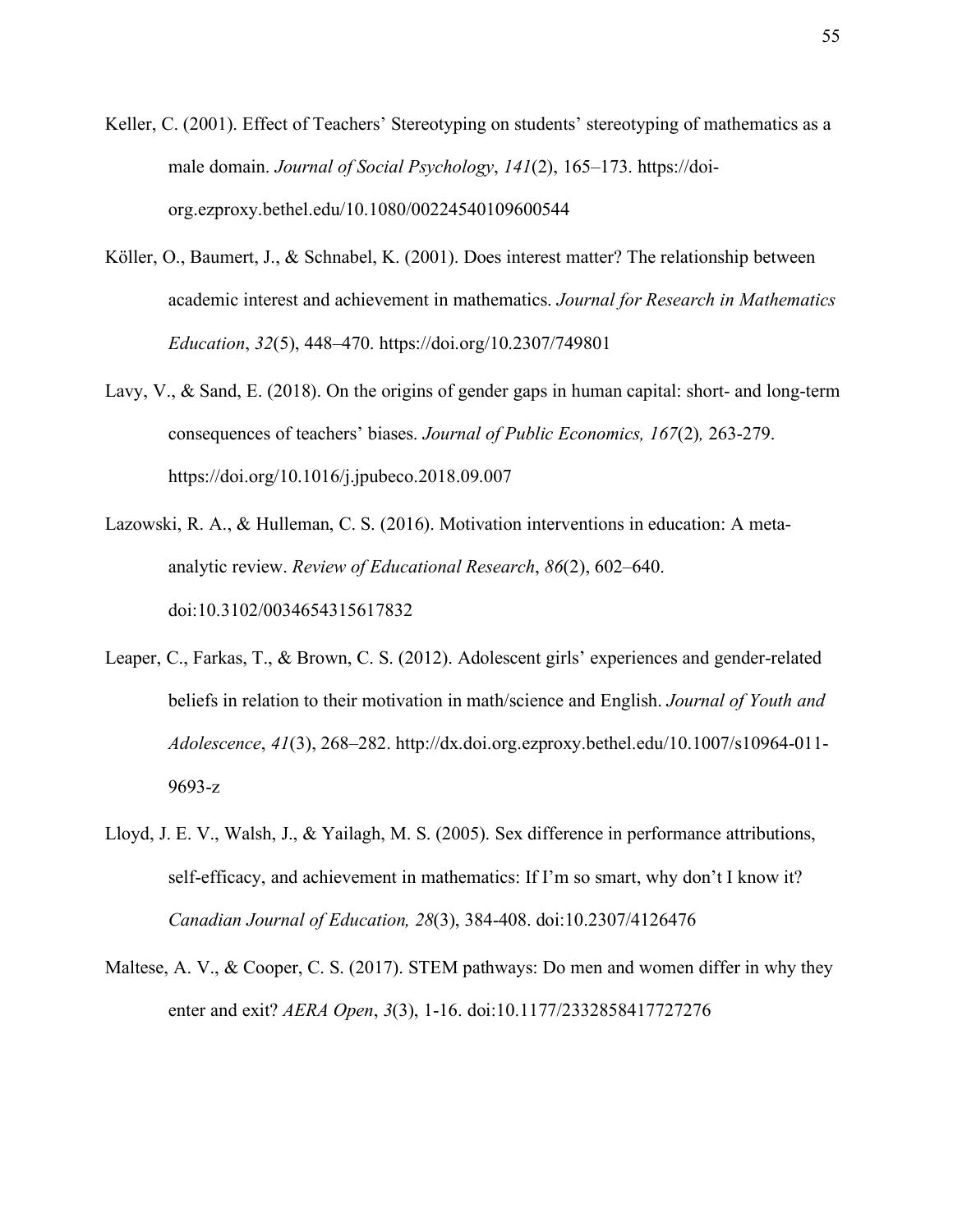Maltese, A. V., & Tai, R. H. (2010). Eyeballs in the fridge: Sources of early interest in science. *International Journal of Science Education*, *32*(5), 669–685. https://doi.org/10.1080/09500690902792385

- Marshman, E. M., Kalender, Z. Y., Nokes-Malach, T., Schunn, C., & Singh, C. (2018). Female students with As have similar physics self-efficacy as male students with Cs in introductory courses: A cause for alarm? *Physical Review Physics Education Research*, *14*(2), 1-17. https://doi-org.ezproxy.bethel.edu/10.1103/PhysRevPhysEducRes.14.020123
- Master, A. H., & Meltzoff, A. N. (2020). Cultural stereotypes and sense of belonging contribute to gender gaps in STEM. *Grantee Submission*, *12*(1), 152–198. http://genderandset.open.ac.uk/index.php/genderandset/article/view/674
- National Science Foundation. (2018, January). *Chapter 3: Science and Engineering Labor Force*. NSF. https://nsf.gov/statistics/2018/nsb20181/report/sections/science-and-engineeringlabor-force/highlights.
- Nosek, B. A., Banaji, M. R., & Greenwald, A. G. (2002). Math  $=$  male, me  $=$ female, therefore math ≠ me. *Journal of Personality & Social Psychology*, *83*(1), 44–59. https://doi-org.ezproxy.bethel.edu/10.1037/0022-3514.83.1.44
- Nosek, B. A., Smyth, F. L., Sririam, N., Lindner M., Devos, T., Ayala, A., et al. (2009). National differences in gender-science stereotypes predict national sex differences in science and math achievement. *Proceedings of the National Academy of Sciences of the United States of America*, *106*(26), 10593–10597. https://doi-

org.ezproxy.bethel.edu/10.1073/pnas.0809921106

Petersen, J. L., & Hyde, J. S. (2017). Trajectories of self-perceived math ability, utility value, and interest across middle school as predictors of high school math performance. *Educational*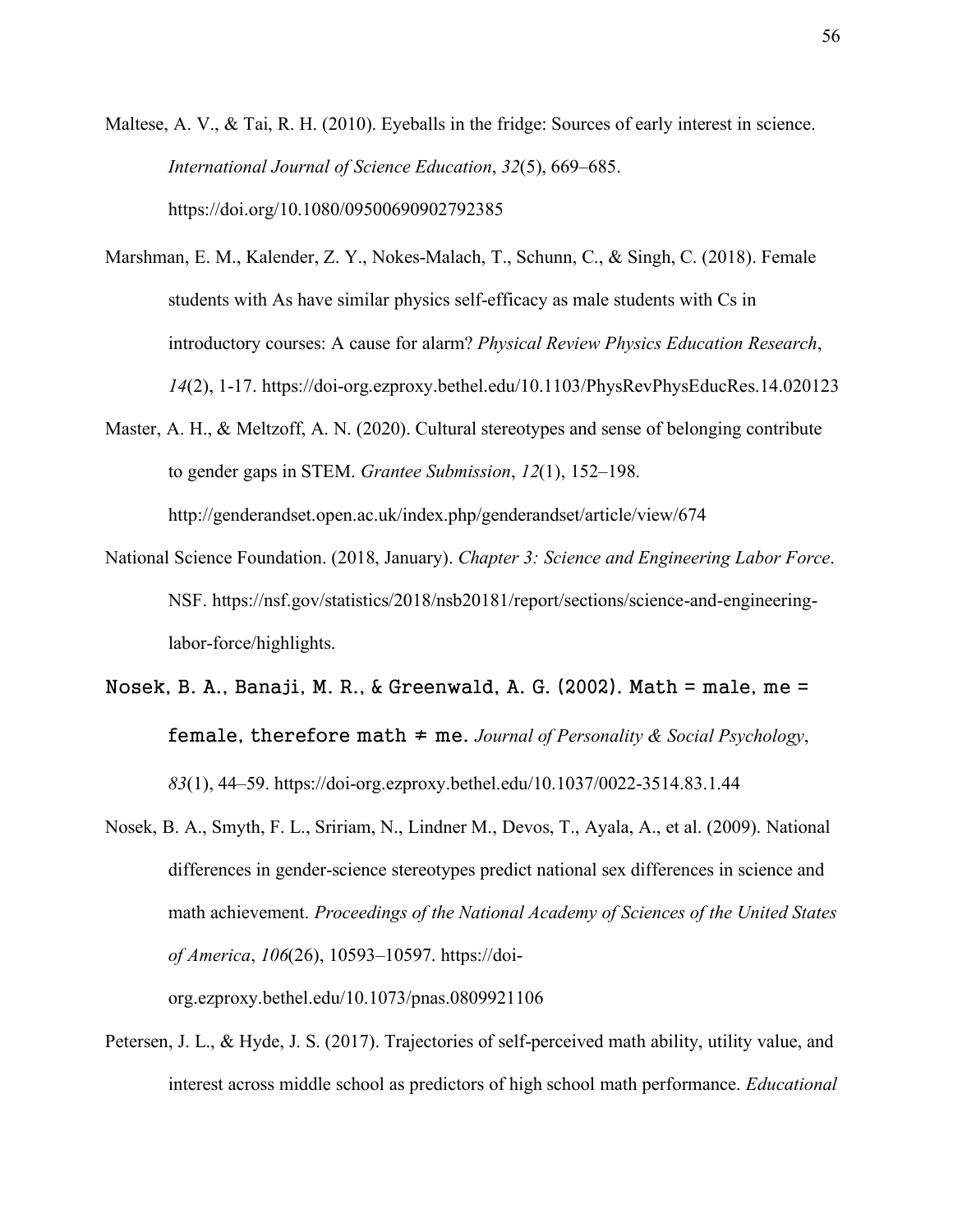*Psychology*, *37*(4), 438–456. https://doi-

org.ezproxy.bethel.edu/10.1080/01443410.2015.1076765

- Raabe, I.J., Boda Z., & Stadtfeld C. (2019). The social pipeline: How friend influence and peer exposure widen the STEM gender gap. *Sociology of Education*, *92*(2), 105–123. https://doi.org/10.1177/0038040718824095
- Sadler, P., Sonert, G., Hazari, Z., & Tai, R. (2012). Stability and volatility of STEM career interest in high school: A gender study. *Science Education*, *96*(3), 411–427. https://doi.org/10.1002/sce.21007
- Schiefele, U., Krapp, A., & Winteler, A. (1992). Interest as a predictor of academic achievement: A meta-analysis of research. In K. A. Renninger, S. Hidi, & A. Krapp (Eds.), *The role of interest in learning and development.* (pp. 183–212). Lawrence Erlbaum Associates, Inc.
- Schilling, M., & Pinnel, M. (2019). The STEM gender gap: An evaluation of the efficacy of women in Engineering camps. *Journal of STEM Education: Innovations & Research, 20*(1), 37-45. https://www.jstem.org/jstem/index.php/JSTEM/article/view/2346/2122
- Selimbegović, L., Karabegović, M., Blažev, M., & Burušić, J. (2019). The independent contributions of gender stereotypes and gender identification in predicting primary school pupils' expectancies of success in STEM fields. *Psychology in the Schools*, *56*(10), 1614–1632. https://doi-org.ezproxy.bethel.edu/10.1002/pits.22296
- Seo, E., & Lee, Y. (2021). Stereotype threat in high school classrooms: How it links to teacher mindset climate, mathematics anxiety, and achievement. *Journal of Youth & Adolescence*, *50*(7), 1410–1423. https://doi-org.ezproxy.bethel.edu/10.1007/s10964-021- 01435-x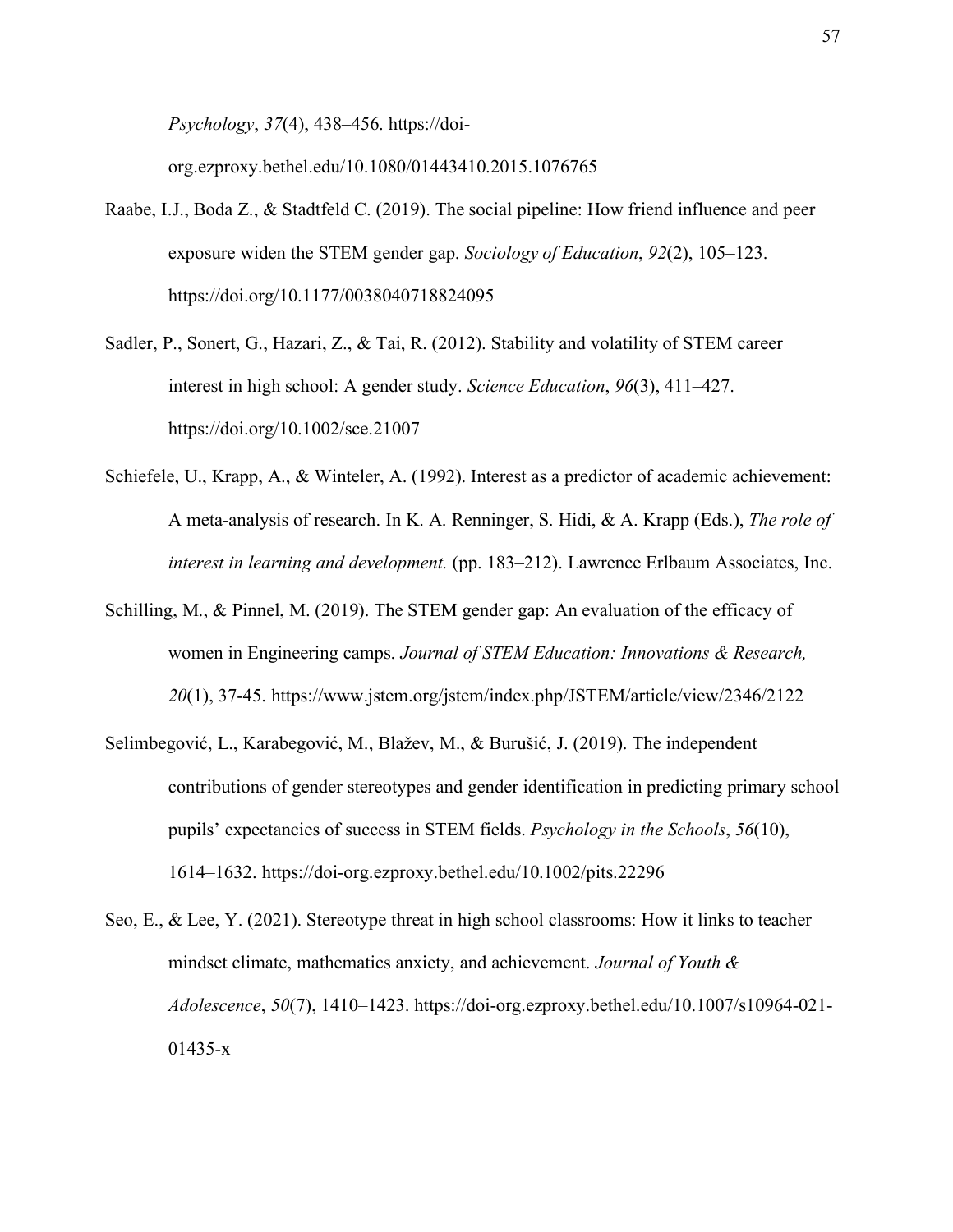- Stake, J. E. (2006). The critical mediating role of social encouragement for science motivation and confidence among high school girls and boys. *Journal of Applied Social Psychology*, *36*(4), 1017–1045. https://doi-org.ezproxy.bethel.edu/10.1111/j.0021-9029.2006.00053.x
- Starr, C.R., & Simpkins, S.D. (2020). High school students' math and science gender stereotypes: Relations with their STEM outcomes and socializers' stereotypes. *Social Psychology of Education, 24,* 273-298. https://doi.org/10.1007/s11218-021-09611-4
- Tellhed, U., Bäckström, M. & Björklund, F. (2017). Will I fit in and do well? The importance of social belongingness and self-efficacy for explaining gender differences in interest in STEM and HEED majors. *Sex Roles, 77*(1-2), 86–96. https://doi.org/10.1007/s11199- 016-0694-y
- Wang, M., Degol, J., & Ye, F. (2015). Math achievement is important, but task values are critical, too: Examining the intellectual and motivational factors leading to gender disparities in STEM careers. *Frontiers in Psychology, 6*(36). https://doi.org/10.3389/fpsyg.2015.00036
- Wang, M., & Eccles, J. S. (2012). Social support matters: Longitudinal effects of social support on three dimensions of school engagement from middle to high school. *Child Development*, *83*(3), 877–895. https://doi-org.ezproxy.bethel.edu/10.1111/j.1467- 8624.2012.01745.x
- Yang, Y., Li, G., Su, Z., & Yuan, Y. (2021). Teacher's emotional support and math performance: The chain mediating effect of academic self-efficacy and math behavioral engagement. *Frontiers in Psychology, 12.* https://doi.org/10.3389/fpsyg.2021.651608
- Zander, L., Höhn, E., Harms, S., Pfost, M., & Hornsey, M. (2020). When grades are high but selfefficacy is low: Unpacking the confidence gap between girls and boys in mathematics. Frontiers in Psychology, *11*. https://doi.org/10.3389/fpsyg.2020.552355